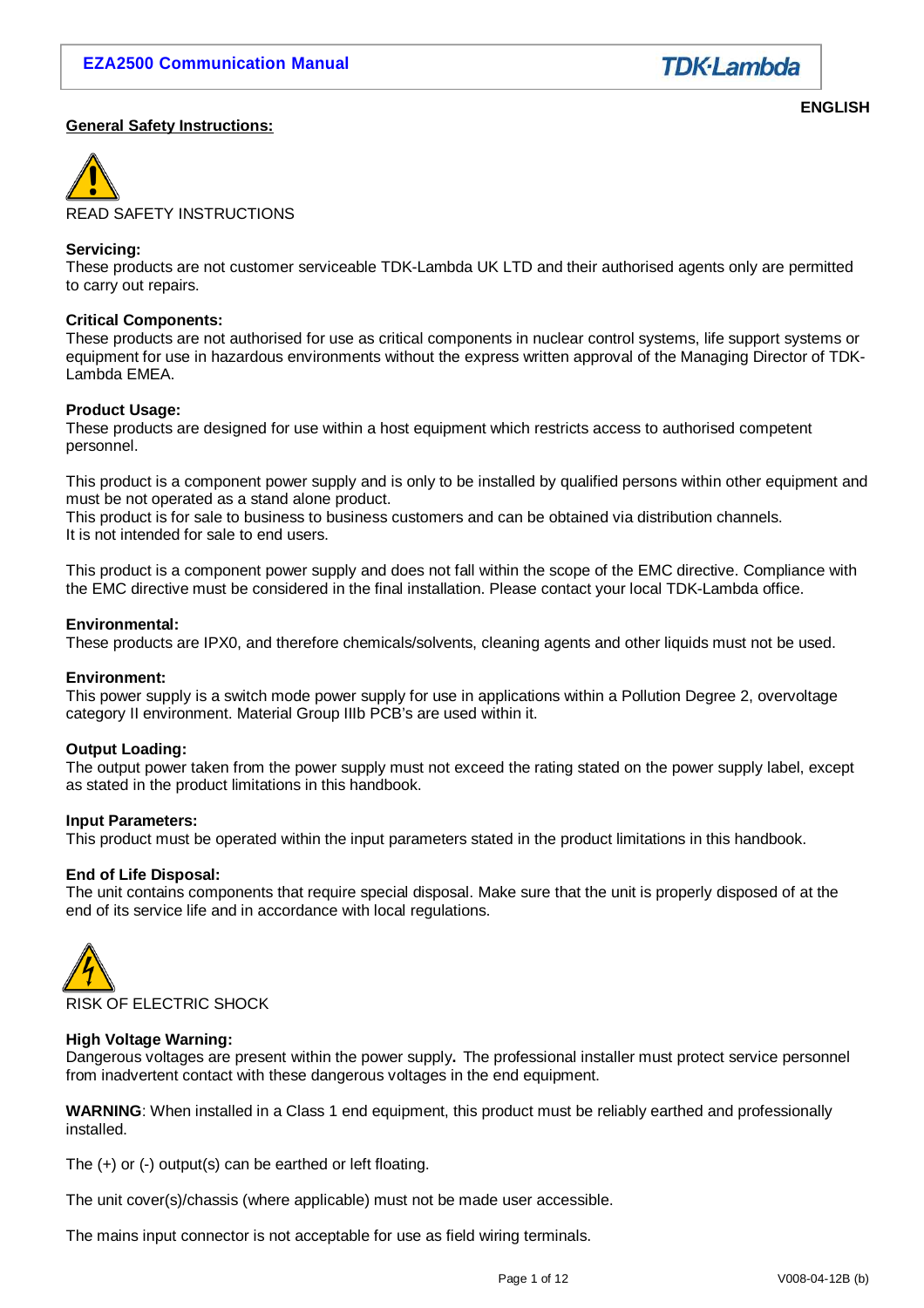For encased products, do not use mounting screws, which penetrate the unit more than; See drawings.

Internal fuses protect the unit and must not be replaced by the user. In case of internal defect, the unit must be returned to TDK-Lambda UK LTD or one of their authorised agents.

A suitable mechanical, electrical and fire enclosure must be provided by the end use equipment for mechanical, electric shock and fire hazard protection.

#### **Energy Hazards:**

The main output of this product is capable of providing hazardous energy (240VA). Final equipment manufacturers must provide protection to service personnel against inadvertent contact with the output terminals.

The unit cover/chassis, where applicable, is designed to protect skilled personnel from hazards. They must not be used as part of the external covers of any equipment where they may be accessible to operators, since under full load conditions, part or parts of the unit chassis may reach temperatures in excess of those considered safe for operator access.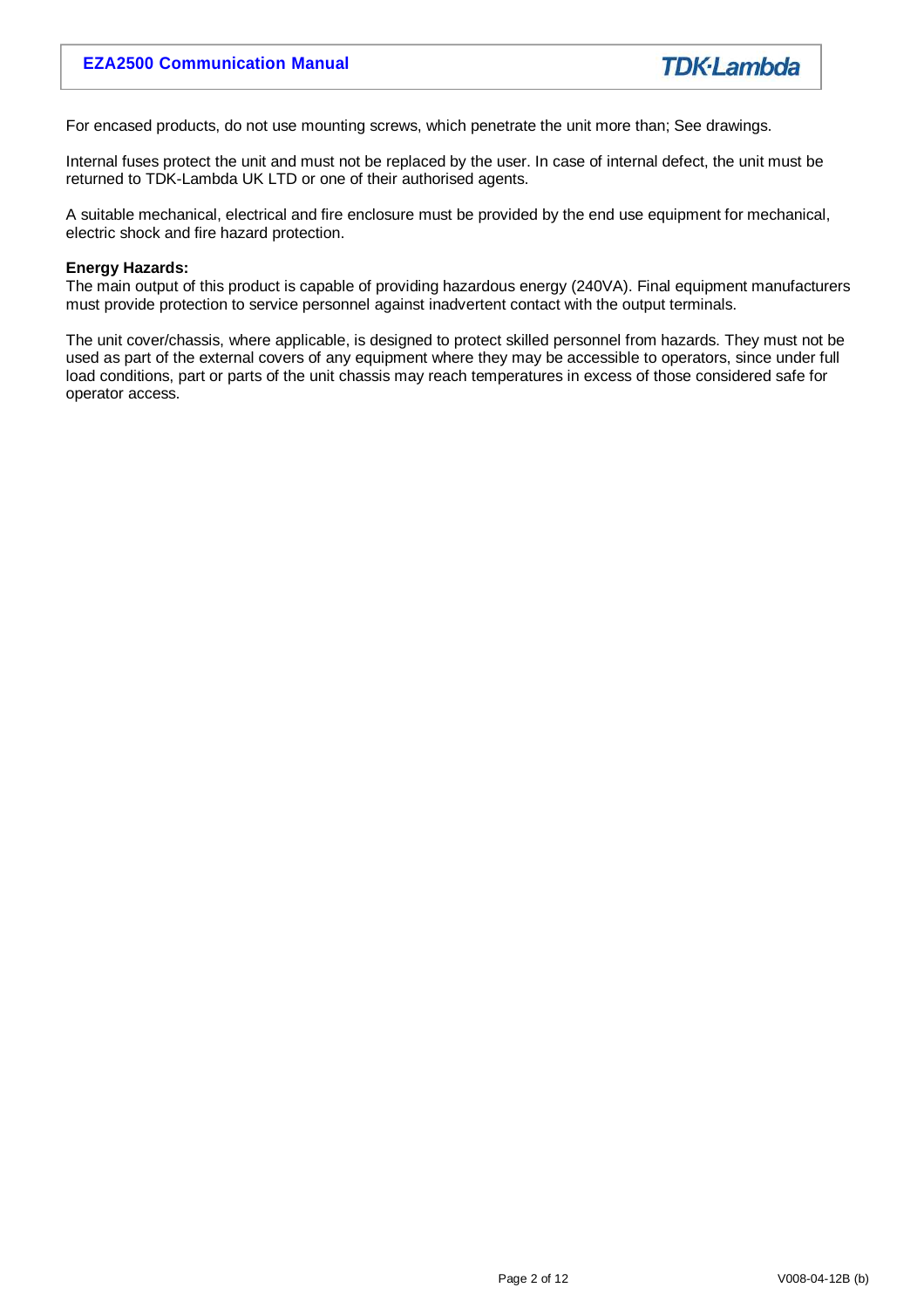

#### **DEUTSCH**

#### **Allgemeine Sicherheitsvorschriften:**



LESEN SIE DIE SICHERHEITSVORSCHRIFTEN

#### **Wartung:**

Diese Produkte können nicht durch den Kunden gewartet werden. Nur TDK-Lambda UK LTD. und deren zugelassene Vertriebshändler sind zur Durchführung von Reparaturen berechtigt.

#### **Kritische Komponenten:**

Diese Produkte sind nicht für die Verwendung als kritische Komponenten in nuklearen Kontrollsystemen, Lebenserhaltungssystemen oder Geräten in gefährlichen Umgebungen geeignet, sofern dies nicht ausdrücklich und in Schriftform durch den Geschäftsführer von TDK-Lambda EMEA genehmigt wurde.

#### **Produktverwendung:**

Diese Produkte sind zur Verwendung innerhalb von Host-Anlagen gedacht, die einen auf das Fachpersonal beschränkten Zugang haben.

Dieses Produkt ist eine Stromversorgungs-Komponente und sie darf nur von qualifiziertem Personal in andere Geräte eingebaut werden und sie darf NICHT als eigenständiges ("Stand-Alone") Gerät betrieben werden. Dieses Produkt ist für den Verkauf an Geschäftskunden entwickelt worden und es kann über Distributionskanäle bezogen werden.

Es ist NICHT für den Verkauf an Endkunden gedacht und konzipiert.

Dieses Produkt ist eine Stromversorgungsbaugruppe und sie fällt NICHT in den Bereich der EMV Direktive. Die Konformität mit der EMV Richtlinie muss in der finalen Gesamtinstallation betrachtet werden. Bitte kontaktieren Sie Ihr regionales TDK-Lambda Vertriebsbüro im Falle von Rückfragen.

#### **Umwelt:**

Diese Produkte sind IPX0, aus diesem Grund dürfen keine Chemikalien/Lösungsmittel, Reinigungsmittel und andere Flüssigkeiten verwendet werden.

#### **Umgebung:**

Dieses Netzteil ist ein Schaltnetzteil zur Verwendung in einer Umgebung mit einem Verschmutzungsgrad 2, Überspannungskategorie II. Materialgruppe IIIb mit darin verwendeten PCBs.

#### **Ausgangsstrom:**

Der Ausgangsstrom des Netzteiles darf die Leistung, die auf dem Label des Netzteiles vermerkt ist, nur dann überschreiten, wenn dies in den Produktgrenzen dieses Handbuches ausgezeichnet ist.

#### **Eingangsparameter:**

Dieses Produkt muss innerhalb der Eingangsparameter, die in den Produktgrenzen dieses Handbuches angegeben sind, betrieben werden.

#### **Entsorgung am Ende der Betriebszeit:**

Das Gerät enthält Komponenten die unter Sondermüll fallen. Das Gerät muss am Ende der Betriebszeit ordnungsgemäß und in Übereinstimmung mit den regionalen Bestimmungen entsorgt werden.



#### **GEFAHR DURCH ELEKTRISCHEN SCHLAG**

#### **Hochspannungswarnung:**

Innerhalb des Netzteiles gibt es gefährliche Spannungen**.** Der Elektroinstallateur muss das Wartungspersonal vor versehentlichem Kontakt mit den gefährlichen Spannungen im Endgerät schützen.

**WARNUNG!** Falls Sie unser Netzgerät in eine Anwendung mit Schutzklasse 1 eingebaut haben, stellen Sie sicher, dass es fachgerecht installiert und zuverlässig geerdet ist.

Die (+) oder (-) Ausgänge können geerdet werden oder unangeschlossen bleiben.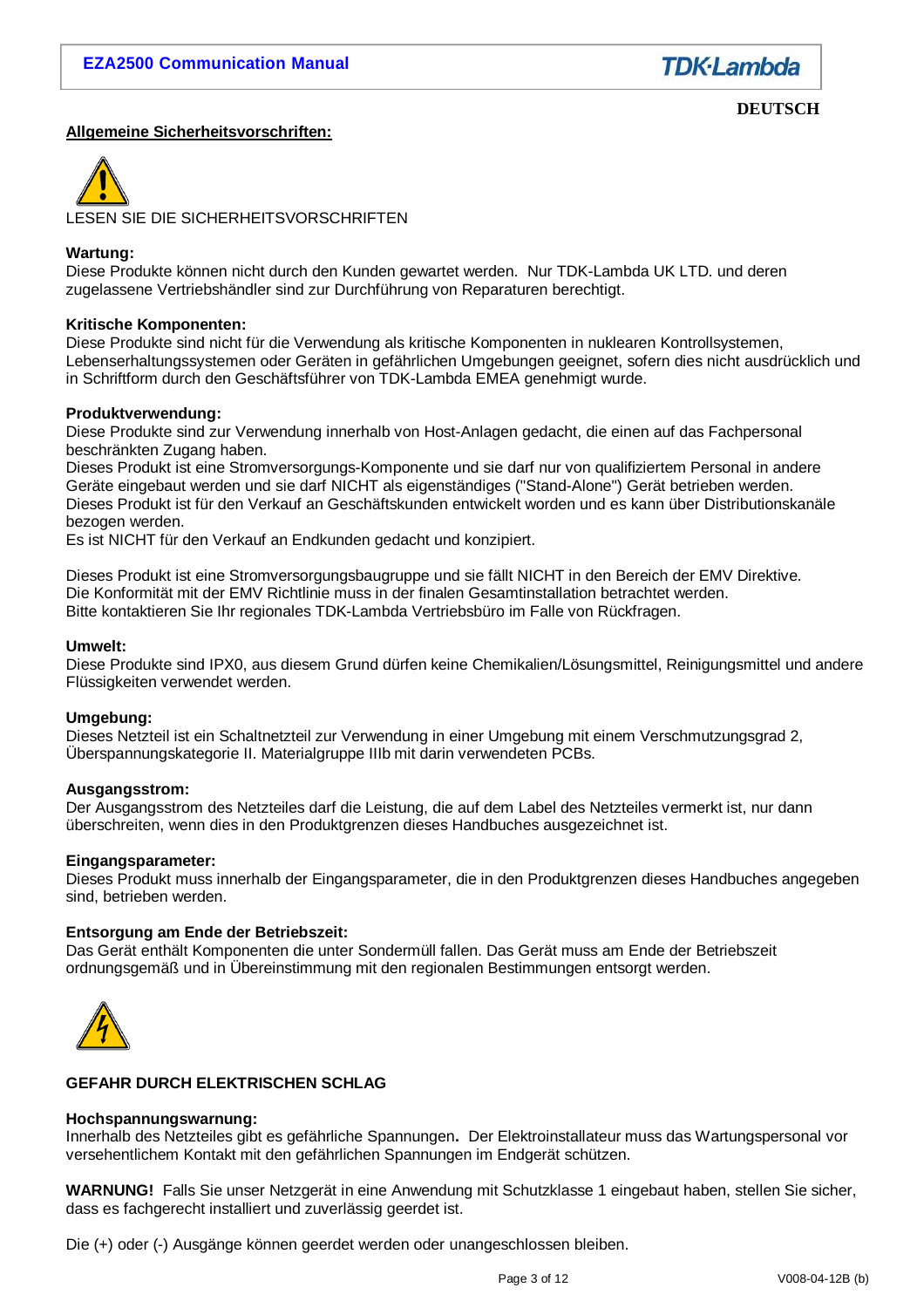Die Abdeckung des Gerätes/das Gehäuse darf für den Benutzer nicht zugänglich sein.

Der Haupteingangsanschluss ist nicht für die Verwendung als Feldverdrahtungsanschluss geeignet.

Für ummantelt Produkte, verwenden Sie keine Schrauben, die das Gerät mehr als durchdringen; siehe Zeichnung Eine interne Sicherung schützt das Gerät und darf durch den Benutzer nicht ausgetauscht werden. Im Fall von internen Defekten muss das Gerät an TDK-Lambda UK LTD oder einen der autorisierten Vertriebshändler zurückgeschickt werden.

Ein geeignetes mechanisches, elektrisches und brandgeschütztes Gehäuse muss als Schutz vor der Gefahr von mechanischen Risiken, Stromschlägen und Brandschutz in dem Endgerät vorgesehen werden.

#### **Gefahren durch elektrische Energie:**

Von bestimmten Modulen kann je nach Einstellung der Ausgangsspannung gefährliche elektrische Energie ausgehen (240 VA). Die Endgerätehersteller müssen einen Schutz für Servicepersonal vor unbeabsichtigtem Kontakt mit den Ausgangsanschlüssen dieser Module vorsehen. Kann aufgrund der Einstellung gefährliche elektrische Energie auftreten, dürfen die Modulanschlüsse für den Benutzer nicht zugänglich sein.

Die Geräteabdeckung/das Gehäuse ist so entworfen, dass das Fachpersonal vor Gefahren geschützt wird. Sie dürfen nicht als Teil der externen Abdeckung für Geräte verwendet werden, die für den Betreiber zugänglich sein müssen, da Teile oder das gesamte Gerätegehäuse unter voller Auslastung übermäßige Temperaturen erreichen kann, die für den Zugang des Betreibers nicht mehr als sicher betrachtet werden.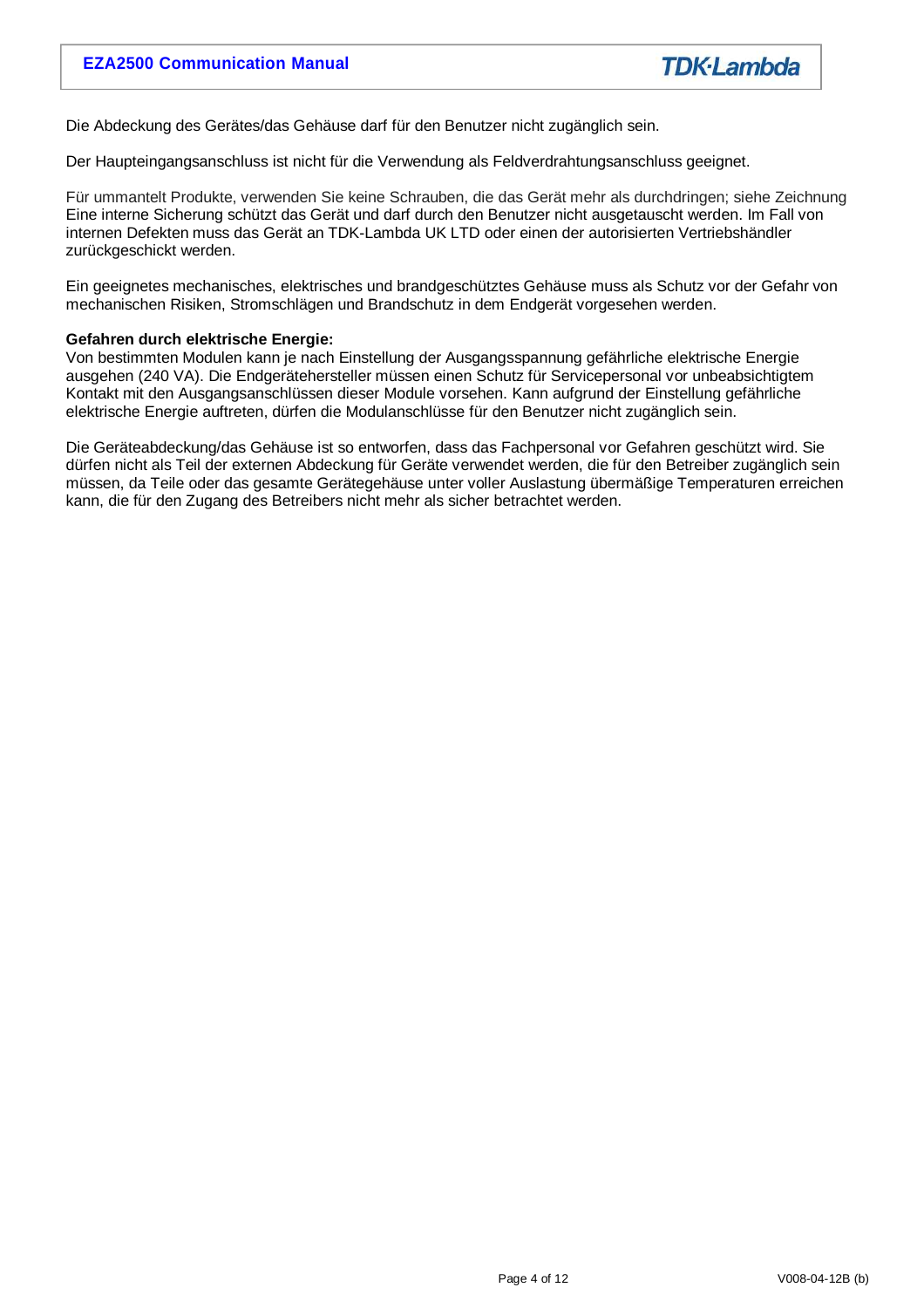

#### **Consignes générales de sécurité:**

**FRANÇAIS**



LIRE LES CONSIGNES DE SECURITE

#### **Entretien:**

Ces produits ne peuvent pas être réparés par l'utilisateur. Seuls, TDK-Lambda UK LTD et ses agents agréés sont autorisés à effectuer des réparations.

#### **Composants critiques:**

Ces produits ne doivent pas être utilisés en tant que composants critiques dans des systèmes de commande nucléaire, dans des systèmes de sauvetage ou dans des équipements utilisés dans des environnements dangereux, sans l'autorisation écrite expresse du directeur général de TDK-Lambda EMEA.

#### **Utilisation du produit:**

Ces produits sont conçus pour être utilisés dans un équipement hôte dont l'accès n'est autorisé qu'aux personnes compétentes.

Ce produit est une alimentation considérée comme un composant devant être installé par des personnes qualifiées, dans un autre équipement. Il ne doit pas être utilisé en tant que produit fini.

Ce produit est destiné à la vente entre entreprises et peut être obtenu via des canaux de distribution. Il n'est pas prévu à la vente pour les particuliers.

Ce produit est une alimentation considérée comme un composant, il ne relève pas du champ d'application de la directive CEM. Le respect de la directive CEM doit être pris en compte dans l'installation finale. Veuillez contacter votre bureau TDK-Lambda le plus proche.

#### **Environnement:**

Ces produits sont IPX0, et donc on ne doit pas utiliser des produits chimiques/solvants, des produits de nettoyage et d'autres liquides.

#### **Environnement fonctionnel :**

Cette alimentation fonctionne en mode commutation pour utilisation dans des applications fonctionnant dans un environnement avec Degré de Pollution 2 et catégorie de surtension II. Elle utilise des cartes des circuits imprimés (PCB) de Groupe IIIb.

#### **Intensité soutirée:**

L'intensité soutirée de l'alimentation ne doit pas dépasser l'intensité nominale marquée sur la plaque signalétique, sauf indications contraires dans les limitations du produit décrit dans ce manuel.

#### **Paramètres d'entrée:**

Ce produit doit être utilisé à l'intérieur des paramètres d'entrée indiqués dans les limitations du produit dans ce manuel.

#### **Elimination en fin de vie:**

L'alimentation contient des composants nécessitant des dispositions spéciales pour leur élimination. Vérifiez que cette alimentation est mise au rebut correctement en fin de vie utile et conformément aux réglementations locales en vigueur.



#### **Attention-Danger haute tension:**

Des tensions dangereuses sont présentes dans l'alimentation. L'installateur doit protéger le personnel d'entretien contre un contact involontaire avec ces tensions dangereuses dans l'équipement final.

**AVERTISSEMENT**: Si ce produit est installé dans un équipement final de classe I, il doit être mis à la terre de manière fiable et installé par un professionnel averti.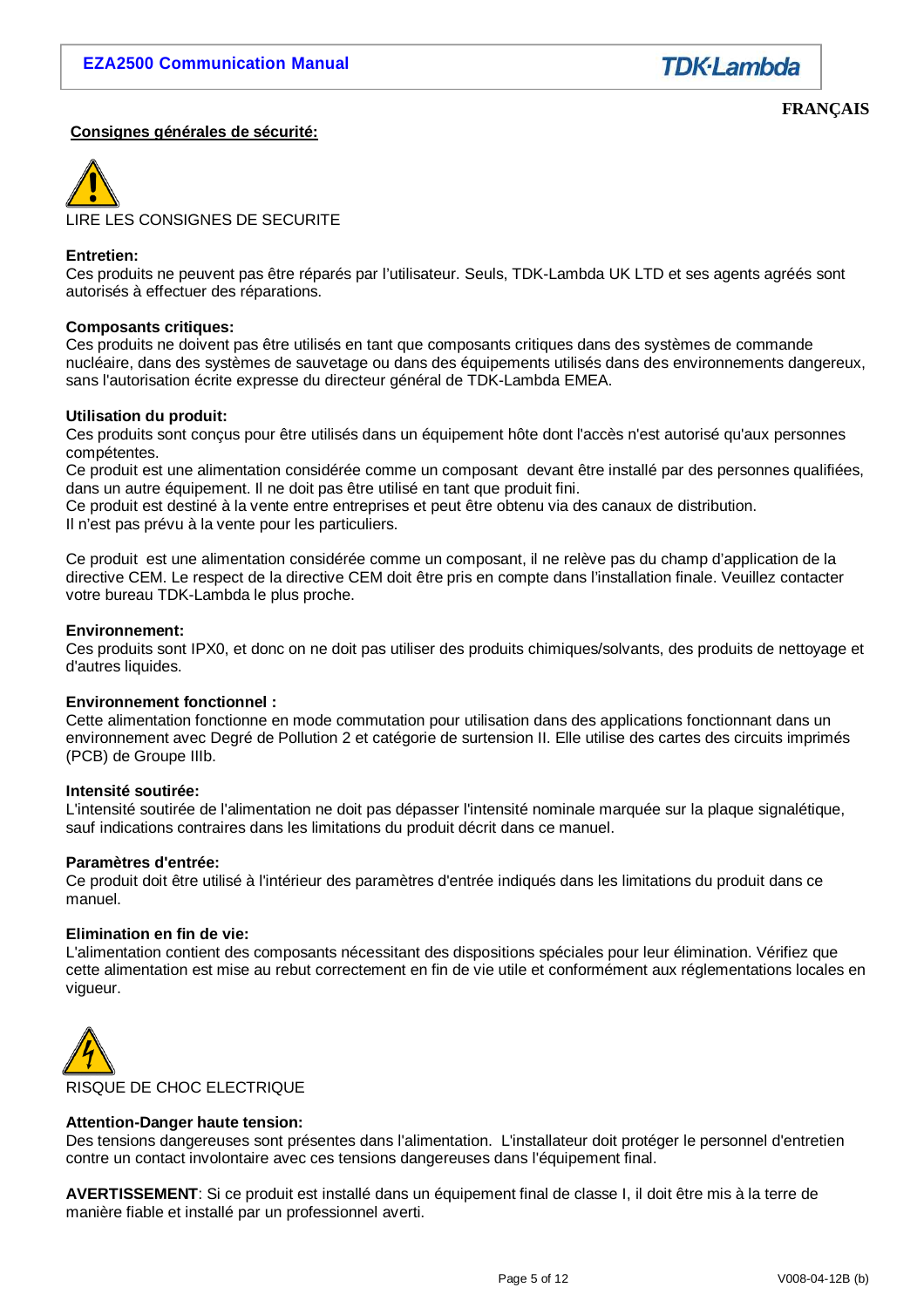Les sorties (+) ou (-) peuvent être raccordées à la terre ou laissées flotttantes.

Le couvercle/châssis de l'alimentation ne doit pas être accessible à l'utilisateur.Le connecteur d'entrée d'alimentation principale ne doit pas être utilisé comme borne de raccordement.

N'utilisez pas de vis pénétrant dans le module sur une profondeur supérieure à :Voir dessins.

Un fusible interne protège le module et ne doit pas être remplacé par l'utilisateur. En cas de défaut interne, le module doit être renvoyé à TDK-Lambda UK LTD ou l'un de ses agents agréés.

Une enceinte appropriée doit être prévue par l'utilisateur final pour assurer la protection contre les chocs mécaniques, les chocs électriques et l'incendie.

#### **Energies dangereuses :**

Certains modules peuvent générer une énergie dangereuse (240 VA) selon le réglage de tension de sortie. Le fabricant de l'équipement final doit assurer la protection des techniciens d'entretien contre un contact involontaire avec les bornes de sortie de ces modules. Si une telle tension dangereuse risque de se produire, les bornes ou les connexions du module ne doivent pas être accessibles par l'utilisateur.

Le couvercle et le châssis du module sont conçus pour protéger des personnels expérimentés. Ils ne doivent pas être utilisés comme couvercles extérieurs d'un équipement, accessible aux opérateurs car en condition de puissance maximum, des parties du châssis peuvent atteindre des températures considérées comme dangereuses pour l'opérateur.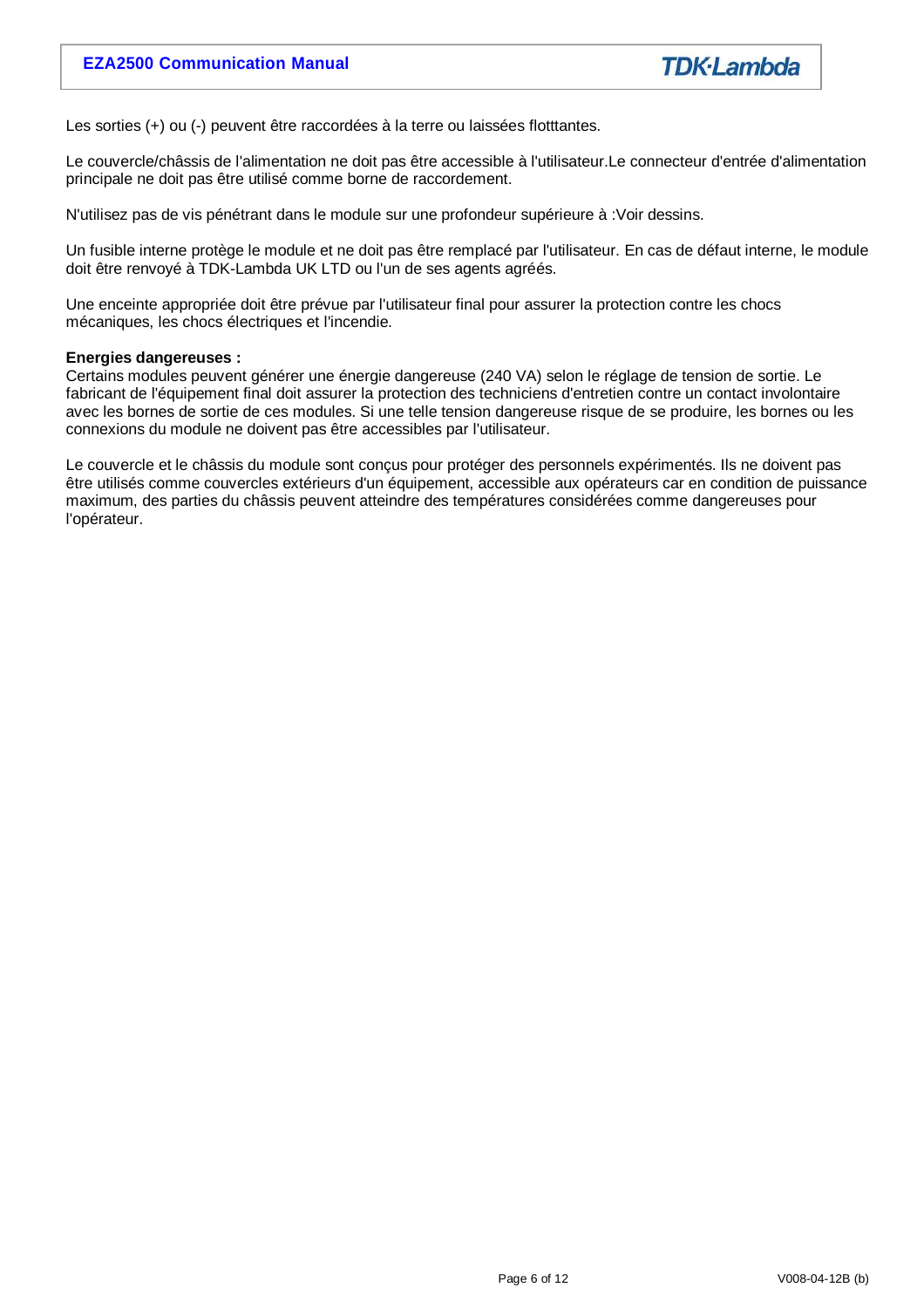

#### **Norme generali di sicurezza:**

**ITALIANO**



SI PREGA DI LEGGERE LE NORME DI SICUREZZA

#### **Manutenzione:**

Il cliente non può eseguire alcuna manutenzione su questi prodotti. L'esecuzione delle eventuali riparazioni è consentita solo a TDK-Lambda UK LTD e ai suoi agenti autorizzati.

#### **Componenti critici:**

Non si autorizza l'uso di questi prodotti come componenti critici all'interno di sistemi di controllo nucleari, sistemi necessari alla sopravvivenza o apparecchiature destinate all'impiego in ambienti pericolosi, senza l'esplicita approvazione scritta dell'Amministratore Delegato di TDK-Lambda EMEA.

#### **Uso dei prodotti:**

Questi prodotti sono progettati per l'uso all'interno di un'apparecchiatura ospite che limiti l'accesso al solo personale competente e autorizzato.

Questo prodotto è da considerarsi come un alimentatore professionale componente e come tale deve essere installato da personale qualificato all'interno di altre apparecchiature e non può essere utilizzato come prodotto indipendente.

Questo prodotto non è inteso per la vendita al dettaglio o agli utilizzatori finali.

Questo alimentatore è da considerarsi come un componente e come tale non è assogettato dagli scopi della direttiva EMC. Conformità alla direttiva EMC deve essere considerata nell'installazione finale di utilizzo. Gli uffici di TDK-Lambda Sas Succursale Italiana sono a vostra disposizione per ulteriori ragguagli.

#### **Condizioni ambientali:**

Questi prodotti sono classificati come IPX0, dunque non devono essere utilizzati sostanze chimiche/solventi, prodotti per la pulizia o liquidi di altra natura.

#### **Ambiente:**

Questo prodotto è un alimentatore a commutazione, destinato all'uso in applicazioni rientranti in ambienti con le seguenti caratteristiche: Livello inquinamento 2, Categoria sovratensione II. Questo prodotto contiene schede di circuiti stampati in materiali di Gruppo IIIb.

#### **Carico in uscita:**

La potenza in uscita ottenuta dall'alimentatore non deve superare la potenza nominale indicata sulla targhetta dell'alimentatore, fatto salvo dove indicato nei limiti per i prodotto specificati in questo manuale.

#### **Parametri di alimentazione:**

Questo prodotto deve essere utilizzato entro i parametri di alimentazione indicati nei limiti per il prodotto, specificati in questo manuale.

#### **Smaltimento:**

L'unità contiene componenti che richiedono procedure speciali di smaltimento. Accertarsi che l'unità venga smaltita in modo corretto al termine della vita utile e nel rispetto delle normative locali.



#### **Avvertimento di alta tensione:**

All'interno dell'alimentatore sono presenti tensioni pericolose. Gli installatori professionali devono proteggere il personale di manutenzione dal rischio di contatto accidentale con queste tensioni pericolose all'interno dell'apparecchiatura finale.

**ATTENZIONE**: Se installato in un'attrezzatura di classe I, questo prodotto deve essere collegato a terra in modo affidabile ed installato in modo professionale.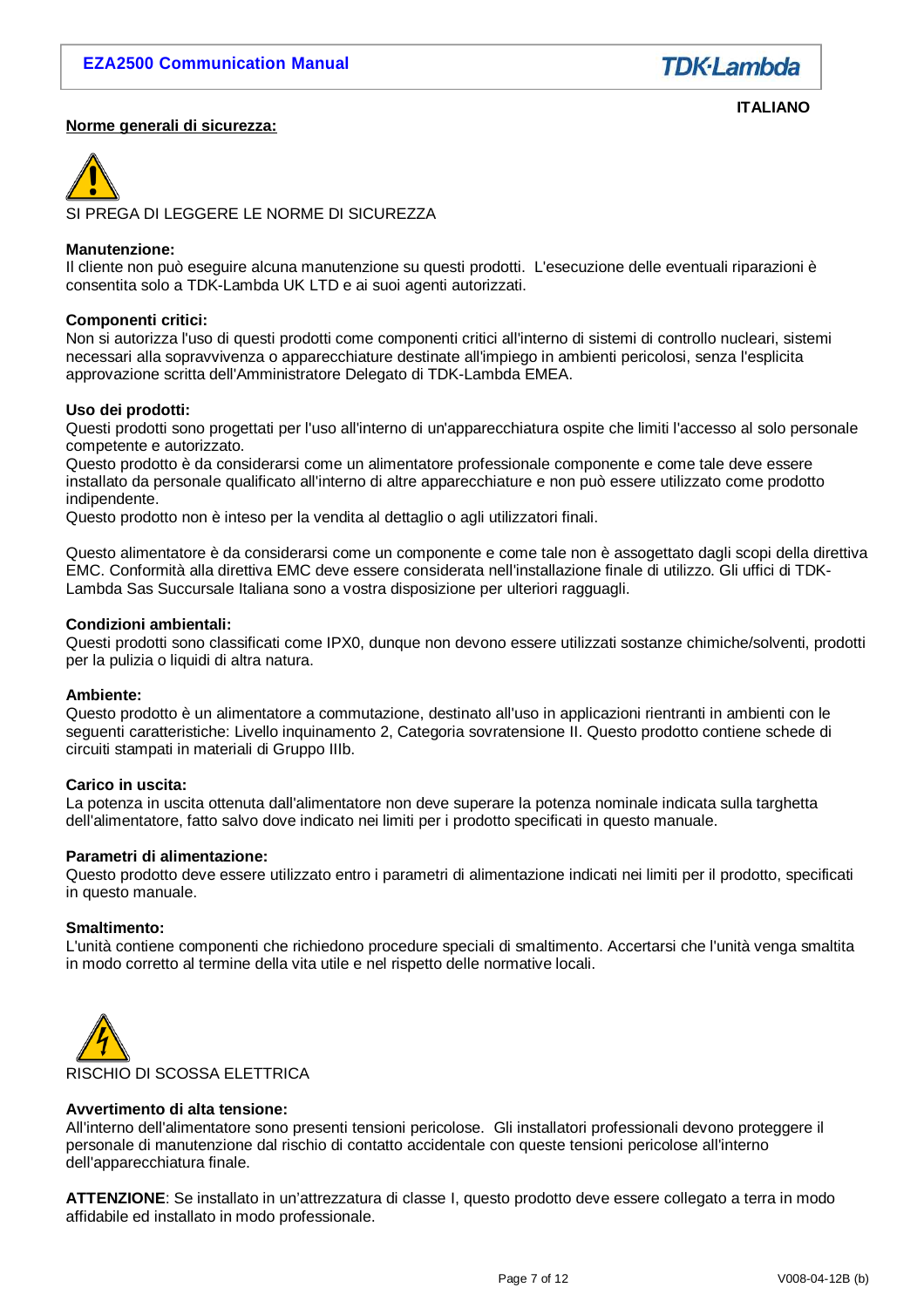# **EZA2500 Communication Manual**



Le uscite (+) o (-) possono essere messa a terra o lasciate isolate.

I coperchi/il telaio dell'unità non devono essere accessibili da parte dell'utente.

Il connettore dell'alimentazione principale non può essere utilizzato come terminale di collegamento di campo.

Non utilizzare viti che penetrano nell'unità per più di : Vedi disegni

Un fusibile interno protegge l'unità e non deve essere sostituito dall'utente. Nell'eventualità di un difetto interno, restituire l'unità a TDK-Lambda UK LTD o a uno dei suoi agenti autorizzati.

L'apparecchiatura finale deve includere una recinzione meccanica, elettrica e antincendio per proteggere dai pericoli di natura meccanica, dalle scosse elettriche e dai pericoli di incendio.

#### **Pericoli energetici:**

Alcuni moduli sono in grado di erogare energia pericolosa (240 VA) a seconda della tensione in uscita impostata. I produttori delle apparecchiature finali sono tenuti a proteggere il personale di manutenzione dal rischio di contatto accidentale con questi terminali dei moduli di uscita. Se impostati su livelli che non escludono l'erogazione di energia pericolosa, questi terminali o collegamenti non devono risultare accessibili da parte dell'utente.

Il coperchio/telaio dell'unità è realizzato per proteggere il personale esperto dai pericoli. Non deve essere usato come parte degli involucri esterni di qualsiasi apparecchiatura, se risulta accessibile da parte degli addetti, poiché è possibile che in condizioni di pieno carico una o più parti del telaio dell'unità giunga/giungano a temperature superiori ai limiti considerati sicuri per l'accesso da parte degli addetti.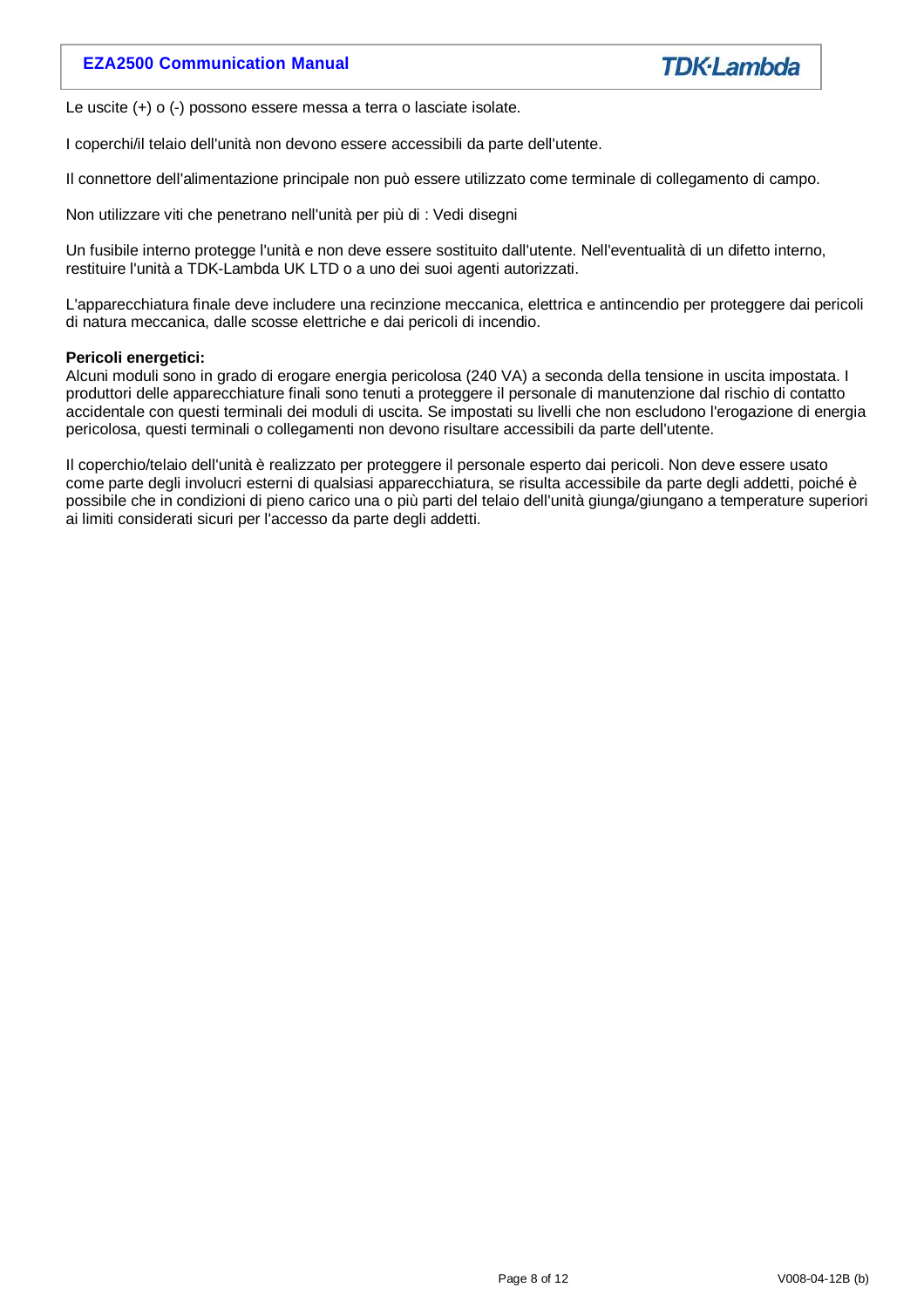

#### **Instrucciones generales de seguridad:**

**ESPAÑOL**



LEA LAS INSTRUCCIONES DE SEGURIDAD

#### **Servicio:**

Estos productos no pueden ser reparados por los clientes. TDK-Lambda UK LTD. y sus agentes autorizados son los únicos que pueden llevar a cabo las reparaciones.

#### **Componentes fundamentales:**

Estos productos no pueden ser utilizados como componentes fundamentales en sistemas de control nuclear, sistemas de soporte vital o equipos a utilizar en entornos peligrosos sin el consentimiento expreso por escrito del Director General de TDK-Lambda EMEA.

#### **Uso de los productos:**

Estos productos han sido diseñados para ser utilizados en un equipo central que restrinja el acceso al personal cualificado autorizado.

Este producto es una fuente de alimentación y sólo puede ser instalado por personal cualificado dentro de otros equipos y no debe ser tratado como un producto independiente. Este producto debe ser vendido entre empresas profesionales y solo puede obtenerse a través de los canales de distribución .No está destinado para la venta a usuarios finales

Este producto es una fuente de alimentación y no se ve afectada por la directiva EMC . El cumplimiento de la directiva EMC se debe considerar en la instalación final. Por favor, póngase en contacto con su oficina local de TDK – Lambda.

#### **Medioambiental:**

Estos productos son IPX0 y, por tanto, no pueden utilizarse sustancias químicas/disolventes, agentes de limpieza ni otros líquidos.

#### **Medio ambiente:**

Esta fuente de alimentación es una fuente de alimentación de modo conmutado a utilizar en aplicaciones dentro de un entorno con un Grado de contaminación 2 y una Categoría de sobretensión II. En él se utilizan policloruros de bifenilo del Grupo de materiales IIIb.

#### **Carga de salida:**

La potencia de salida tomada de la fuente de alimentación no puede sobrepasar el valor nominal indicado en la etiqueta de la fuente de alimentación, excepto en los casos indicados en las limitaciones del producto en este manual.

#### **Parámetros de entrada:**

Este producto debe ser utilizado dentro de los parámetros de entrada indicados en las limitaciones del producto en este manual.

#### **Desecho de la unidad:**

La unidad contiene componentes que deben ser desechados de una manera especial. Asegúrese de desechar correctamente la unidad al final de su vida útil y conforme a las normas locales vigentes.



#### **Advertencia de alta tensión:**

En esta fuente de alimentación hay tensiones peligrosas. El instalador profesional debe proteger al personal de servicio contra cualquier contacto accidental con estas tensiones peligrosas en el equipo final.

**ADVERTENCIA**: La instalación de este producto en un equipo de clase I la deben llevar a cabo profesionales y el producto debe estar conectado a tierra.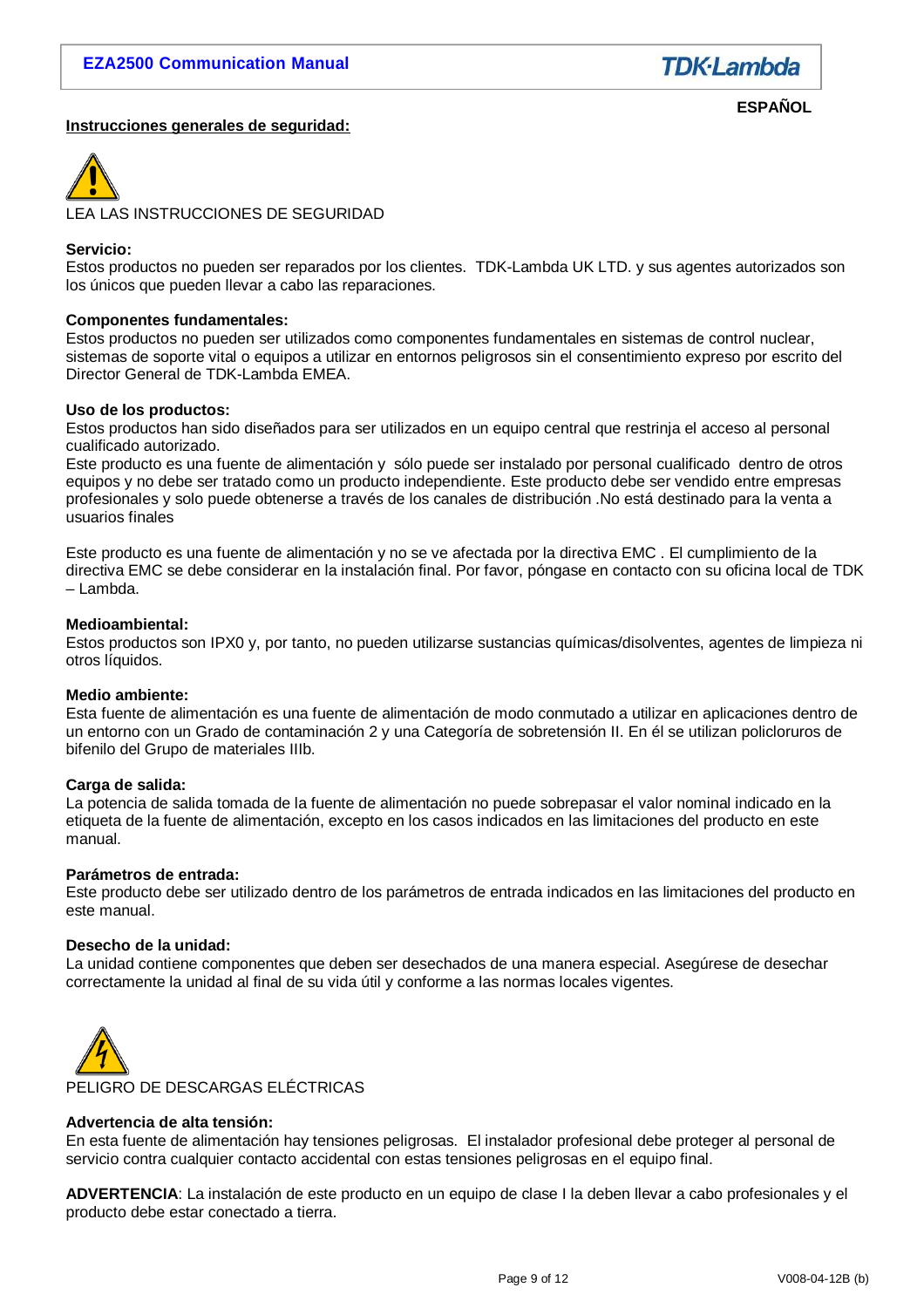# **EZA2500 Communication Manual**



La salida o salidas (+) o (-) pueden conectarse a tierra o se las puede dejar flotando.

Debe impedirse el acceso de los usuarios a la cubierta o cubiertas y al chasis de la unidad.

El conector de entrada de la red no es apto para ser utilizado a modo de bornes de cableado de campo.

No utilice tornillos de montaje susceptibles de penetrar en la unidad más de: Ver dibujos.

Un fusible interno protege la unidad y este no debe ser nunca reemplazado por el usuario. En caso de existir algún defecto interno, la unidad debe ser enviada a TDK-Lambda UK LTD o a uno de sus agentes autorizados.

El equipo de uso final debe constituir un recinto de protección mecánica, eléctrica y contra incendios de protección mecánica, contra descargas eléctricas y contra el peligro de incendios.

#### **Peligros de energía:**

Algunos módulos pueden generar energía peligrosa (240VA) dependiendo de la configuración de la tensión de salida. Los fabricantes de equipos finales deben proteger al personal de servicio contra un contacto accidental con estos bornes de salida de los módulos. Si se configura de modo que pueda generarse energía peligrosa, hay que evitar que el usuario pueda acceder a los bornes o conexiones del módulo.

La cubierta/chasis de la unidad ha sido diseñada para que proteja a las personas cualificadas de los peligros. No deben ser utilizadas como parte de las cubiertas externas de cualquier equipo al que pueden acceder los operarios, ya que bajo unas condiciones de carga completa, la pieza o piezas del chasis de la unidad pueden alcanzar temperaturas superiores a las consideradas seguras para el acceso de los operarios.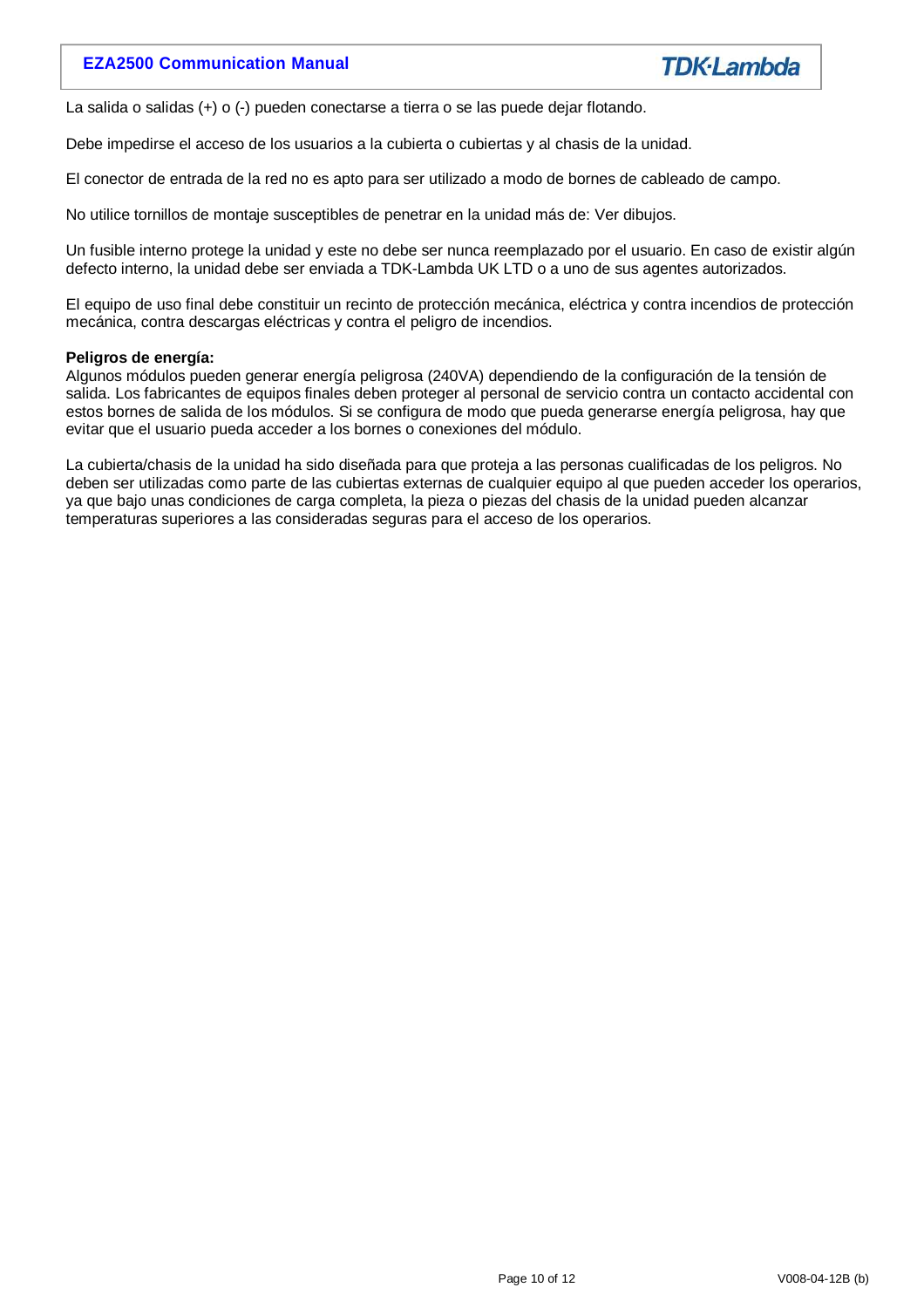

**PORTUGUÊS**

#### **Instruções gerais de segurança:**

LEIA AS INSTRUÇÕES DE SEGURANÇA

#### **Manutenção:**

Estes produtos não são podem ser submetidos a manutenção por parte do cliente. Apenas a TDK-Lambda UK LTD e os seus agentes autorizados têm permissão para realizar reparações.

#### **Componentes essenciais:**

Não é autorizada a utilização destes produtos como componentes essenciais de sistemas de controlo nuclear, sistemas de suporte de vida ou equipamento para utilização em ambientes perigosos sem a expressa autorização por escrito do Director-Geral da TDK-Lambda EMEA.

#### **Utilização do produto:**

Estes produtos foram concebidos para utilização dentro de um equipamento de alojamento que apenas permita o acesso a pessoal qualificado autorizado.

Este produto é uma alimentaçao considerado com um componente para ser instalado por pessoas qualificadas, em outros equipamentos. Não deve ser usado como um produto acabado.

Este produto é destinado para venda entre as empresas e pode ser obtido através de canais de distribuição. Não se destina à venda aos particulares.

Este produto é uma alimentaçao considerado com um componente, não é dentro do appliquation âmbito da directiva CEM.

Conformidade com a directiva CEM devem ser considerados na instalação final. Entre em contacto com seu escritório TDK-Lambda mais próximo.

#### **Ambiental:**

Estes produtos são IPX0 e, como tal, não se devem utilizar químicos/solventes, agentes de limpeza e outros líquidos.

#### **Ambiente:**

Esta fonte de alimentação é uma fonte de alimentação do modo de comutação para utilização em aplicações com um Nível de Poluição 2 e ambientes da categoria de sobretensão II. São utilizadas placas de circuitos impressos do grupo de materiais IIIb.

#### **Carga de saída:**

A potência de saída extraída da fonte de alimentação não deve exceder a classificação assinalada na etiqueta da fonte de alimentação, excepto quando indicado nas limitações do produto neste guia.

#### **Parâmetros de entrada:**

Este produto deve ser utilizado dentro dos parâmetros de entrada indicados nas limitações do produto neste guia.

#### **Eliminação no fim de vida:**

A unidade contém componentes que necessitam de procedimentos especiais de eliminação. Certifique-se de que a unidade é devidamente eliminada no fim da sua vida útil e que tal é feito em conformidade com os regulamentos locais.



#### **Aviso de alta tensão:**

Estão presentes tensões perigosas dentro da fonte de alimentação. O profissional que realizar a instalação deve proteger o pessoal de assistência contra contactos inadvertidos com estas tensões perigosas do equipamento final.

**AVISO**: Quando instalado num equipamento de Classe I, este produto deve ser ligado à terra de forma fiável e instalado por um profissional.

. As saídas (+) e (-) podem ser ligadas à terra ou deixadas soltas.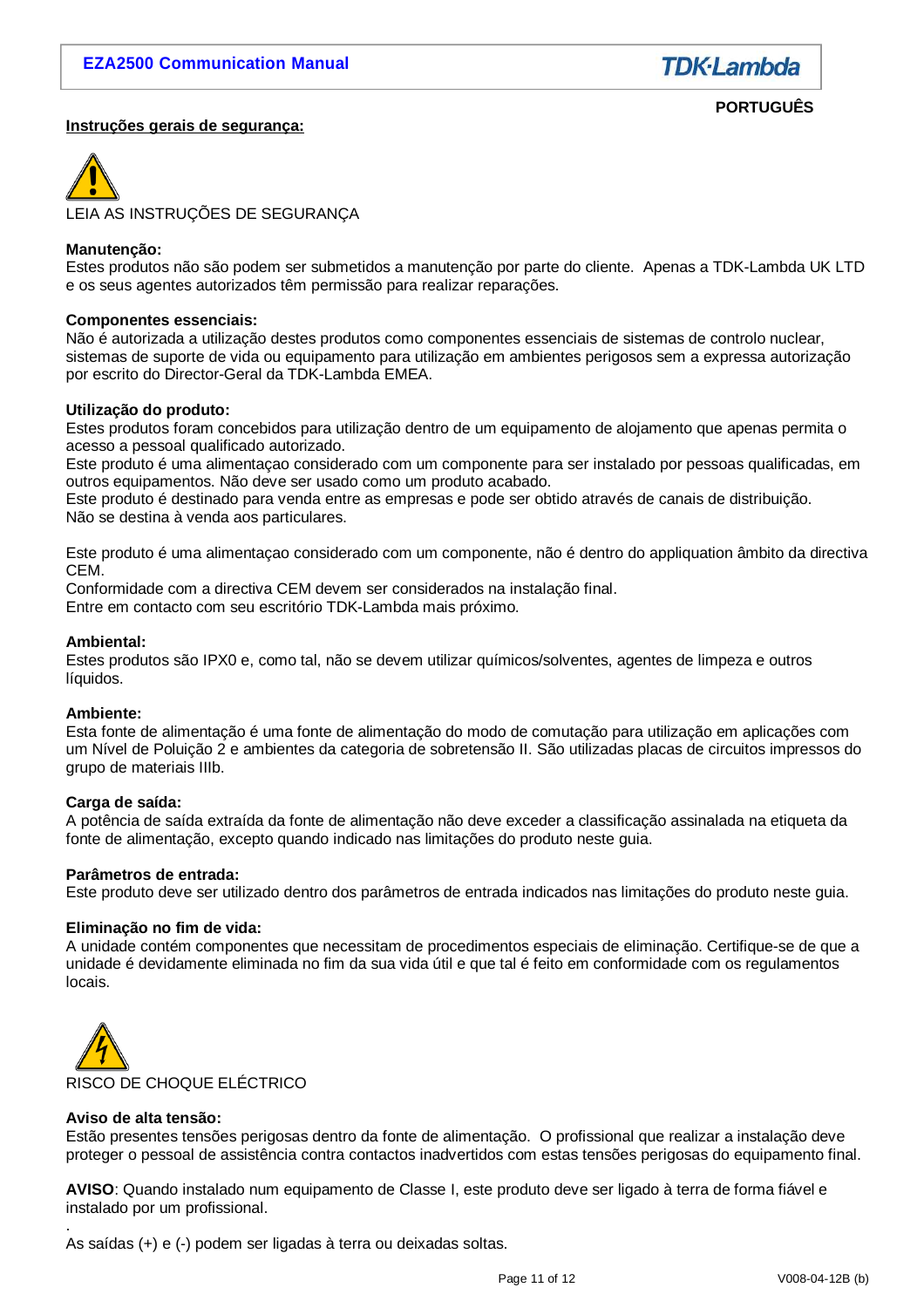O chassis/cobertura(s) da unidade não deve estar acessível ao utilizador.

O conector de entrada de alimentação não deve ser utilizado como terminal de cablagens no local.

Não utilize parafusos de montagem, uma vez que estes penetrarão na unidade em mais do que: Veja os desenhos

Existe um fusível interno que protege a unidade e que não deve ser substituído pelo utilizador. Em caso de defeito interno, a unidade deve ser devolvida à TDK-Lambda UK LTD ou a um dos seus agentes autorizados.

O equipamento de utilização final deve fornecer um bastidor com protecção mecânica, eléctrica e contra incêndios adequada.

#### **Perigos de energia:**

Alguns módulos tem a capacidade de fornecer energia perigosa (240 VA), de acordo com a configuração da tensão de saída. O equipamento final do fabricante deve garantir que o pessoal de assistência está protegido contra contactos inadvertidos com estes terminais de saída do módulo. Se essa energia perigosa for produzida, as ligações e os terminais do módulo não devem ser acessíveis pelos utilizadores.

O chassis/cobertura da unidade está concebido de forma a proteger o pessoal especializado de perigos. Não devem ser utilizados como parte das coberturas externas de qualquer equipamento em que possam estar acessíveis aos operadores, uma vez que em condições de carga máxima, algumas peças do chassis da unidade podem atingir temperaturas superiores às consideradas seguras para o acesso do operador.

# **TDK-I ambda**

TDK-Lambda UK Ltd Kingsley Avenue, Ilfracombe Devon, EX34 8ES Telephone - Sales and Service +44 (0)1271 856666 Head Office and Works +44 (0)1271 856600 Facsimile +44 (0)1271 864894 WEBSITE: www.uk.tdk-lambda.com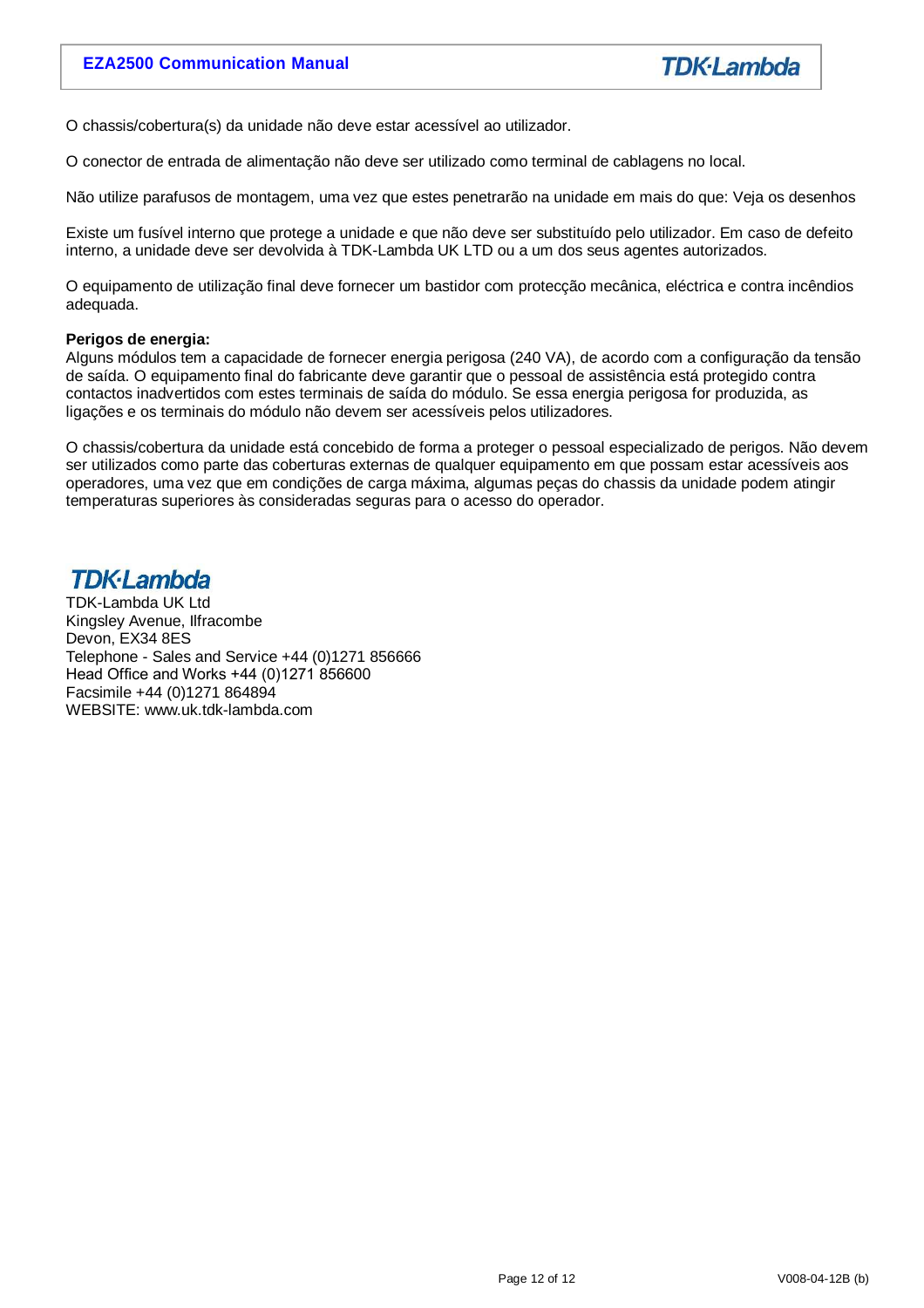# **EZA2500 Series COMMUNICATION MANUAL**

#### **BEFORE USING THE POWER SUPPLY UNIT (Common)**

Be sure to read this instruction manual thoroughly before using this product. Pay attention to all cautions and warnings before using this product. Incorrect usage could lead to an electrical shock, damage to the unit or a fire hazard.

# **DANGER**

Never use this product in locations where flammable gas or ignitable substances are present.

## **INSTALLATION WARNING**

- When installing, ensure that work is done in accordance with the instruction manual. When installation is improper, there is risk of electric shock and fire.
- Installation shall be done by Service personnel with necessary and appropriate technical training and experience. There is a risk of electric shock and fire.
- t Do not cover the product with cloth or paper etc. Do not place anything flammable around. This might cause damage, electric shock or fire.

# **WARNING on USE**

- Do not touch this product or its internal components while circuit in operation, or shortly after shutdown. You may receive a burn.
- t While this product is operating, keep your hands and face away from it as you may be injured by an unexpected situation.
- t There are cases where high voltage charge remains inside the product. Therefore, do not touch even if they are not in operation as you might get injured due to high voltage and high temperature.
	- You might also get electric shock or burn.
- Do not make unauthorized changes to this product nor remove the cover as you might get an electric shock or might damage the product. We will not be held responsible after the product has been modified, changed or dis-assembled.
- t Do not use this product under unusual condition such as emission of smoke or abnormal smell and sound etc. Please stop using it immediately and shut off the product. It might lead to fire and electric shock. In such cases, please contact us. Do not attempt repair by yourself, as it is dangerous

for the user.

- t Do not operate and store these products in environments where condensation occurs due to moisture and humidity. It might lead fire and electric shock.
- Do not drop or apply shock to this product. It might cause failure. Do not operate these products mechanical stress is applied.

# **CAUTION on MOUNTING**

- t Confirm connections to input/output terminals are correct as indicated in the instruction manual before switching on.
- Input voltage, Output current, Output power, ambient temperature and ambient humidity should be kept within specifications, otherwise the product will be damaged, or cause electric shock or fire.
- Do not use this product in special environment with strong electromagnetic field, corrosive gas or conductive substances and direct sunlight, or places where product is exposed to water or rain.
- t Mount this product properly in accordance with the instruction manual, mounting direction and shall be properly be ventilated.
- Please shut down the input when connecting input and output of the product.
- t The power supply may cause damage when it intake conductive material, dust and liquid. When use this product, please be careful to prevent entry of those materials to inside the product by using filter etc.
- Do not use this product in environments where causes the salt damage.

# **CAUTION on USE**

- Product individual notes are shown in the instruction manual. If there is any difference with common notes individual notes shall have priority.
- Before using this product, be sure to read the catalog and instruction manual. There is risk of electric shock or damage to the product or fire due to improper use.
- Input voltage, Output current, Output power, ambient temperature and ambient humidity should be kept within specifications, otherwise the product will be damaged, or cause electric shock or fire.
- t If the built-in fuse is blown, do not use the product even after replacing the fuse as there is risk of abnormality inside. Be sure to request repair to our company.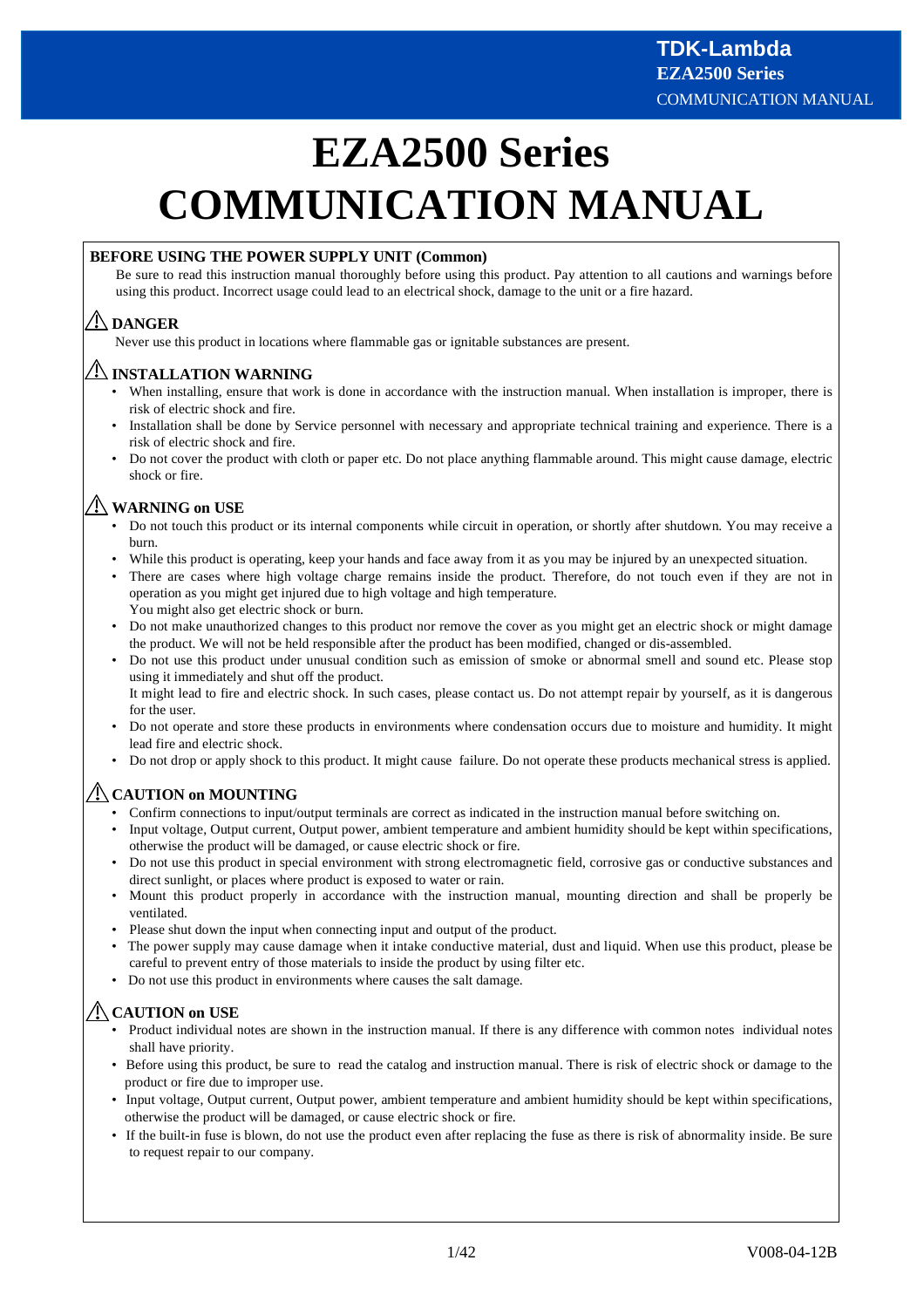• For products without built-in protection circuit (element, fuse, etc.), insert fuse at the input to prevent smoke, fire during abnormal operation.

As for products with built-in protection circuit, depending on usage conditions, built-in protection circuit might not work. It is recommended to provide separate proper protection circuit.

- For externally mounted fuse do not use other fuses aside from our specified and recommended fuse.
- t This product was made for general purpose electronic equipment for standard industrial use and is not designed for applications requiring high safety (such as extremely high reliability and safety requirements. Even though high reliability and safety are not required, this product should not be used directly for applications that have serious risk for life and physical safety. Take sufficient consideration in faile-safe design (such as providing protective circuit or protective device inside the system, providing redundant circuit to ensure no instability when single device failure occurs).
- t When used in environments with strong electromagnetic field, there is possibility of product damage due to malfunction.
- When used in environment with corrosive gas (hydrogen sulfide, sulfur dioxide, etc.), there is possibility that they might penetrate the product and lead to failure.
- When used in environments where there is conductive foreign matter or dust, there is possibility of product failure or malfunction.
- Provide countermeasure for prevention of lightning surge voltage as there is risk of damage due to abnormal voltage.
- Connect together the frame ground terminal of the product and the ground terminal of the equipment for safety and noise reduction. If these ground is not connected together, there is risk of electric shock.
- t Parts with lifetime specifications (built-in fan, electrolytic capacitor) are required to be replaced periodically. Set the overhaul period depending on the environment of usage and perform maintenance. Also, note that there are cases when EOL products cannot be overhauled.
- Take care not to apply external abnormal voltage to the output. Especially, applying reverse voltage or overvoltage more than the rated voltage to the output might cause failure, electric shock or fire.
- t Do not use in special environment such as places directly exposed to sunlight, dew condensation, moisture, rain, strong electro-magnetic field, or corrosive gas (hydrogen sulfide, sulfur dioxide).
- This product have a built-in fan for air-cooling. Do not block the air intake and exhaust.
- The output of this product is considered to be a hazardous energy level (The voltage is  $2V$  or more and the power is  $240VA$ or more). It must not be made accessible to users. Protection must be provided for Service Engineers against indirect contact with the output terminals and/or to prevent tools being dropped across them. While working on this product, the DC input power must be switched off and the input and output voltage should be zero.
- When short the output during operation, there is a damage inside the converter.
- When change abrupt in Input voltage during operation, there is a Risk of damage inside the converter.
- t When use the Electric storage device, Please refer to the manual of e lectric storage device and use the appropriate protection device.

# **Note**

- There is a possibility machining traces remain on sheet metal of product.
- Consider storage of the product at normal temperature and humidity avoiding direct exposure to sunlight at environment with minimal temperature and humidity changes. Storage of product at high temperature, high humidity and environments with severe changes in temperature and humidity might cause deterioration, and occurrence of condensation in the product.
- When disposing product, follow disposal laws of each municipality.
- Published EMI (CE, RE) or immunity is the result when measured in our standard measurement conditions and might not satisfy specification when mounted and wired inside end-user equipment. Use the product after sufficiently evaluating at actual end-user equipment.
- Catalogue, contents of the instruction manual may be changed without a prior notice. Refer to latest catalogue or instruction manual.
- t Reproduction or reprinting the instruction manual or its portion is forbidden without our permission.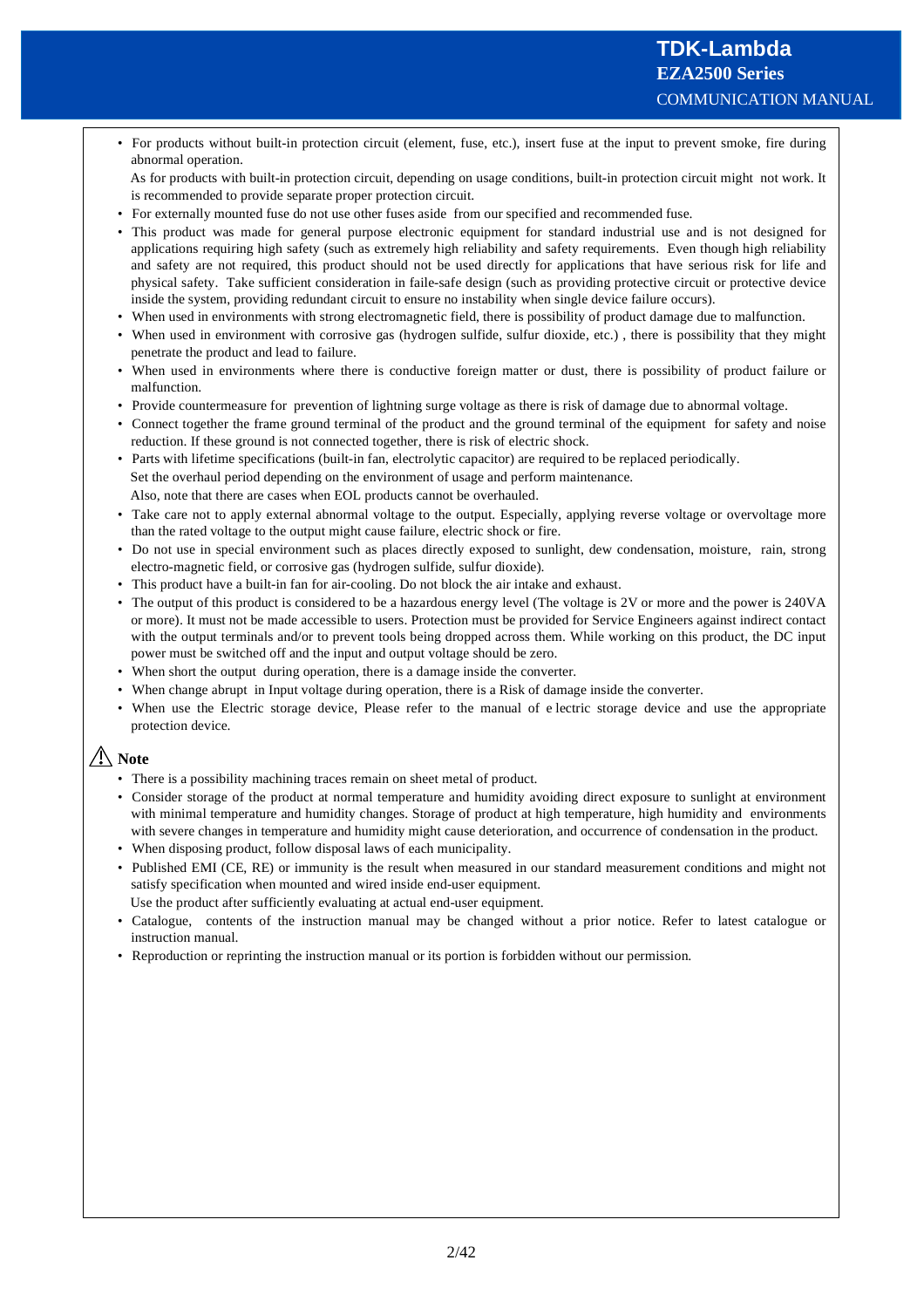# **Contents**

#### **Communication Specification**

- 1.RS-485 communication specification
- 2.Serial communication connector
- 3.Serial Connection of Multiple Converters
- 4.Setting for communication address
- 5.Setting by DIP switch
- 6.Communication Protocol
- 7.Data format
- 8.Example of setting by communication

#### **Command/Response Table**

- 1.Table of command/response code
- 2.Table of communication error code

#### **Setting parameter table**

1.Setting parameter table about operation mode 2.Setting parameter table

#### **Command reference**

- 1. Operation Mode
	- 1-1 Inquire Operation Mode
	- 1-4 Set Operation Mode
- 2. Converter Status 2-1 Inquire Converter Status
- 3. CV Charging Parameter
	- 3-1 Read CV Charging Parameter
	- 3-4 Write CV Charging Parameter
- 4. CV Discharging Parameter 4-1 Read CV Discharging Parameter 4-4 Write CV Discharging Parameter
- 5. Dead Zone Parameter
- 5-1 Read Dead Zone Parameter
	- 5-4 Write Dead Zone Parameter
- 6. Converter Protection Parameter
	- 6-1 Read Converter Protection Parameter
	- 6-4 Write Converter Protection Parameter
- 7. Battery Configuration Parameter1 7-1 Read Battery Configuration Parameter1
	- 7-4 Write Battery Configuration Parameter1
- 8 Battery Configuration Parameter2
	- 8-1 Read Battery Configuration Parameter2 8-4 Write Battery Configuration Parameter2
- 9. Alarm
	- 9-1 Inquire Alarm 9-4 Clear Alarm
- 10. Converter Meter1
	- 10-1 Read Converter Meter1
- 11. Converter Meter2 11-1 Read Converter Meter2
- 12. Converter Meter1 Format 12-1 Read Converter Meter1 Format
- 13. Converter Meter2 Format 13-1 Read Converter Meter2 Format
- 14. Nominal Value 14-1 Read Nominal Value
- 15. Interface Firmware Version
	- 15-1 Read Interface Firmware Version
- 16. Control Firmware Version 16-1 Read Control Firmware Version

#### **BCF Parameter**

- 1.Function
- 2.Related parameters
- 3.Setting table about BCF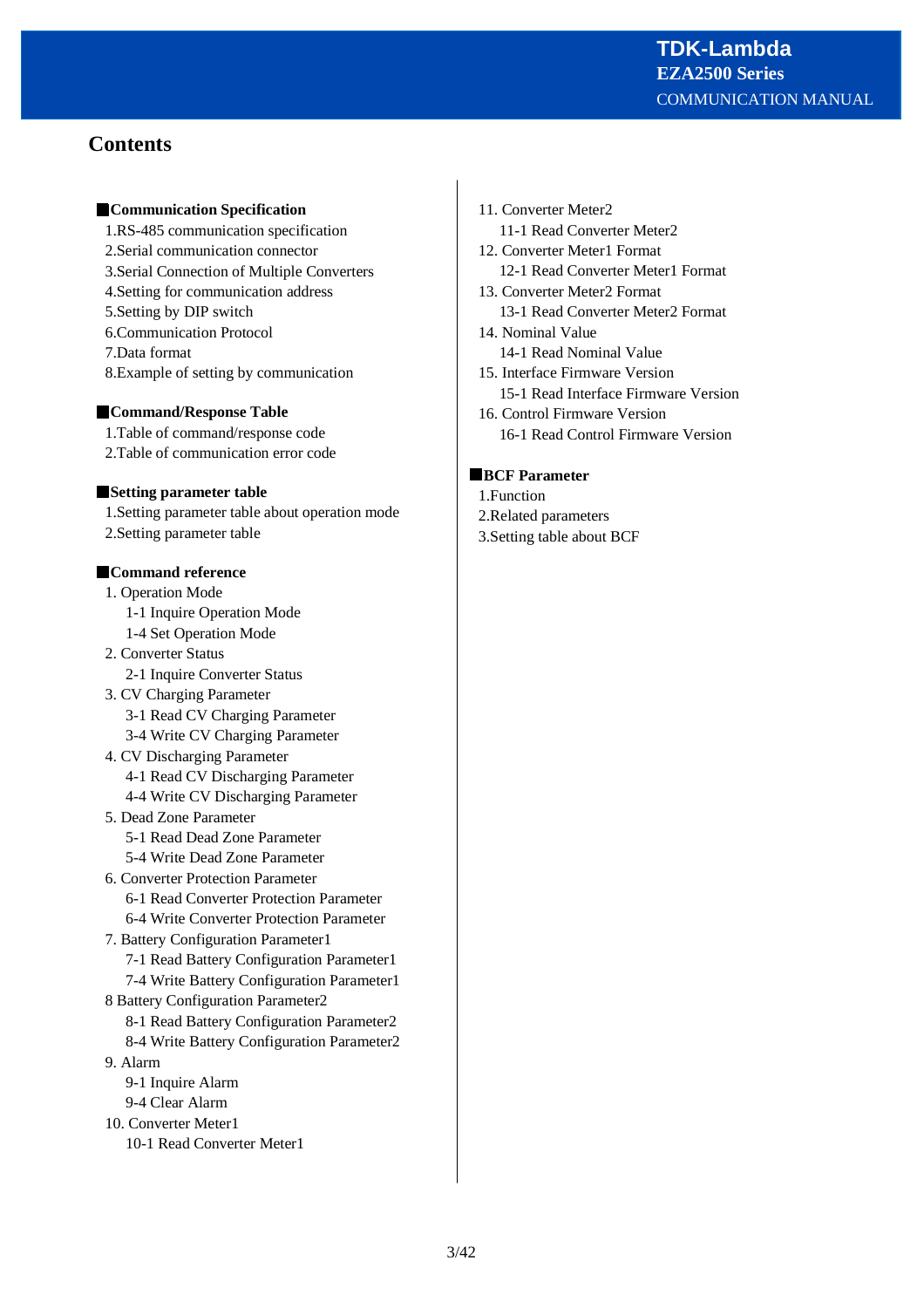# **Communication Specification**

This device has interface for communication with external device.

- This device can operate following items by serial communication(RS-485).
	- /ON/OFF operation of power conversion by Manual control (charge/discharge) or Automatic control.
	- /Change value for operation setting (target voltage for charge/discharge, limited current for charge/discharge, etc.)
	- /Get device information (Device status, Alarm information, etc.)

Settings is saved in the internal memory, so it is also valid at next startup.

# **1.RS-485 communication specification**

| Device specifications   |                                        |                               |  |  |  |  |  |
|-------------------------|----------------------------------------|-------------------------------|--|--|--|--|--|
| No Item                 | <b>Specification</b>                   | <b>I</b> Comment              |  |  |  |  |  |
| 1.1 Figure of connector | $RJ-45$                                | Commodity for LAN connector   |  |  |  |  |  |
| $1.2$ Pin assign        | $A(+), B(-), GND$ [refer below figure] |                               |  |  |  |  |  |
| 1.3 Amount of connector |                                        | Cascaded at device internally |  |  |  |  |  |
| $1.4$ Cable             | Twisted pair cable with shield.        | Recommend STP cable for LAN   |  |  |  |  |  |

|  |  |  | Electrical specifications |
|--|--|--|---------------------------|
|--|--|--|---------------------------|

| No Item                    | <b>Specification</b>                   | Comment                                                                |
|----------------------------|----------------------------------------|------------------------------------------------------------------------|
| 2.1 Power supply for comm. | Device has, (isolated with device GND) | <b>Functional</b> isolation                                            |
| 2.2 Signal level           |                                        |                                                                        |
| 2.3 Transmission           | half duplex                            |                                                                        |
| 2.4 Network bandwidth      | 1Mbps Max                              |                                                                        |
| Terminator                 | Device not has                         | Connect registers $(120\Omega)$ at both ends of comm bus, If you need. |

|     | Transmission character specifications |                                                         |         |  |  |  |  |  |
|-----|---------------------------------------|---------------------------------------------------------|---------|--|--|--|--|--|
|     | No Item                               | Specification                                           | Comment |  |  |  |  |  |
| 3.1 | Inquiry converter status.             | start-stop synchronization                              |         |  |  |  |  |  |
|     | 3.2 baud rate                         | 9600 / 19.2K / 38.4K / 57.6K bps                        |         |  |  |  |  |  |
| 3.3 | signaling parameter                   | data length 8bit, parity none,<br>start 1bit, stop 1bit |         |  |  |  |  |  |
|     | 3.4 Flow control                      | none                                                    |         |  |  |  |  |  |

|  | Others                    |                         |                                                  |  |  |
|--|---------------------------|-------------------------|--------------------------------------------------|--|--|
|  | No Item                   | Comment                 |                                                  |  |  |
|  |                           | $80ms$ (at $9600bps$ )  |                                                  |  |  |
|  | 4.1 Response time $(Max)$ | $60ms$ (at $19.2Kbps$ ) | Between received command and starting operation. |  |  |
|  |                           | 50ms (at 38.4Kbps)      |                                                  |  |  |
|  |                           | 50ms (at 57.6Kbps)      |                                                  |  |  |
|  | 4.2 Interval time $(Min)$ | 2ms                     | Between sent response and starting receive.      |  |  |

#### **2.Serial communication connector**

This device use RS-485 interface communicating with management device. Connector is RJ-45(with shield), it's commodity for LAN connector. Below figure shows pin layout at back panel.

| 87654321 |  |
|----------|--|

| Pin# | Signal         | Note                               |  |  |  |
|------|----------------|------------------------------------|--|--|--|
|      | NC             | No use                             |  |  |  |
|      | NC             | No use                             |  |  |  |
|      | <b>NC</b>      | No use                             |  |  |  |
|      | D1             | B (Inverted diffirential pair)     |  |  |  |
|      | D <sub>0</sub> | A (Non-inverted diffirential pair) |  |  |  |
|      | NC             | No use                             |  |  |  |
|      | NC             | No use                             |  |  |  |
|      | Common         | Common return                      |  |  |  |

Cable is recommended STP cable for LAN . Cable length is recommended less than 3m.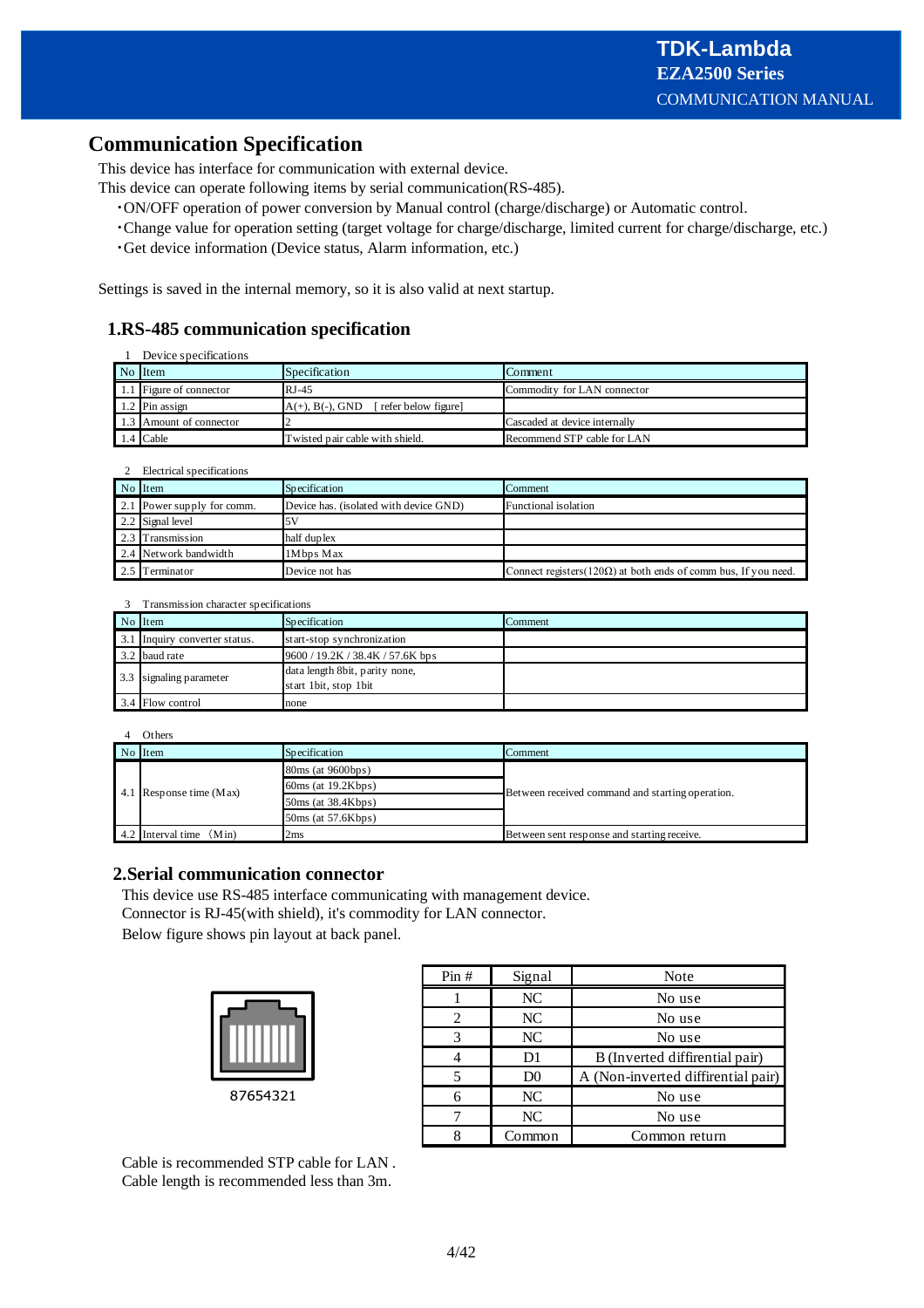#### **3.Serial Connection of Multiple Converters**

In order to facilitate RS-485 connection, this converter is provided with 2 serial interface connectors. The interface circuit of this converter functions as intermediate RS-485 connectors.

Due to this feature RS-485 bus can be extended simply by connecting interface cables between converters when connecting multiple converters to the host devices. (Depending on surrounding environment, there might be a need to use a termination to connect to one converter or both the converter and the host devices.)

Shown below is an example of serial connection of 4 converters.



The address of converters connected to RS-485 bus including host devices should be unique.

Each unique address can be set by Rotary Switch and DIP Switch.

Possible address setting ranges are "0x00" $\sim$ "0x7E".

#### **Broadcast Address**

Interface Address "0xFF" and Interface "0xkF"(k :  $0\neg$ 7) are special addresses and functions as broadcast address. When "0xFF" is set as receiver address in command sent by Host, all the converters connected within the interface bus receives that command.

When the lowest digit of the address is set to "F", all the converters within the same group receives that command. Please note that all commands sent to the Broadcast Address cannot make the response message.

Below is an example of converter address and their corresponding Broadcast Address.

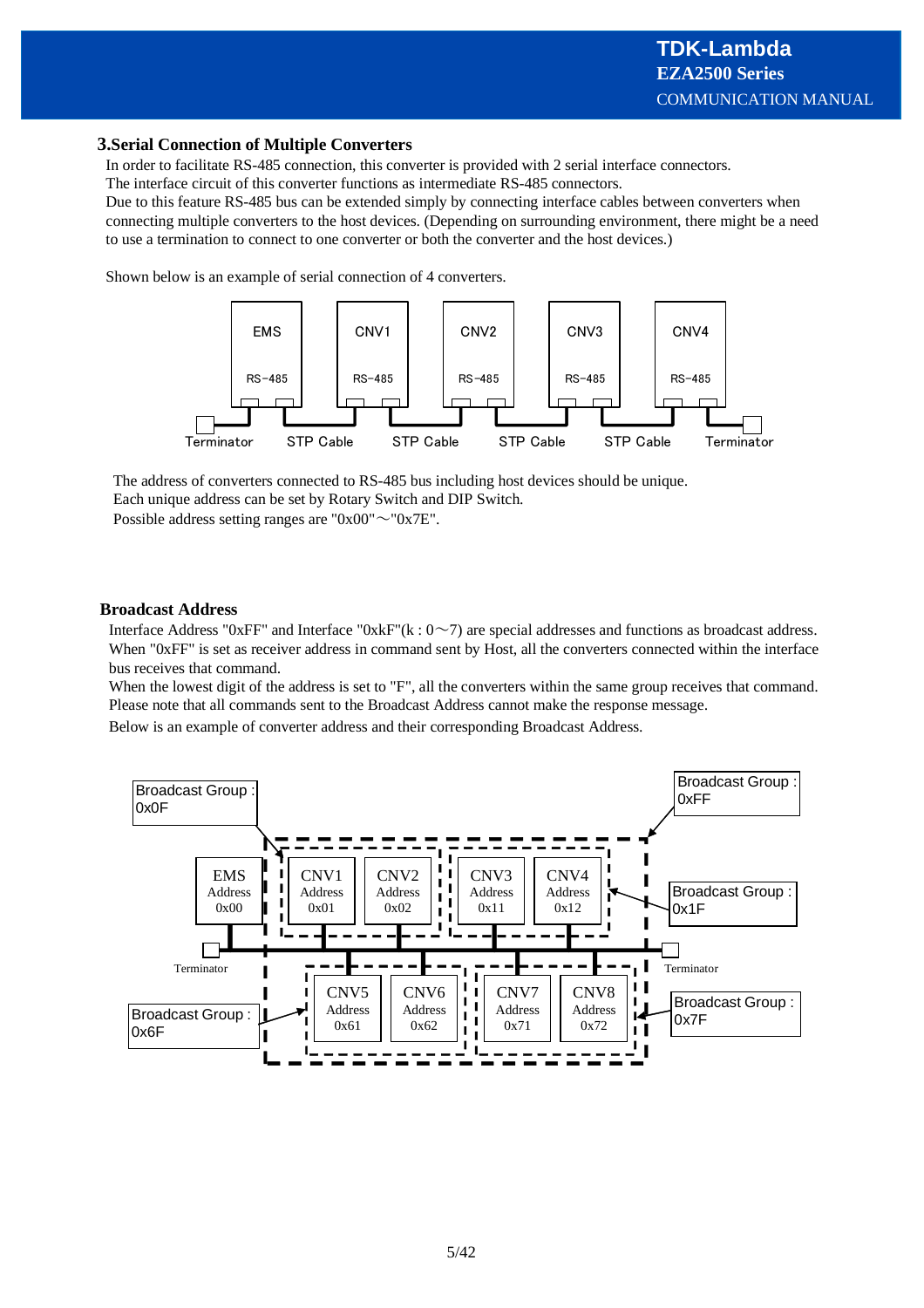## **4.Setting for communication address**

The rotary switch functions as the RS-485 address setting for this converter.



The interface address is composed of 7 bits and can be set within the range "0x00" $\sim$ "0x7E" range. Rotary switch is used to set the lowest digits (last 4 bits) and DIP SW is used to set the highest digits. Note: The last digit address "F" is a reserved address for broadcast address and must not be used for setting address.

The value of the rotary switch is only recognized at the startup the control circuit in the converter (interface MCU initialization). If the settings are changed during converter operation, the changed setting becomes valid at the start of the next startup the control circuit in this converter.

· Bit assign of communication address

| Bit     | A7   | A6                                | A5 | A4 | A <sub>3</sub> | A2            | A1 | A <sub>0</sub> |
|---------|------|-----------------------------------|----|----|----------------|---------------|----|----------------|
| Range   | "0"  | $0x00 - 0x70$                     |    |    | $0x00 - 0x0E$  |               |    |                |
| SW type | none | <b>DIP SW</b>                     |    |    | Rotary SW      |               |    |                |
| Figure  | none | $e^{f0}$ $i$<br>۰<br>ΙU<br>÷<br>8 |    |    |                | ωì<br>▵<br>с, |    |                |

## **5.Setting by DIP switch**

DIP Switch functions as a setting switch to designate operating mode of this converter. DIP switch is turned ON when the lever is pressed down.



| DIP SW     |           |            | <b>Operating Mode</b>                       |                                   |  |  |
|------------|-----------|------------|---------------------------------------------|-----------------------------------|--|--|
|            | ∠         |            | With Discharging mode<br>With Charging mode |                                   |  |  |
| OFF        | OFF       | OFF        | Invalid *1                                  |                                   |  |  |
| OFF        | OFF       | ON         | <b>Manual Battery CV</b><br>Manual Grid CV  |                                   |  |  |
| <b>OFF</b> | <b>ON</b> | <b>OFF</b> | Reserved                                    |                                   |  |  |
| OFF        | ON        | ON         | <b>Automatic Battery CV</b>                 |                                   |  |  |
| <b>ON</b>  | OFF       | <b>OFF</b> | Manual Battery CV<br>Automatic Grid CV      |                                   |  |  |
| <b>ON</b>  | OFF       | ON         | Manual Battery CV                           | Manual Grid CV with Battery CC    |  |  |
| ON         | ON        | <b>OFF</b> | <b>Manual Battery CV</b>                    | Automatic Grid CV with Battery CC |  |  |
| ON         | ON        | ON         | Reserved                                    |                                   |  |  |

|            | DIP SW         |                         |  |  |  |
|------------|----------------|-------------------------|--|--|--|
|            |                | RS485 Baud rate $*_{2}$ |  |  |  |
| OFF        | <b>OFF</b>     | 19.2kbps                |  |  |  |
| <b>OFF</b> | 0 <sub>N</sub> | 38.4kbps                |  |  |  |
| <b>ON</b>  | OFF            | 57.6kbps                |  |  |  |
| ON         | ON             | 9600bps                 |  |  |  |

|           | DIP SW    |            |                       |  |  |  |
|-----------|-----------|------------|-----------------------|--|--|--|
| 6         | ⇁         | 8          | RS485 Address Area *2 |  |  |  |
| OFF       | OFF       | <b>OFF</b> | $0:0x00 - 0x0E$       |  |  |  |
| OFF       | OFF       | <b>ON</b>  | $1:0x10 - 0x1E$       |  |  |  |
| OFF       | <b>ON</b> | <b>OFF</b> | $2:0x20 - 0x2E$       |  |  |  |
| OFF       | <b>ON</b> | <b>ON</b>  | $3:0x30 - 0x3E$       |  |  |  |
| <b>ON</b> | OFF       | OFF        | $4:0x40 - 0x4E$       |  |  |  |
| <b>ON</b> | OFF       | <b>ON</b>  | $5:0x50 - 0x5E$       |  |  |  |
| <b>ON</b> | <b>ON</b> | OFF        | $6:0x60 - 0x6E$       |  |  |  |
| <b>ON</b> | <b>ON</b> | ON         | $7:0x70 - 0x7E$       |  |  |  |

\*1 Operate by RS485 Communication only

\*2 The value of the DIP Switch is only recognized at the startup the control circuit in the converter during interface MCU initialization. If the settings are changed during converter operation then the changed settings become valid at the next start up control circuit.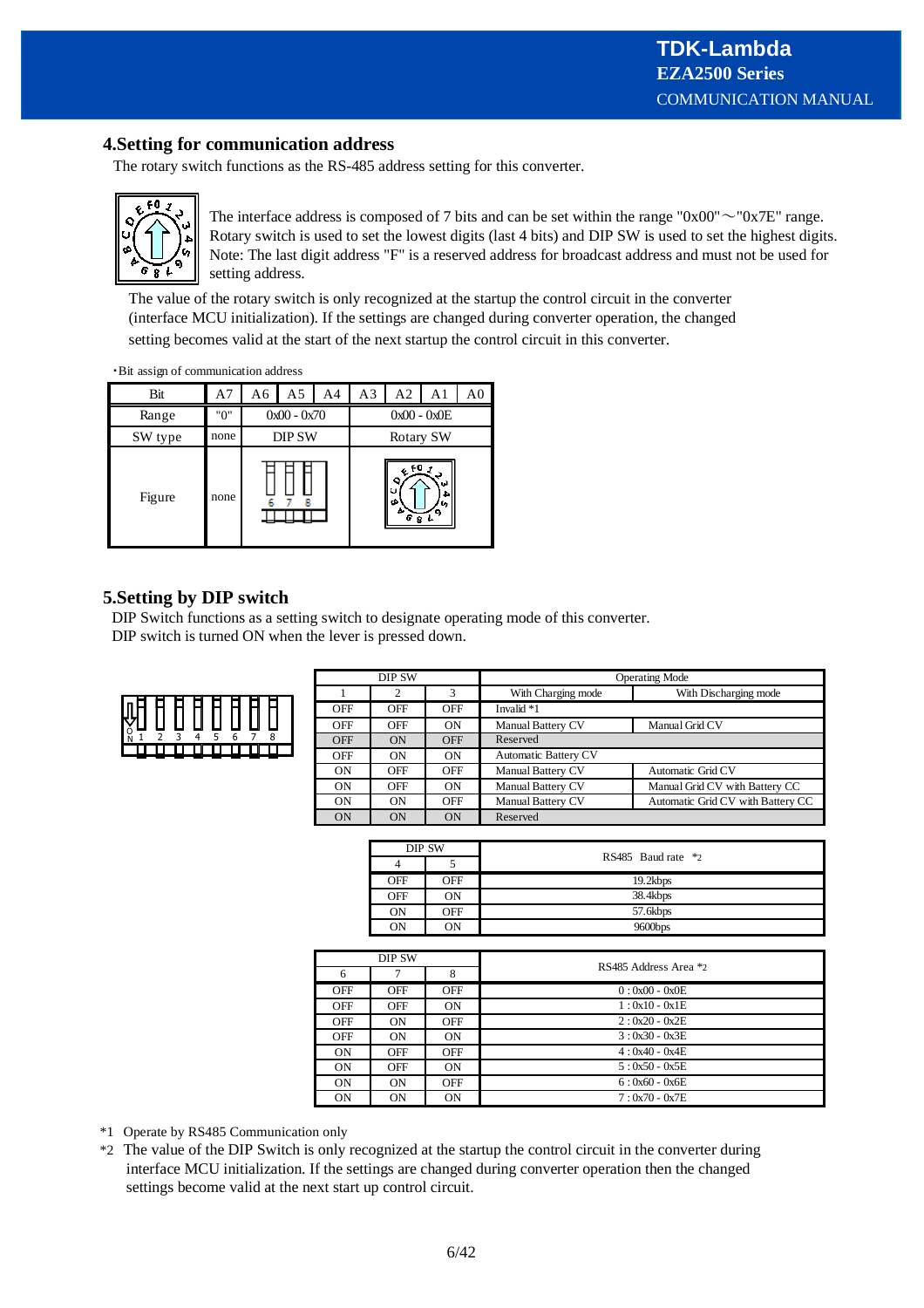#### **6.Communication Protocol**

Communication data is binary.

Packet frame structure is shown bellow.

#### **Command packet [Send data]**

| SEL<br>ິ | FN<br>-- | T <sub>1</sub><br>AD 1 | $\mathbf{a}$<br>AD4 | CMD | D <sub>0</sub> | $\cdots$ | ⊅Δ | $\cap$<br>w | $\sim$<br>ᅩ |
|----------|----------|------------------------|---------------------|-----|----------------|----------|----|-------------|-------------|
| 0x05     |          |                        |                     |     |                | $\cdots$ |    |             |             |

#### **SFD Start Frame Delimiter**

Code of packet header. SFD of command packet is 0x05.

# **LEN : LENgth of data**

Length data from Do to Dx. Range is 0x00-0x14.

#### **AD1 ADdress 1**

Address of receiver. Range is 0x00-0x7E.

#### **AD2 ADdress 2**

Address of sender. Range is 0x00-0x7E.

#### **CMD CoMmanD**

Command number. Range is 0x00 - 0x7F.

#### **D0 - Dx Data**

Data fields. Little endian is used for binary data type.

16bit data : LSB MSB

32bit data : lsw.lsb lsw.msb msw.lsb msw.msb

| ex)         |            |     | $_{\rm D0}$ | D <sub>1</sub> | D2   | D <sub>3</sub> |
|-------------|------------|-----|-------------|----------------|------|----------------|
| 16bit data: | 0x1234     | $-$ | 0x34        | 0x12           |      |                |
| 32bit data: | 0x12345678 |     | 0x78        | 0x56           | 0x34 | 0x12           |

#### **CD0 - CD1 Check Digit**

16 bit check sum from AD1 to Dx.

Add every byte(8bits) data from AD1to Dx. And substitute result for data field as CD0 and CD1.



#### **Response packet** [Receive data]

| $\mathbf{C} \mathbf{E} \mathbf{\Gamma}$<br>ນ ມ | E٨ | $\sim$<br>1111 | $\mathbf{a}$<br>AD4 | $\triangle M\Box RSP$ | D <sub>0</sub> | $\cdots$ | ⊷ | $\cap$<br>w | $\sim$<br>ີ |
|------------------------------------------------|----|----------------|---------------------|-----------------------|----------------|----------|---|-------------|-------------|
| 0x02                                           |    |                |                     |                       |                | $\cdots$ |   |             |             |

#### **SFD Start Frame Delimiter**

Code of packet header. SFD of response packet is 0x02.

**LEN : LENgth of data** Length data from Do to Dx. Range is 0x00-0x14.

#### **AD1 ADdress 1**

Address of receiver. Range is 0x00-0x7E.

#### **AD2 ADdress 2**

Address of sender. Range is 0x00-0x7E.

#### **CMD/RSP command/response**

Received command number. Range is 0x00 - 0x7F. If NAK (error), Added 0x80.

#### **D0 - Dx Data**

Data fields. Little endian is used for binary data type.

#### **CD0 - CD1 Check Digit**

16 bit check sum from AD1 to Dx. Add every byte(8bits) data from AD1to Dx. And substitute result for data field as CD0 and CD1.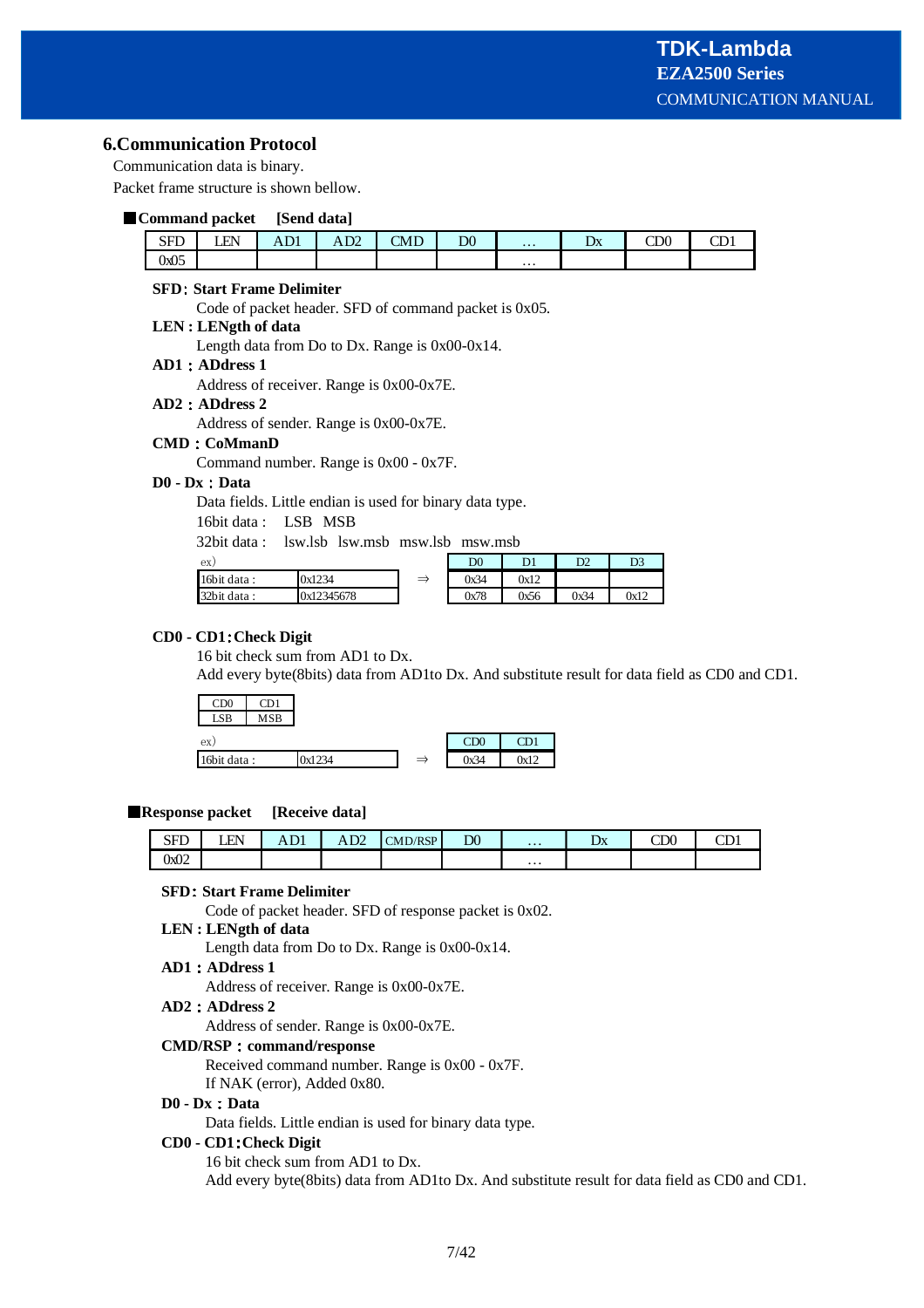# **7. Data format**

## **Data formats used by this device**

#### **. Normalized data and Normal data**

Normalization that is aimed at making useful data is to modify data under defined law.

- This device uses below data formats.
	- Normalized data : setting data / measurements are divide by nominal value
	- Normal data 3 setting data / measurements

#### **2. Q format**

This device uses Q format.

Q format is used to store fractional data as regular binary number (i.e. integer).

If described "Qn", "n" is the number of bits used to designate the fractional portion of the number.

(bit width - n) is the number of bits set aside to designate the integer portion of the number, exclusive of the sign bit.

ex1) 0x100 in Q6 format

| bit 8                    | bit 7         | bit 6         | bit 5             | bit 4     | bit 3 | bit 2          | bit 1 | bit <sub>0</sub> |  |  |  |
|--------------------------|---------------|---------------|-------------------|-----------|-------|----------------|-------|------------------|--|--|--|
| $\sim$ <sup>2</sup><br>∸ | $\sim$<br>∸   | $\sim 0$<br>∸ | $\mathbf{C}$<br>∸ | $\sim$ -4 | o-2   | $\sim$ -4<br>∸ | ∼-פ   | $\sim 6$<br>∸    |  |  |  |
|                          |               | $\sim$        |                   |           |       |                |       |                  |  |  |  |
|                          | decimal noint |               |                   |           |       |                |       |                  |  |  |  |

 $\text{ decimal point}$ <br> $0x100$  in Q6 format is 4 in decimal.

 $ex2)$  0x010 in O6 format

| bit 8  | bit 7         | bit 6  | bit 5  | bit 4        | bit 3       | bit 2                  | bit 1 | bit 0     |
|--------|---------------|--------|--------|--------------|-------------|------------------------|-------|-----------|
| $\sim$ | $\sim$        | $\sim$ | $\sim$ | $\sim$<br>-4 | $\sim$<br>∼ | $\mathbf{A}^{-\alpha}$ | ∼-פ   | $\sim$ -0 |
|        |               | - 22   |        |              |             |                        |       |           |
|        | decimal point |        |        |              |             |                        |       |           |

0x010 in Q6 format is 0.25 in decimal.

#### **Example of normalized data in Q format**

Oex1 Set target of battery voltage : Set CVB (Target Battery Voltage) to 200V

<Information for calculation>

| data name         | O[n] | default | mın    | max   | contents                 |  |  |  |  |  |  |
|-------------------|------|---------|--------|-------|--------------------------|--|--|--|--|--|--|
| CVB               | 14   | 48/48   | 32/48. | 62/48 | Charging Battery Voltage |  |  |  |  |  |  |
| nominal value: 48 |      |         |        |       |                          |  |  |  |  |  |  |

< Method for calculation >

| $\times$ | $2^{14}$ |
|----------|----------|
|          |          |
|          |          |
|          |          |

< Example for write >

| <b>CVB</b>     |      |  |  |  |  |  |  |
|----------------|------|--|--|--|--|--|--|
| D <sub>0</sub> | D1   |  |  |  |  |  |  |
| 0x00           | 0x3C |  |  |  |  |  |  |

Oex2 Read target of grid voltage : Read DVG (Target Grid Voltage)

<Information for calculation>

| data name | Q[n]               | default | $\cdot$<br>mın | max     | contents                 |  |  |  |  |  |  |  |
|-----------|--------------------|---------|----------------|---------|--------------------------|--|--|--|--|--|--|--|
| DVG       | 14                 | 320/380 | 260/380        | 400/380 | Discharging Grid Voltage |  |  |  |  |  |  |  |
|           | nominal value: 380 |         |                |         |                          |  |  |  |  |  |  |  |

< Example for read>

| <b>DVG</b>     |      |  |  |  |  |  |  |
|----------------|------|--|--|--|--|--|--|
| D <sub>0</sub> | D1   |  |  |  |  |  |  |
| 0xA1           | 0x3C |  |  |  |  |  |  |

< Method for calculation >

| Setting Value | $\mathbf{r} = \mathbf{r}$ | Read Value       | $\times$ | Nominal Vlaue | $2^n$    |
|---------------|---------------------------|------------------|----------|---------------|----------|
|               |                           | $0x$ 3CA 1 (hex) |          | 48            | $2^{14}$ |
|               |                           | $15521$ (dec)    | $\times$ | 48            | $2^{14}$ |
|               | =                         | $360 \, (V)$     |          |               |          |

**Attention nominal value in this document is value for normalization. It is not equal to rated value in specification.**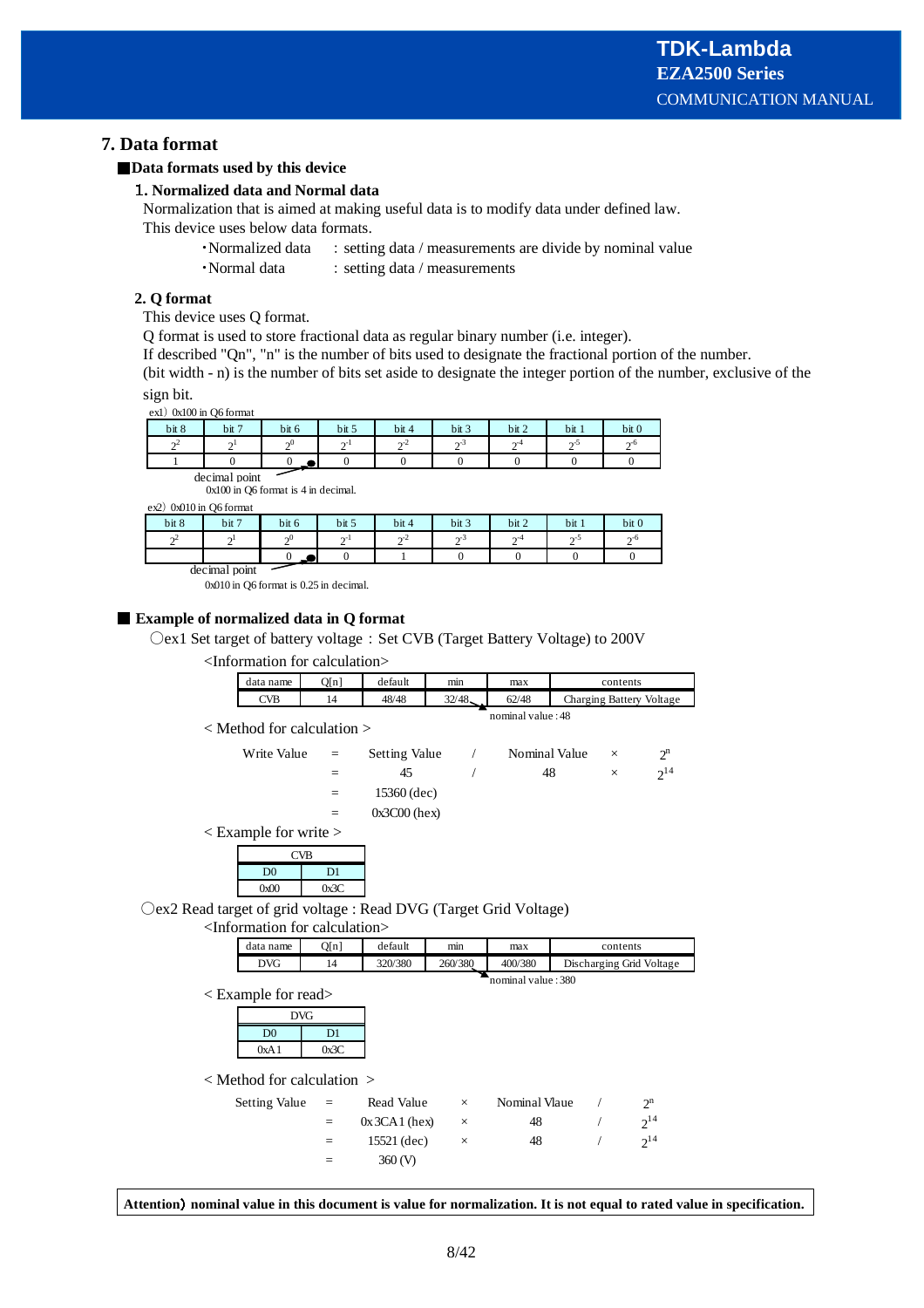## **8.Example of setting by communication**

#### **Example: write parameter of protection**

#### **Structure of command packet**

|      |      |      |      |      |                | CIB   | DIG   |                |                | UBV            | UGV            |       | OBV            |       | OGV             |     |     |           |
|------|------|------|------|------|----------------|-------|-------|----------------|----------------|----------------|----------------|-------|----------------|-------|-----------------|-----|-----|-----------|
| SFD  | LEN  | AD1  | AD2  | CMD  | D <sub>0</sub> | D1    | D2    | D <sub>3</sub> | D <sub>4</sub> | D <sub>5</sub> | D <sub>6</sub> | D7    | D <sub>8</sub> | D9    | D10             | D11 | CD0 | CD1       |
| 0x05 | 0x0C | rcvr | sndr | 0x1C | data0          | data1 | data2 | data3 data4    |                | data5          | data6          | data7 | data8          | data9 | / data10 data11 |     | XX  | <b>XX</b> |

#### **Example**

#### **SFD: Start Frame Delimiter**

0x05 is fixed value

#### **LEN LENgth of data**

12 data from D0 to  $D11 = 0x0C$ 

#### **AD1-AD2 ADress**

Setting bellow parameters

| name         | tvne        | address |
|--------------|-------------|---------|
| $AD1$ (rcvr) | This device | ውስ      |
| AD2(sndr)    | Host device | ቡብ1     |

#### **CMD CoMmanD**

Command to write parameter of protection (0x1C) Refer "Write Converter Protection Parameter Command"

#### **D0-D7 Data**

Setting bellow parameters (UBV $\sim$ OGV)

| data       | description                | setting value | nominal value | Q[n] |
|------------|----------------------------|---------------|---------------|------|
| CIB        | Current Limit of Battery   |               | 52.08         |      |
| <b>DIG</b> | Current Limit of Grid      |               | 7.8125        |      |
| <b>UBV</b> | <b>Under Battery Volts</b> | 42            |               | 14   |
| <b>UGV</b> | Under Grid Volts.          | 300           | 380           | 14   |
| <b>OBV</b> | Over Baattery Volts        | 54            | 48            | 14   |
| OGV        | Over Grid Volts            | 380           | 380           |      |

#### Calculation to parameter (UBV $\sim$ OGV)

| data       | calculation               | result (dec) | result (hex)     | $D_n$ | $D_{n+1}$ |
|------------|---------------------------|--------------|------------------|-------|-----------|
| CIB        | $50/52.08 \times 2^{13}$  | 7864         | 1EB <sub>8</sub> | 0xB8  | 0x1E      |
| <b>DIG</b> | $8/7.8125 \times 2^{13}$  | 8388         | <b>20C4</b>      | 0xC4  | 0x20      |
| UBV        | $42/48 \times 2^{14}$     | 14336        | 3800             | 0x00  | 0x38      |
| <b>UGV</b> | $300 / 380 \times 2^{14}$ | 12934        | 3286             | 0x86  | 0x32      |
| <b>OBV</b> | 54 / $48 \times 2^{14}$   | 18432        | 4800             | 0x00  | 0x48      |
| OGV        | $380 / 380 \times 2^{14}$ | 16384        | 4000             | 0x00  | 0x40      |

#### **CD0, CD1 Check Digit**

Add each byte data from AD1 to D11 and substitute result for data field as CD0 and CD1



#### **Packet to send**

|            |      |      |      |            |                | CIB            |      | DIG            |           | UBV            | <b>UGV</b>     |      |                | <b>OBV</b>     | OGV  |      |                 |                 |
|------------|------|------|------|------------|----------------|----------------|------|----------------|-----------|----------------|----------------|------|----------------|----------------|------|------|-----------------|-----------------|
| <b>SFD</b> | EN   | AD1  | AD2  | <b>CMD</b> | D <sub>0</sub> | D <sub>1</sub> | D2   | D <sub>3</sub> | <b>DA</b> | D <sub>5</sub> | D <sub>6</sub> | D7   | D <sub>8</sub> | D <sub>9</sub> | D10  | D11  | CD <sub>0</sub> | CD <sub>1</sub> |
| 0x05       | 0x0C | 0x00 | 0x01 | 0x1C       | 0xB8           | 0x1E           | 0xC4 | 0x20           | 0x00      | 0x38           | 0x86           | 0x32 | 0x00           | 0x48           | 0x00 | 0x40 | 0x4F            | 0x03            |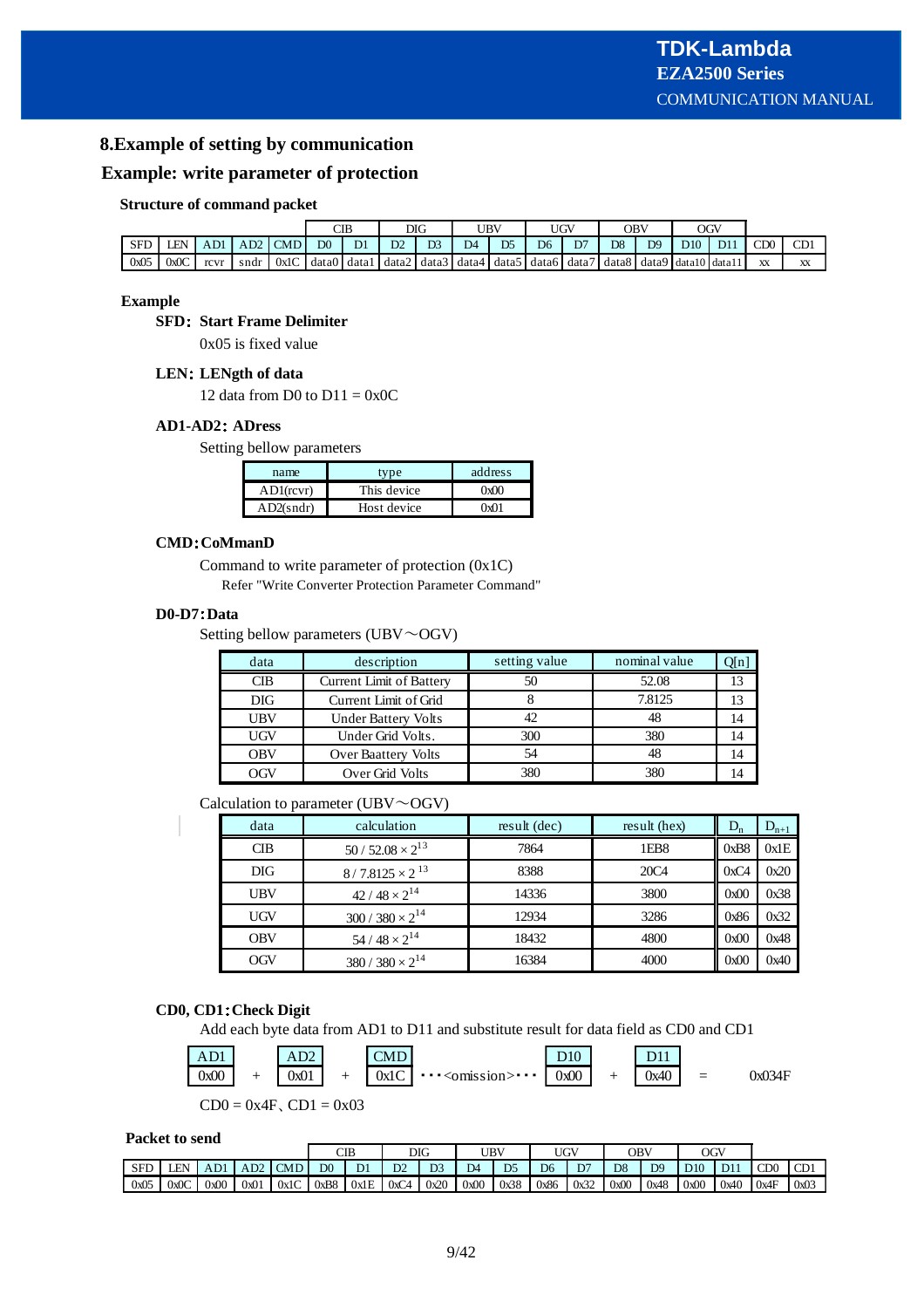# **Command/Response Table**

# **1.Table of command/response code**

|                |                              |                |                                             |            | Packet |            |
|----------------|------------------------------|----------------|---------------------------------------------|------------|--------|------------|
|                | No.                          |                | Packet name                                 | <b>SFD</b> | LEN    | <b>CMD</b> |
| $\mathbf{1}$   |                              | 1              | <b>Inquire Operation Mode</b>               | 0x05       | 0x00   | 0x00       |
|                |                              | $\overline{c}$ | ACK Response.                               | 0x02       | 0x02   | 0x00       |
|                | <b>Operation Mode</b>        | 3              | NAK Response.                               | 0x02       | 0x02   | 0x80       |
|                |                              | $\overline{4}$ | <b>Set Operation Mode</b>                   | 0x05       | 0x02   | 0x00       |
|                |                              | 5              | ACK Response.                               | 0x02       | 0x02   | 0x00       |
|                |                              | 6              | NAK Response.                               | 0x02       | 0x02   | 0x80       |
| $\overline{c}$ |                              | 1              | <b>Inquire Converter Status</b>             | 0x05       | 0x00   | 0x01       |
|                | <b>Converter Status</b>      | $\overline{2}$ | ACK Response.                               | 0x02       | 0x04   | 0x01       |
|                |                              | 3              | NAK Response.                               | 0x02       | 0x02   | 0x81       |
| 3              |                              | 1              | <b>Read CV Charging Parameter</b>           | 0x05       | 0x00   | 0x18       |
|                |                              | $\overline{2}$ | ACK Response.                               | 0x02       | 0x04   | 0x18       |
|                | CV Charging                  | 3              | NAK Response.                               | 0x02       | 0x02   | 0x98       |
|                | Parameter                    | $\overline{4}$ | Write CV Charging Parameter                 | 0x05       | 0x04   | 0x18       |
|                |                              | 5              | ACK Response.                               | 0x02       | 0x04   | 0x18       |
|                |                              | 6              | NAK Response.                               | 0x02       | 0x02   | 0x98       |
| 4              |                              | $\mathbf{1}$   | <b>Read CV Discharging Parameter</b>        | 0x05       | 0x00   | 0x1A       |
|                |                              | $\overline{c}$ | ACK Response.                               | 0x02       | 0x04   | 0x1A       |
|                | CV Discharging               | 3              | NAK Response.                               | 0x02       | 0x02   | 0x9A       |
|                | Parameter                    | $\overline{4}$ | Write CV Discharging Parameter              | 0x05       | 0x04   | 0x1A       |
|                |                              | 5              | ACK Response.                               | 0x02       | 0x04   | 0x1A       |
|                |                              | 6              | NAK Response.                               | 0x02       | 0x02   | 0x9A       |
| 5              |                              | 1              | Read Dead Zone Parameter                    | 0x05       | 0x00   | 0x17       |
|                | Dead Zone Parameter          | $\overline{c}$ | ACK Response.                               | 0x02       | 0x04   | 0x17       |
|                |                              | 3              | NAK Response.                               | 0x02       | 0x02   | 0x97       |
|                |                              | $\overline{4}$ | Write Dead Zone Parameter                   | 0x05       | 0x04   | 0x17       |
|                |                              | 5              | ACK Response.                               | 0x02       | 0x04   | 0x17       |
|                |                              | 6              | NAK Response.                               | 0x02       | 0x02   | 0x97       |
| 6              |                              | 1              | <b>Read Converter Protection Parameter</b>  | 0x05       | 0x00   | 0x1C       |
|                |                              | $\overline{2}$ | ACK Response.                               | 0x02       | 0x0C   | 0x1C       |
|                | <b>Converter Protection</b>  | 3              | NAK Response.                               | 0x02       | 0x02   | 0x9C       |
|                | Parameter                    | $\overline{4}$ | <b>Write Converter Protection Parameter</b> | 0x05       | 0x0C   | 0x1C       |
|                |                              | 5              | ACK Response.                               | 0x02       | 0x0C   | 0x1C       |
|                |                              | 6              | NAK Response.                               | 0x02       | 0x02   | 0x9C       |
| $\overline{7}$ |                              | $\mathbf{1}$   | Read Battery Configuration Parameter1       | 0x05       | 0x00   | 0x1D       |
|                |                              | $\overline{2}$ | ACK Response.                               | 0x02       | 0x0A   | 0x1D       |
|                | <b>Battery Configuration</b> | 3              | NAK Response.                               | 0x02       | 0x02   | 0x9D       |
|                | Parameter1                   | 4              | Write Battery Configuration Parameter1      | 0x05       | 0x0A   | 0x1D       |
|                |                              | 5              | ACK Response.                               | 0x02       | 0x0A   | 0x1D       |
|                |                              | 6              | NAK Response.                               | 0x02       | 0x02   | 0x9D       |
| 8              |                              | $\mathbf{1}$   | Read Battery Configuration Parameter2       | 0x05       | 0x00   | 0x16       |
|                |                              | $\overline{2}$ | ACK Response.                               | 0x02       | 0x04   | 0x16       |
|                | <b>Battery Configuration</b> | 3              | NAK Response.                               | 0x02       | 0x02   | 0x96       |
|                | Parameter2                   | $\overline{4}$ | Write Battery Configuration Parameter2      | 0x05       | 0x04   | 0x16       |
|                |                              | 5              | ACK Response.                               | 0x02       | 0x04   | 0x16       |
|                |                              | 6              | NAK Response.                               | 0x02       | 0x02   | 0x96       |
| 9              |                              | 1              | <b>Inquire Alarm</b>                        | 0x05       | 0x00   | 0x12       |
|                |                              | $\overline{2}$ | ACK Response.                               | 0x02       | 0x06   | 0x12       |
|                |                              | 3              | NAK Response.                               | 0x02       | 0x02   | 0x92       |
|                | Alarm                        | $\overline{4}$ | Clear Alarm                                 | 0x05       | 0x02   | 0x12       |
|                |                              | 5              | ACK Response.                               | 0x02       | 0x02   | 0x12       |
|                |                              | 6              | NAK Response.                               | 0x02       | 0x02   | 0x92       |
|                |                              |                |                                             |            |        |            |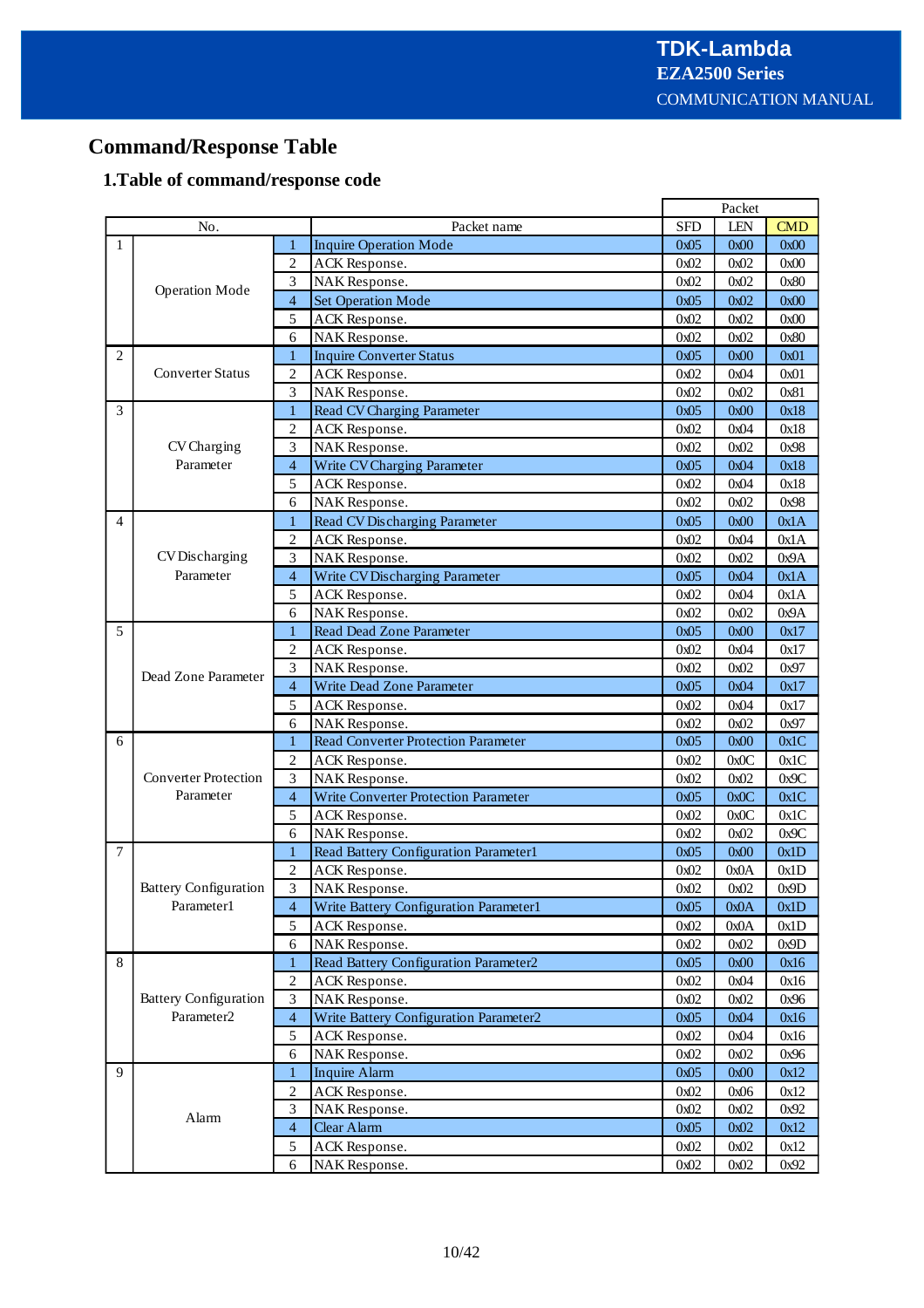| 10 |                           |                | <b>Read Converter Meter1</b>         | 0x05 | 0x00 | 0x09 |
|----|---------------------------|----------------|--------------------------------------|------|------|------|
|    | Converter Meter1          |                | ACK Response.                        | 0x02 | 0x10 | 0x09 |
|    |                           | 3              | NAK Response.                        | 0x02 | 0x02 | 0x89 |
| 11 |                           |                | <b>Read Converter Meter2</b>         | 0x05 | 0x00 | 0x0A |
|    | Converter Meter2          | $\overline{c}$ | ACK Response.                        | 0x02 | 0x10 | 0x0A |
|    |                           | 3              | NAK Response.                        | 0x02 | 0x02 | 0x8A |
| 12 | Converter Meter1          |                | <b>Read Converter Meter1 Format</b>  | 0x05 | 0x00 | 0x0D |
|    |                           | 2              | ACK Response.                        | 0x02 | 0x10 | 0x0D |
|    | Format                    | 3              | NAK Response.                        | 0x02 | 0x02 | 0x8D |
| 13 | Converter Meter2          |                | Read Converter Meter2 Format         | 0x05 | 0x00 | 0x0E |
|    |                           | 2              | ACK Response.                        | 0x02 | 0x10 | 0x0E |
|    | Format                    | 3              | NAK Response.                        | 0x02 | 0x02 | 0x8E |
| 14 |                           |                | <b>Read Nominal Value</b>            | 0x05 | 0x00 | 0x11 |
|    | Nominal Value             | $\overline{c}$ | ACK Response.                        | 0x02 | 0x14 | 0x11 |
|    |                           | 3              | NAK Response.                        | 0x02 | 0x02 | 0x91 |
| 15 | <b>Interface Firmware</b> |                | Read Interface Firmware Version      | 0x05 | 0x00 | 0x1E |
|    |                           | 2              | ACK Response.                        | 0x02 | 0x02 | 0x1E |
|    | Version                   | 3              | NAK Response.                        | 0x02 | 0x02 | 0x9E |
| 16 | Control Firmware          |                | <b>Read Control Firmware Version</b> | 0x05 | 0x00 | 0x1F |
|    | Version                   | 2              | ACK Response.                        | 0x02 | 0x02 | 0x1F |
|    |                           | 3              | <b>NAK</b> Response.                 | 0x02 | 0x02 | 0x9F |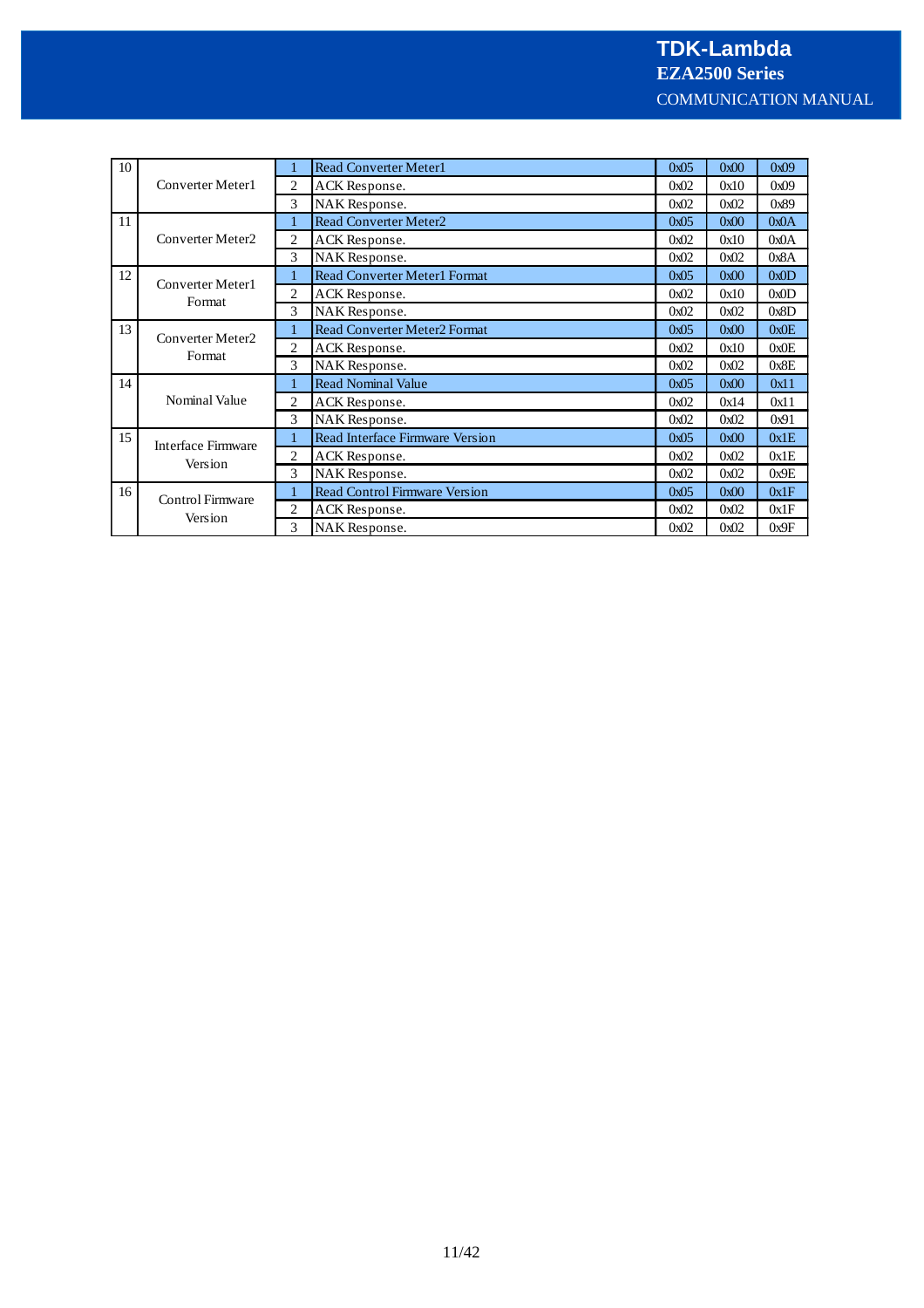# **2.Table of communication error code**

| Error code |           | Description                                         | Trouble handling method                                |
|------------|-----------|-----------------------------------------------------|--------------------------------------------------------|
|            | $0x$ FFFF | Received command is not supported                   | Please confirm the command.                            |
| $-2$       | $0x$ FFFE | Parameter is wrong (not fit number or out of range) | Please confirm the command parameter.                  |
| $-2.5$     | 0xFFFD    | Can not receive accurate command                    | Please increase the length of communication intervals. |
| -4         | $0x$ FFFC | Can not send response because system is busy        | Please increase the length of communication intervals. |
|            | $0x$ FFFB | Abnormal communication with internal device         | Repair is necessary.                                   |

\*When packet is wrong, there is no response.

This device can connect with plural same devices.

Which device receive command is selected by address setting.

When packet is wrong, device can not send response, because which device receive the command can be not identified.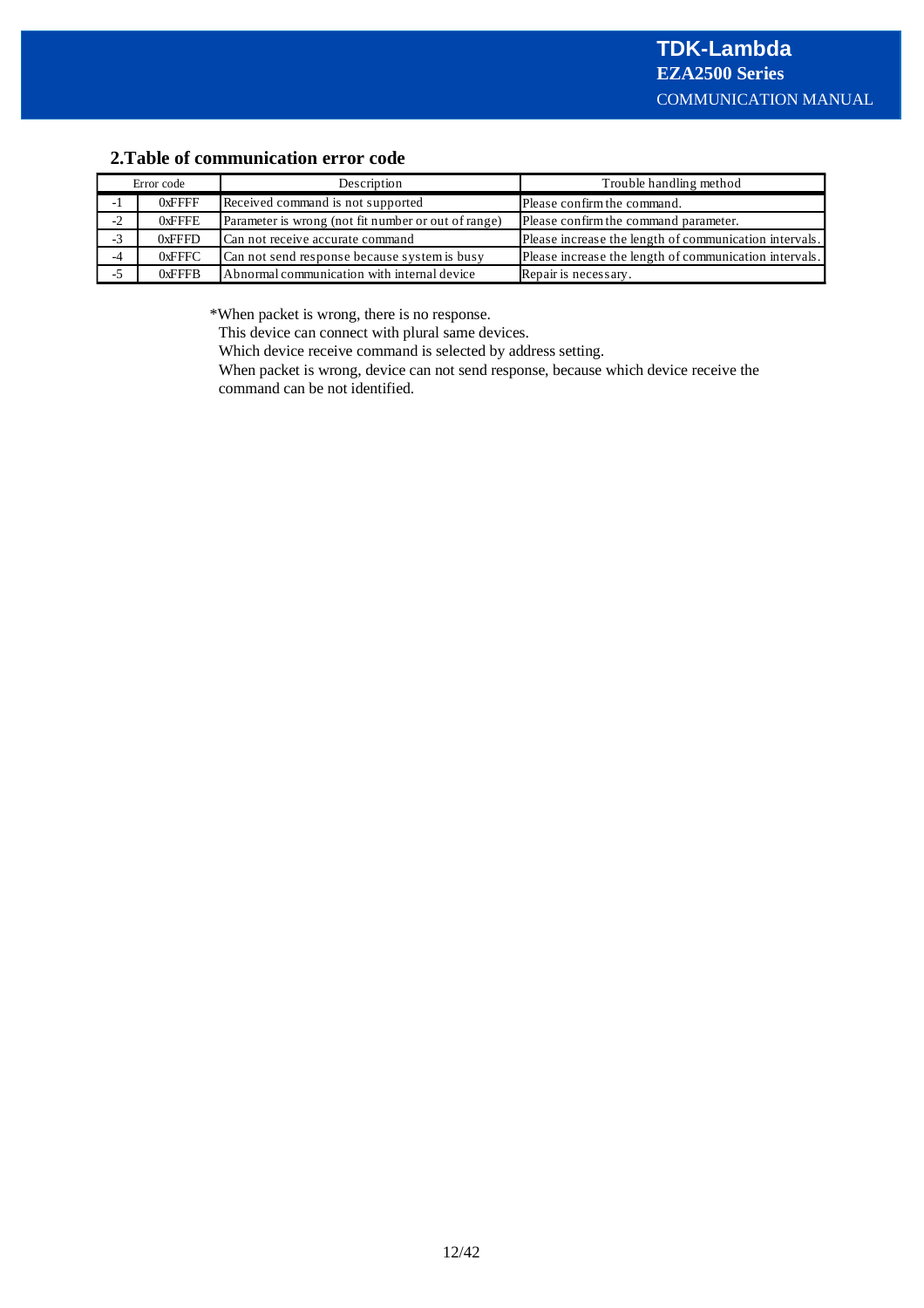# **Setting parameter table**

# **1.Setting parameter table about operation mode**



Block Diagram

# **Automatic Battery CV Mode**

| Name       | Meaning                         | Command No. |
|------------|---------------------------------|-------------|
| <b>CVB</b> | <b>Target Battery Volts</b>     |             |
| <b>DRB</b> | Droop Ratio of Battery          |             |
| <b>CIB</b> | <b>Current Limit of Battery</b> | O           |
| <b>OBV</b> | Over Battery Volts              | O           |
| <b>UBV</b> | <b>Under Battery Volts</b>      | 6           |
| <b>OGV</b> | Over Grid Volts                 | 6           |
| <b>UGV</b> | Under Grid Volts                | l6          |
| <b>BCF</b> | Battery Configure Function *1   |             |

\*1 Active battery rampup function only.

# **Automatic Grid CV Mode**

| Name       | Meaning                                                           | Command No.    |
|------------|-------------------------------------------------------------------|----------------|
| <b>DVG</b> | <b>Target Grid Volts</b>                                          | 4              |
| <b>DRG</b> | Droop Ratio of Grid                                               | 4              |
| <b>PDZ</b> | Plus side volts for Dead Zone                                     | 5              |
| MDZ        | Minus side volts for Dead Zone                                    | 5              |
| <b>DIG</b> | Current Limit of Grid                                             | 6              |
| <b>OGV</b> | Over Grid Volts                                                   | 6              |
| <b>UGV</b> | Under Grid Volts                                                  | 6              |
| CIB        | Current Limit of Battery *2                                       | 6              |
| <b>OBV</b> | Over Battery Volts                                                | 6              |
| <b>UBV</b> | <b>Under Battery Volts</b>                                        | 6              |
| <b>BCF</b> | <b>Battery Configure Function</b>                                 | $\overline{7}$ |
| <b>CVB</b> | Target Battey Volts (Voltage of Battery Upper Limit for Charging) | 3, 7           |
| CDB        | Deviation of Volts for Warning of Charging Upper Limit            | 7              |
| <b>CCR</b> | Deviation of Volts for Cancel Warning of Charging Upper Limit     | 8              |
| <b>DLB</b> | Limit of Battery Volts for Discharging                            | 7              |
| <b>DDB</b> | Deviation of Volts for Warning of Discharging Lower Limit         | 7              |
| <b>DDR</b> | Deviation of Volts for Cancel Warning of Discharging Lower Limit  | 8              |

\*2 Active Automatic Grid CVwith Battery CC Mode only.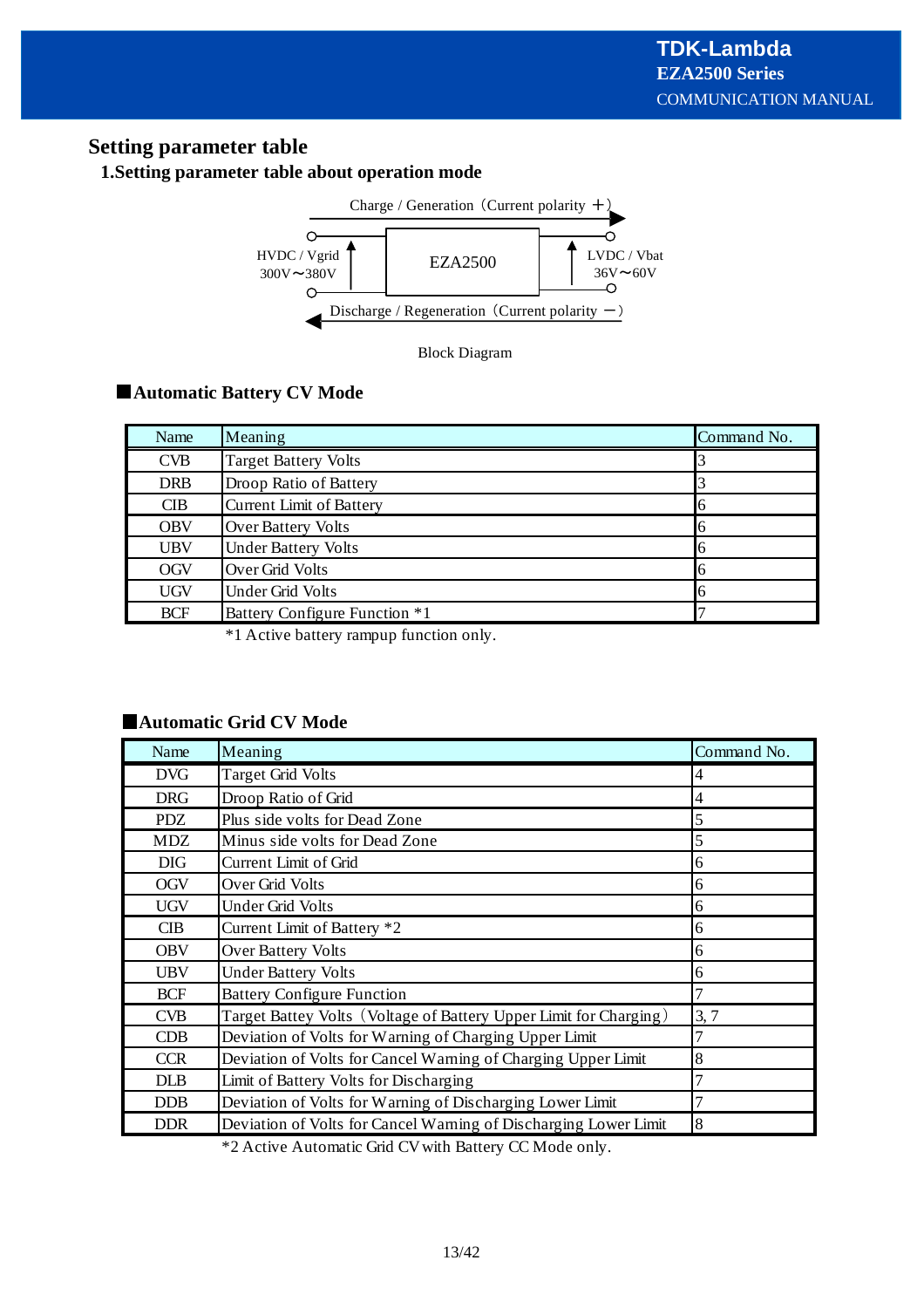| Name       | Meaning                                                           | Command No. |
|------------|-------------------------------------------------------------------|-------------|
| <b>CVB</b> | Target Battey Volts (Voltage of Battery Upper Limit for Charging) | 3, 7        |
| <b>DRB</b> | Droop Ratio of Battery                                            | 3           |
| CIB        | Current Limit of Battery *3                                       | 6           |
| <b>OBV</b> | <b>Over Battery Volts</b>                                         | 6           |
| <b>UBV</b> | <b>Under Battery Volts</b>                                        | 6           |
| <b>DVG</b> | <b>Target Grid Volts</b>                                          | 4           |
| <b>DRG</b> | Droop Ratio of Grid                                               | 4           |
| <b>DIG</b> | Limit Grid Amps                                                   | 6           |
| <b>OGV</b> | Over Grid Volts                                                   | 6           |
| <b>UGV</b> | <b>Under Grid Volts</b>                                           | 6           |
| <b>BCF</b> | <b>Battery Configure Function</b>                                 |             |
| CDB        | Deviation of Volts for Warning of Charging Upper Limit            | 7           |
| <b>CCR</b> | Deviation of Volts for Cancel Warning of Charging Upper Limit     | 8           |
| <b>DLB</b> | Limit of Battery Volts for Discharging                            | 7           |
| <b>DDB</b> | Deviation of Volts for Warning of Discharging Lower Limit         | 7           |
| <b>DDR</b> | Deviation of Volts for Cancel Warning of Discharging Lower Limit  | 8           |

#### **Manual CV Mode**

\*3 Active Manual Gurid CV with Battery CC Mode only.

\* CVB in command No3 "Write CV Charging Parameter Command" and CVB in command No7 "Write Converter Configuration Parameter1 Command" is same parameter write it in either. If both command are used, setting value is last command's.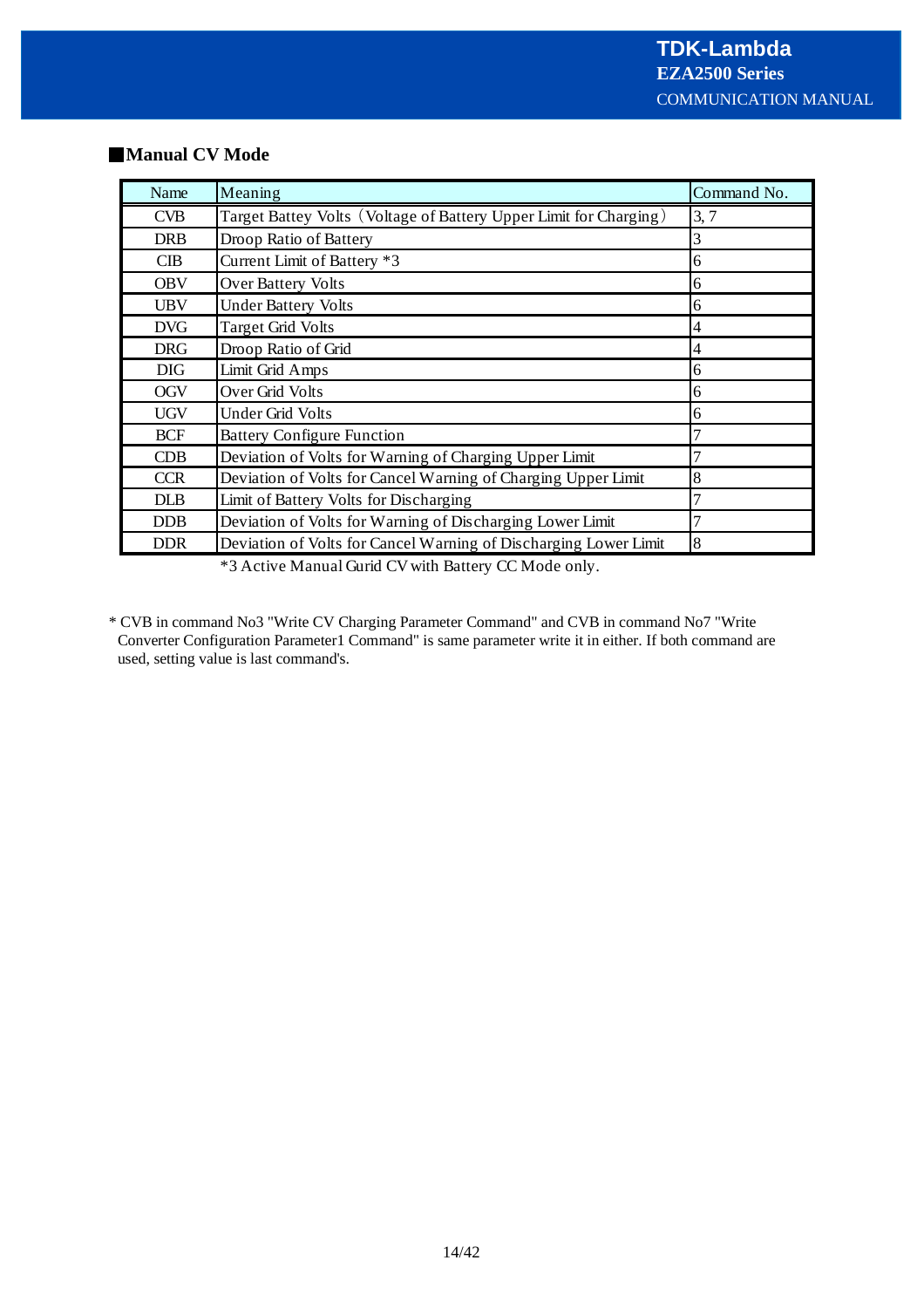# **2.Setting parameter table**

| Name       | Meaning                     | Function                                                                                                                                                                                                                                                                                                                              | Data format     | 0  |
|------------|-----------------------------|---------------------------------------------------------------------------------------------------------------------------------------------------------------------------------------------------------------------------------------------------------------------------------------------------------------------------------------|-----------------|----|
| CVB        | <b>Target Battery Volts</b> | Set target of battery voltage for Battery CV mode.<br>Format of this parameter is normalized Q14 format (rated value is<br>48V).<br>If the Battery Over Charging Protection is enable, the parameter is<br>used for limit of battery voltage for charging.                                                                            | Normalized data | 14 |
| DRB        | Droop Ratio of Battery      | Set droop ratio of battery for balance of current in parallel<br>operation.<br>Droop ratio is percentage of drop voltage with nominal voltage<br>when rnominal current of battery flow. Format of this parameter is<br>normalized Q13 format.<br>ex) if you want to set droop ratio is 2%, write Drop ratio is 0.02 in<br>Q13 format. | Normalized data | 13 |
| <b>DVG</b> | Target Grid Volts           | Set target of grid voltage for Grid CV Mode.<br>Format of this parameter is normalized Q14 format (nominal value is<br>380V).                                                                                                                                                                                                         | Normalized data | 14 |
| DRG        | Droop Ratio of Grid         | Set droop ratio of grid for balance of current in parallel operation.<br>Droop ratio is percentage of drop voltage with nominal voltage<br>when nominal current of grid flow. Format of this parameter is<br>normalized Q13 format.<br>ex) if you want to set droop ratio is 2%, write Drop ratio is 0.02 in<br>O13 format.           | Normalized data | 13 |
| CIB        | Current Limit of Battery    | Set upper limit current (CC) of battery.<br>Format of this parameter is normalized Q13 format (nominal value is<br>52.08A).<br>Setting is used bidirectional.                                                                                                                                                                         | Normalized data | 13 |
| DIG        | Current Limit of Grid       | Set upper limit current (CC) of grid.<br>Format of this parameter is normalized Q13 format (nominal value<br>is 7.8125A).<br>Setting is used bidirectional.                                                                                                                                                                           | Normalized data | 13 |
| OBV        | Over Battery Volts          | Set threshold value of over voltage protection for battery.<br>Format of this parameter is normalized Q14 format (nominal value is<br>48V).<br>If battery voltage is over the threshold value, Output is stopped<br>and alarm bit is set to high.                                                                                     | Normalized data | 14 |
| UBV        | <b>Under Battery Volts</b>  | Set threshold value of under voltage protection for battery.<br>Format of this parameter is normalized Q14 format (rated value is<br>48V).<br>If battery voltage is under the threshold value, Output is stopped<br>and alarm bit is set to high.                                                                                     | Normalized data | 14 |
| OGV        | Over Grid Volts             | Set threshold value of over voltage protection for grid.<br>Format of this parameter is normalized Q14 format (nominal value is<br>380V).<br>If grid voltage is over the threshold value, Output is stopped and<br>alarm bit is set to high.                                                                                          | Normalized data | 14 |
| UGV        | Under Grid Volts            | Set threshold value of under voltage protection for grid.<br>Format of this parameter is normalized Q14 format nominal value is<br>380V).<br>If grid voltage is under the threshold value, Output is stopped and<br>alarm bit is set to high.                                                                                         | Normalized data | 14 |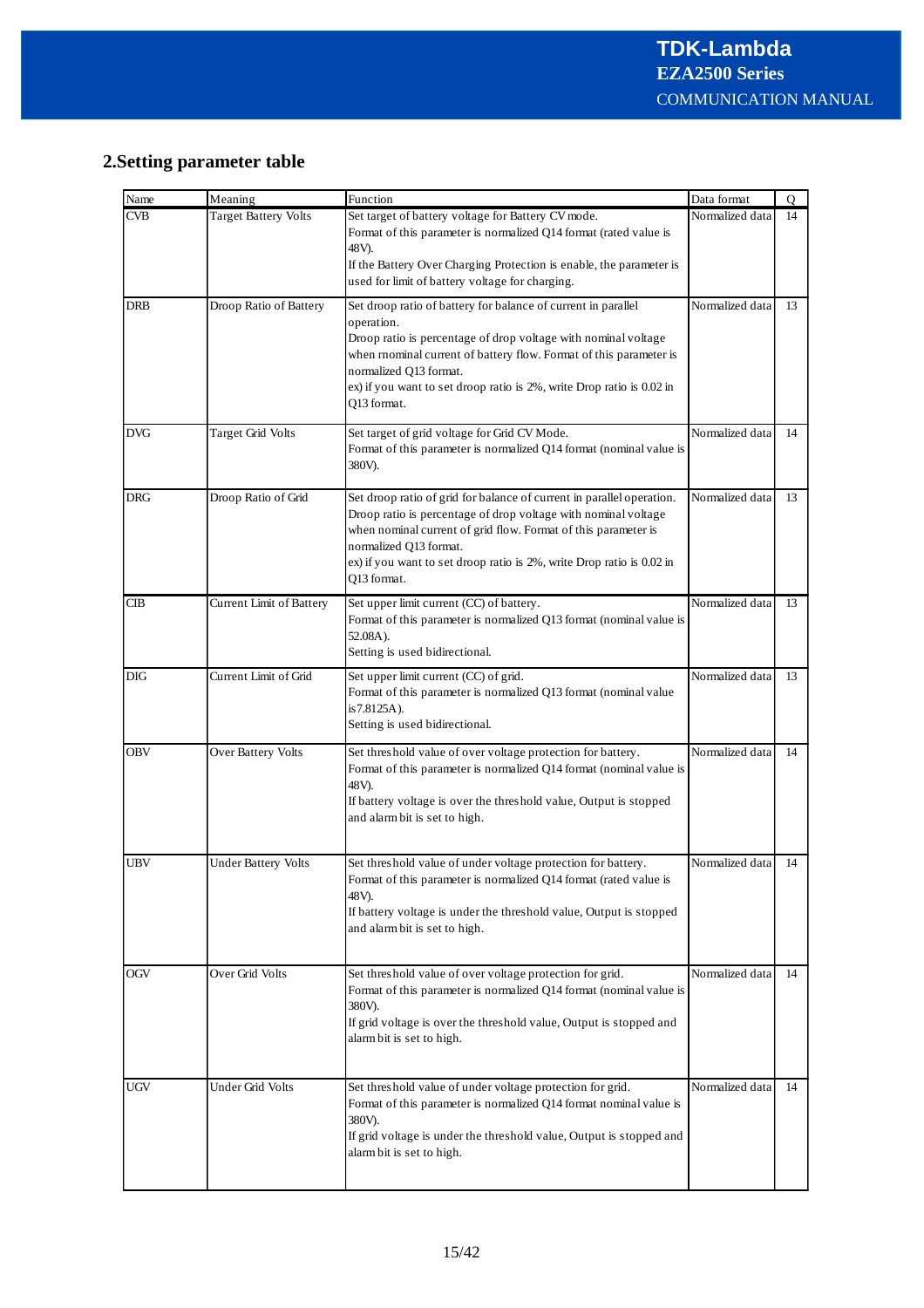| <b>BCF</b>                    | <b>Battery Configure</b><br>Function                                   | Enable or disable following functions.<br>· Battery over charging protection<br>This function will strict the current for avoid over-charge when<br>battery voltage reach to the setting value. (The converter can<br>output discharging current to upper limit setting value.)<br>· Battery over discharging protection<br>This function will strict the current for avoid over-discharge when<br>battery voltage reach to the setting value. (The converter can<br>output charging current to upper limit setting value.)<br>· Battery rump up<br>This function forces the converter to charge the battery even in<br>that the battery voltage is lower than Battery Under Voltage. | Bitmap data     |    |
|-------------------------------|------------------------------------------------------------------------|---------------------------------------------------------------------------------------------------------------------------------------------------------------------------------------------------------------------------------------------------------------------------------------------------------------------------------------------------------------------------------------------------------------------------------------------------------------------------------------------------------------------------------------------------------------------------------------------------------------------------------------------------------------------------------------|-----------------|----|
| $\mathbf C\mathbf D\mathbf B$ | Deviation of Volts for<br>Warning of Charging<br><b>Upper Limit</b>    | Set deviation of voltage for warning of charging upper limit.<br>Set by deviation between CVB and voltage for warning of<br>charging upper lim in normalized Q14 format (nominal value is<br>48V).<br>ex) case CVB=48V and advance notice voltage = $46V$ , set deviation<br>is $2V$ .                                                                                                                                                                                                                                                                                                                                                                                                | Normalized data | 14 |
| <b>CCR</b>                    | Deviation of Volts for<br>Cancel Warning of<br>Charging Upper Limit    | Set deviation of voltage for cancel warning of charging upper limit.<br>Set by deviation between CDB and voltage for cancel warning of<br>charging upper limt in normalized Q13 format (nominal value is<br>48V).<br>ex) case CDB =46V and voltage for cancel warning of charging<br>upper $\lim$ = 45V, set deviation is 1V.                                                                                                                                                                                                                                                                                                                                                         | Normalized data | 14 |
| $_{\rm DLB}$                  | Limit of Battery Volts for<br>Discharging                              | Set the limit of battery voltage for discharging. This parameter is<br>used for Battery Over-Discharging Protection.<br>Format of this parameter is normalized Q14 format (nominal value is<br>48V). Please set this parameter higher than UBV.                                                                                                                                                                                                                                                                                                                                                                                                                                       | Normalized data | 14 |
| DDB                           | Deviation of Volts for<br>Warning of Discharging<br>Lower Limit        | Set deviation of voltage for warning of discharging lower limit.<br>Set by deviation between DLB and voltage for warning of<br>charging upper lim in normalized Q14 format (nominal value is 48V)<br>ex) case DLB=39V and voltage for warning of discharging lower<br>$limit = 42V$ , set deviation is 3V.                                                                                                                                                                                                                                                                                                                                                                            | Normalized data | 14 |
| <b>DDR</b>                    | Deviation of Volts for<br>Cancel Warning of<br>Discharging Lower Limit | Set deviation of voltage for cancel warning of discharging lower<br>limit.<br>Set by deviation between DDB and voltage for cancel warning of<br>charging upper lim in normalized Q14 format (nominal value is<br>48V).<br>$\exp$ case DDB = 42V and voltage for cancel warning of discharging<br>lower limit $=$ 44V, set deviation is 2V.                                                                                                                                                                                                                                                                                                                                            | Normalized data | 14 |
| PDZ                           | Plus side volts for Dead<br>Zone                                       | Set plus side volts for dead zone. Format of this parameter is<br>normalized Q14 format (nominal value is 380V).<br>ex) If set upper side dead zone voltage +3.8V, set parameter is<br>converted from 3.8/380 [0.01] in Q14 format.                                                                                                                                                                                                                                                                                                                                                                                                                                                   | Normalized data | 14 |
| MDZ                           | Zone                                                                   | Minus side volts for Dead Set minus side volts for dead zone. Format of this parameter is<br>normalized Q14 format (nominal value is 380V).<br>ex) If set lower side dead zone voltage -3.8V, set parameter is<br>converted from 3.8/380 [0.01] in Q14 format.                                                                                                                                                                                                                                                                                                                                                                                                                        | Normalized data | 14 |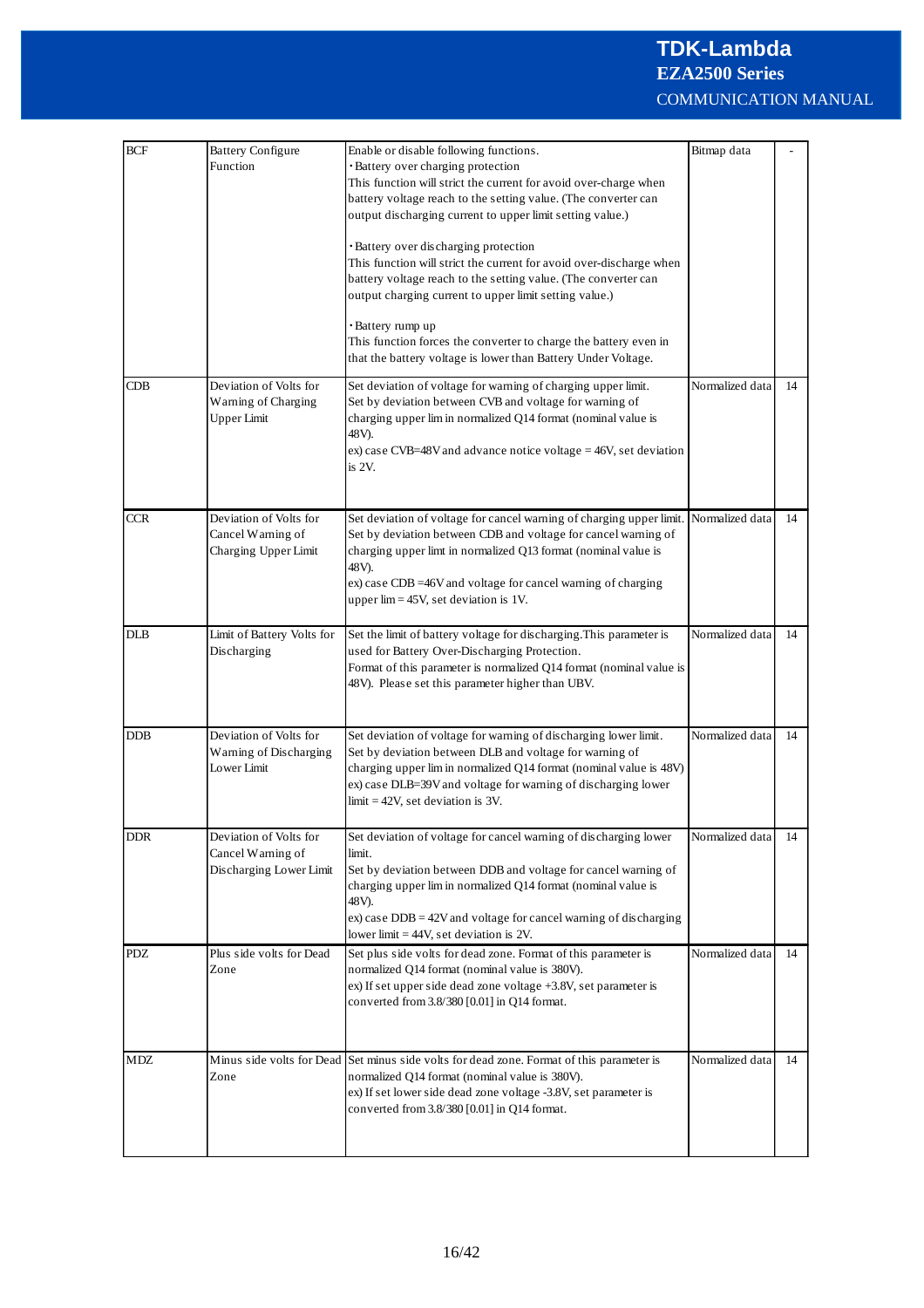# **Command reference**

# **No** 1-1 **Function Name** Inquire Operation Mode Command R/W: Read

## **Function**

Inquire the converter operation mode.

# **CMD packet structure**

|  | $\vert$ SFD $\vert$ LEN $\vert$ AD1 $\vert$ AD2 $\vert$ CMD $\vert$ CD0 $\vert$ CD1 $\vert$ |                                      |    |
|--|---------------------------------------------------------------------------------------------|--------------------------------------|----|
|  | $\log 0.5$ $\log 00$ $\log 0$                                                               | $\vert$ sndr $\vert$ 0x00 $\vert$ xx | XX |

# **RSP packet structure**

ACK

|                 |                                                                                | <b>MODE</b> |           |                  |    |
|-----------------|--------------------------------------------------------------------------------|-------------|-----------|------------------|----|
| SFD   LEN       | AD1   AD2   CMD                                                                |             | $D0$   D1 | $\overline{CD}0$ |    |
| $0x02$   $0x02$ | $\lceil \text{cvr} \rceil \rceil$ sndr $\lceil \text{0x00} \rceil$ data0 data1 |             |           | XX               | XХ |

NAK

|  | SFD LEN AD1 AD2 CMD D0 D1 CD0 CD1      |  |       |    |  |
|--|----------------------------------------|--|-------|----|--|
|  | $0x02$   $0x02$   rcvr   sndr   $0x80$ |  | ERG 1 | XX |  |

# **CMD explanation**

Request response of the converter operation mode.

# **RSP explanation**

Response following operation mode.

|                                   | <b>MODE</b>    |                |  |
|-----------------------------------|----------------|----------------|--|
| <b>Operation command</b>          | D <sub>0</sub> | D <sub>1</sub> |  |
| Waiting                           | 0x00           | 0x00           |  |
| <b>Manual Battery CV</b>          | 0x01           | 0x00           |  |
| Manual Grid CV with Battery CC    | 0x22           | 0x00           |  |
| Manual Grid CV                    | 0x02           | 0x00           |  |
| <b>Automatic Battery CV</b>       | 0x04           | 0x00           |  |
| Automatic Grid CV with Battery CC | 0x34           | 0x00           |  |
| <b>Automatic Grid CV</b>          | 0x14           | 0x00           |  |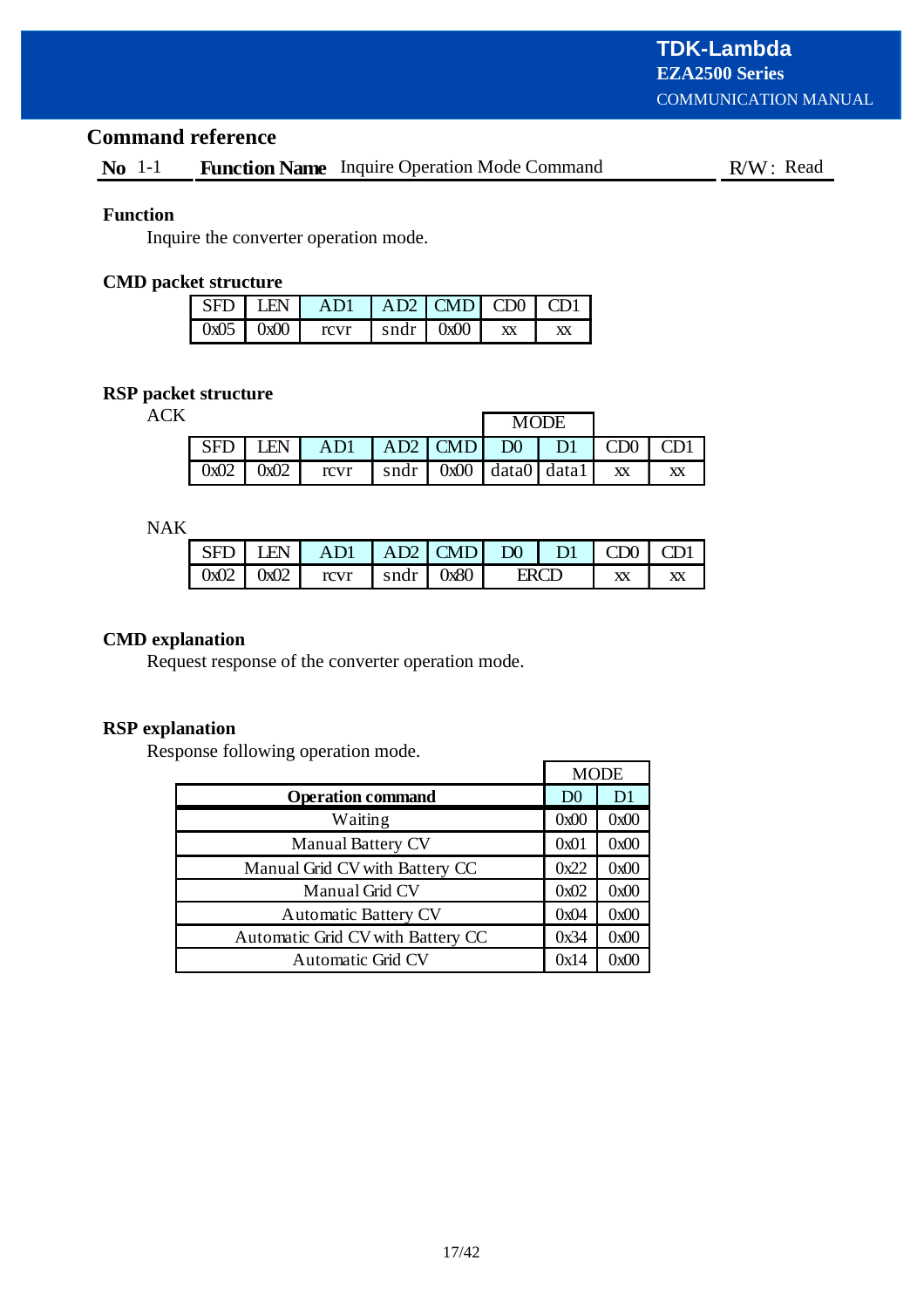# No 1-4 Function Name Set Operation Mode Command R/W: Write

# **Function**

Change the converter operation mode.

If alarm occurring, the converter do not accept the operation command.

# **CMD packet structure**

|                                                                   |  | <b>MODE</b> |  |  |  |  |
|-------------------------------------------------------------------|--|-------------|--|--|--|--|
| $SFD$ LEN $AD1$ AD1 $AD2$ CMD D0 D1 CD0 CD1                       |  |             |  |  |  |  |
| $0x05$   $0x02$   rcvr   sndr   $0x00$   data $0$   data $1$   xx |  |             |  |  |  |  |

# **RSP packet structure**

ACK

|                                                                                                                   |  |  | <b>MODE</b> |    |
|-------------------------------------------------------------------------------------------------------------------|--|--|-------------|----|
| $\vert$ SFD $\vert$ LEN $\vert$ AD1 $\vert$ AD2 $\vert$ CMD $\vert$ D0 $\vert$ D1 $\vert$ CD0 $\vert$ CD1 $\vert$ |  |  |             |    |
| $\vert 0x02 \vert 0x02 \vert xcvr \vert sndr \vert 0x00 \vert data0 \vert data1 \vert xx$                         |  |  |             | XX |

NAK

| - SFD - |  | LEN   AD1   AD2   CMD   D0   D1   CDD                    |      |  |
|---------|--|----------------------------------------------------------|------|--|
|         |  | $\vert 0x02 \vert 0x02 \vert rcvr \vert sndr \vert 0x80$ | ERCD |  |

# **CMD explanation**

Set following operation mode.

|                                   |                | <b>MODE</b>    |
|-----------------------------------|----------------|----------------|
| <b>Operation command</b>          | D <sub>0</sub> | D <sub>1</sub> |
| Waiting                           | 0x00           | 0x00           |
| <b>Manual Battery CV</b>          | 0x01           | 0x00           |
| Manual Grid CV with Battery CC    | 0x22           | 0x00           |
| Manual Grid CV                    | 0x02           | 0x00           |
| <b>Automatic Battery CV</b>       | 0x04           | 0x00           |
| Automatic Grid CV with Battery CC | 0x34           | 0x00           |
| <b>Automatic Grid CV</b>          | 0x14           | 0x00           |

# **RSP explanation**

Response the echo of operation command.

| onse the echo of operation command. | <b>MODE</b>    |      |  |  |
|-------------------------------------|----------------|------|--|--|
| <b>Operation command</b>            | D <sub>0</sub> | D1   |  |  |
| Waiting                             | 0x00           | 0x00 |  |  |
| Manual Battery CV                   | 0x01           | 0x00 |  |  |
| Manual Grid CV with Battery CC      | 0x22           | 0x00 |  |  |
| Manual Grid CV                      | 0x02           | 0x00 |  |  |
| <b>Automatic Battery CV</b>         | 0x04           | 0x00 |  |  |
| Automatic Grid CV with Battery CC   | 0x34           | 0x00 |  |  |
| <b>Automatic Grid CV</b>            | 0x14           | 0x00 |  |  |

 $\Gamma$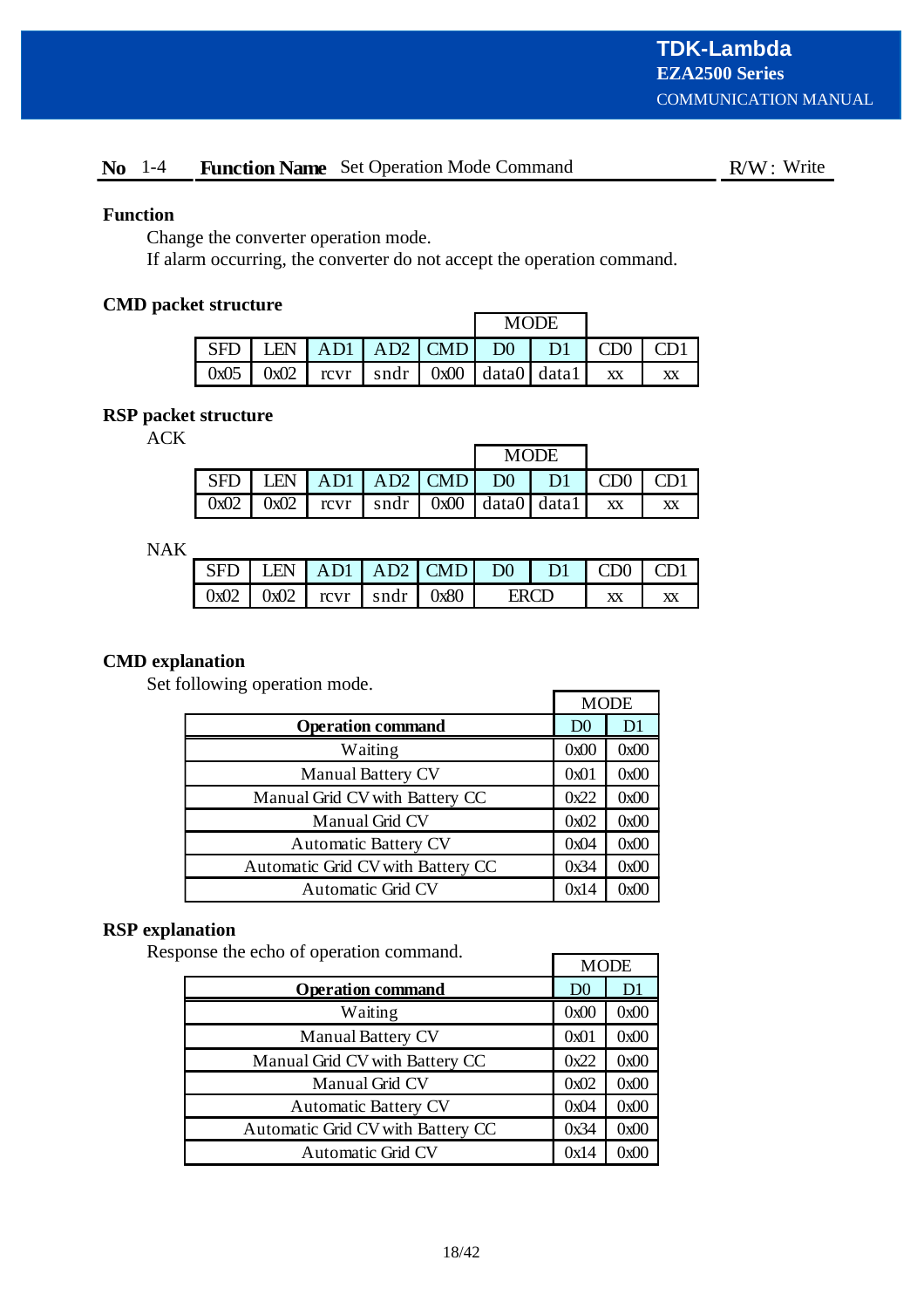# **No** 2-1 **Function Name** Inquire Converter Status Command R/W: Read

# **Function**

Inquire the converter status.

## **CMD packet structure**

|  |  | $\vert$ SFD $\vert$ LEN $\vert$ AD1 $\vert$ AD2 $\vert$ CMD $\vert$ CD0 $\vert$ CD1 |  |
|--|--|-------------------------------------------------------------------------------------|--|
|  |  | $\left[0x05\right]0x00$ $\left[0x00\right]$ rcvr $\left[0x01\right]$                |  |

## **RSP packet structure**

**ACK** 

|      |             |     |                                                                                     |                     |    | FY'I           |                |           |    |
|------|-------------|-----|-------------------------------------------------------------------------------------|---------------------|----|----------------|----------------|-----------|----|
| SFD  | <b>I EN</b> | AD1 | AD2   CMD                                                                           | $DO$ $\blacksquare$ | D1 | D <sub>2</sub> | D <sub>3</sub> | CD0       |    |
| 0x02 | 0x04        |     | $\lceil \text{cvr} \rceil$ sndr $\lceil \text{0x01} \rceil$ data0 data1 data2 data3 |                     |    |                |                | <b>XX</b> | XX |

NAK

|  |  | $SFD$ LEN $AD1$ AD2 CMD D0 D1 CD0 CD1                              |             |  |  |
|--|--|--------------------------------------------------------------------|-------------|--|--|
|  |  | $\boxed{0x02}$ $\boxed{0x02}$ $\boxed{rcvr}$ $\boxed{sqrt}$ $0x81$ | <b>ERCD</b> |  |  |

# **CMD explanation**

Request response of running state, alarm state and operation mode.

# **RSP explanation**

Response bitmap table for CST (Converter status).

| D              | bit | Name                                     | Function                                      |  |  |  |  |
|----------------|-----|------------------------------------------|-----------------------------------------------|--|--|--|--|
|                | 0   | Running state                            | $0:$ Off, $1:$ Charge,                        |  |  |  |  |
|                |     |                                          | 2: Discharge                                  |  |  |  |  |
|                | 2   | Alarm state                              | 0: No Alarm, 1: Light Alarm,                  |  |  |  |  |
| D <sub>0</sub> | 3   |                                          | 2: Heavy Alarm                                |  |  |  |  |
|                | 4   |                                          | 0: Waiting, 1: Manual CV,                     |  |  |  |  |
|                | 5   | Operation mode                           |                                               |  |  |  |  |
|                | 6   |                                          | 3: Automatic Grid CV, 4: Automatic Battery CV |  |  |  |  |
|                | 7   | (Reserved)                               |                                               |  |  |  |  |
|                | 8   | (Reserved)                               |                                               |  |  |  |  |
|                | 9   | Advance notice of upper limit of battery | 1: upper than advance notice voltage          |  |  |  |  |
|                |     | voltage for charge                       | 0: lower than advance notice voltage          |  |  |  |  |
|                | 10  | Advance notice of lower limit of battery | 1: lower than advance notice voltage          |  |  |  |  |
| D1             |     | voltage for charge                       | $0:$ upper than advance notice voltage        |  |  |  |  |
|                | 11  | (Reserved)                               |                                               |  |  |  |  |
|                | 12  | (Reserved)                               |                                               |  |  |  |  |
|                | 13  | (Reserved)                               |                                               |  |  |  |  |
|                | 14  | (Reserved)                               |                                               |  |  |  |  |
|                | 15  | (Reserved)                               |                                               |  |  |  |  |

#### Attention) **EXT** (extended converter status) is reserved.

ex) case CST=0x4102

 $D0 = 0x41$ : (D0 is bit 0-7)

If D0 is  $0x41$ , it means 01000001 in binary.

It is bit0 and bit6 is set. So running state is charge,

alarm state is No Alarm and operation mode is Automatic Battery CV.

 $D1 = 0x02$ : (D1is bit 8-15)

If D1 is  $0x02$ , it means  $00000010$  in binary.

So Battery voltage is upper than advance notice voltage of upper limit for charge and upper than advance notice voltage of lower limit for discharge.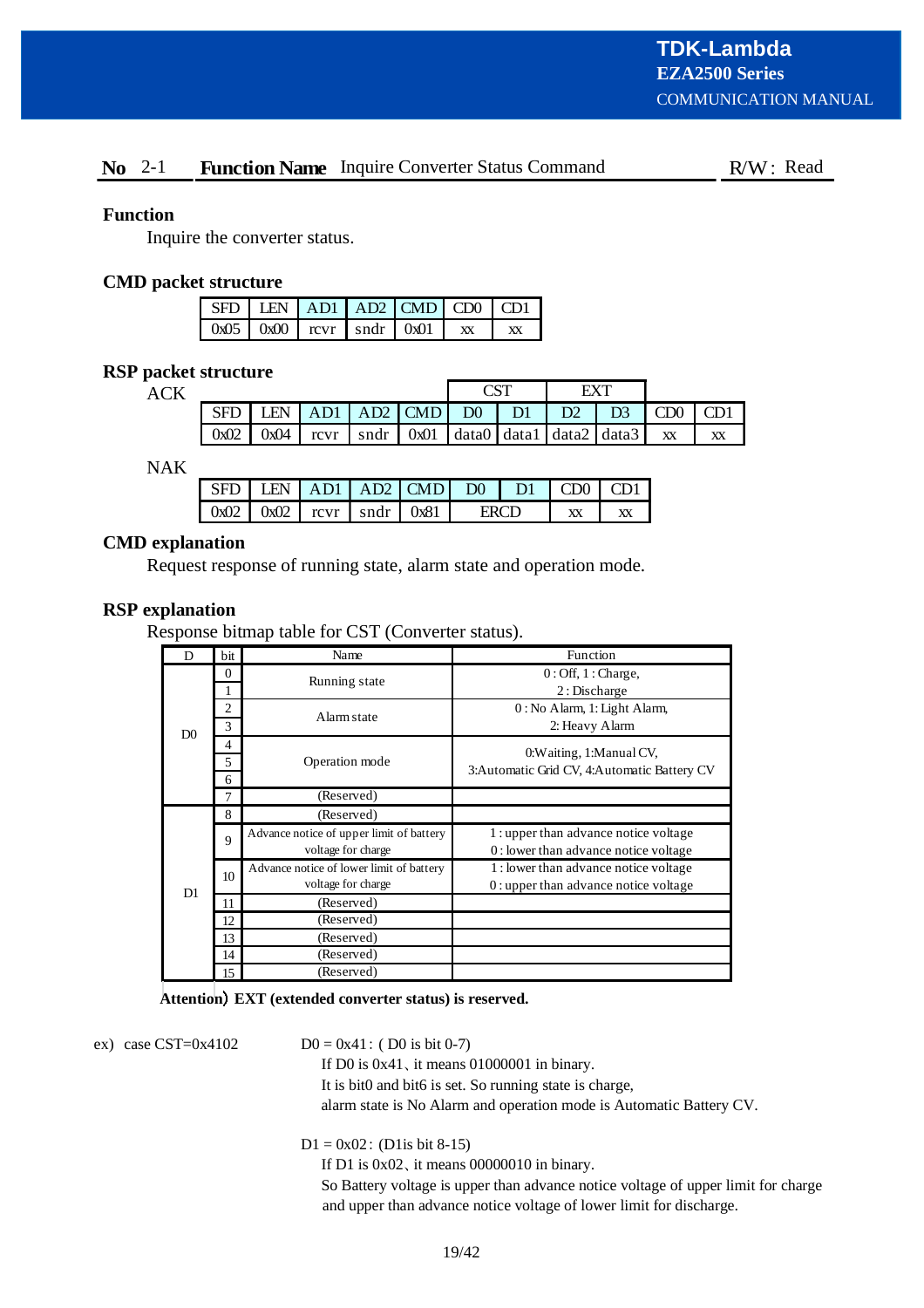# No 3-1 Function Name Read CV Charging Parameter Command R/W: Read

## **Function**

Read parameter about CV charge.

## **CMD packet structure**

| $\vert$ SFD $\vert$ LEN $\vert$ AD1 $\vert$ AD2 $\vert$ CMD $\vert$ CD0 $\vert$ CD1 |  |  |    |
|-------------------------------------------------------------------------------------|--|--|----|
| $\vert$ 0x05 $\vert$ 0x00 $\vert$ rcvr $\vert$ sndr $\vert$ 0x18 $\vert$ xx         |  |  | XX |

# **RSP packet structure**

| <b>ACK</b> |      |      |  |  |                                                                                                |  | ~VR |                | DR R           |     |    |
|------------|------|------|--|--|------------------------------------------------------------------------------------------------|--|-----|----------------|----------------|-----|----|
|            |      | I FN |  |  | AD1   AD2   CMD   D0                                                                           |  | D1  | D <sub>2</sub> | D <sub>3</sub> | CD0 |    |
|            | 0x02 | 0x04 |  |  | rcvr $\vert$ sndr $\vert$ 0x18 $\vert$ data0 $\vert$ data1 $\vert$ data2 $\vert$ data3 $\vert$ |  |     |                |                | XX  | XX |

NAK

|  |  |                                        | LEN $AD1$ $AD2$ $CMD$ | $\Box$ DO $\Box$ | $\sim$ DF | (1) |  |
|--|--|----------------------------------------|-----------------------|------------------|-----------|-----|--|
|  |  | $0x02$   $0x02$   rcvr   sndr   $0x98$ |                       |                  |           |     |  |

# Data table

| Name | Meaning                | Format          |    | Minimum | Maximum     |
|------|------------------------|-----------------|----|---------|-------------|
| CVB  | Target Battery Volts   | Normalized data | 14 | 32/48   | 62/48       |
| DRB  | Droop Ratio of Battery | Normalized data | 13 | 0/1.000 | 3.999/1.000 |

# **CMD explanation**

Request response about setting parameter.

# **RSP explanation**

ACK

Return parameter.

NAK

Return error code (ERCD).

\*About droop rate

If droop rate is 2%, return parameter is converted from [0.02] in Q13 format.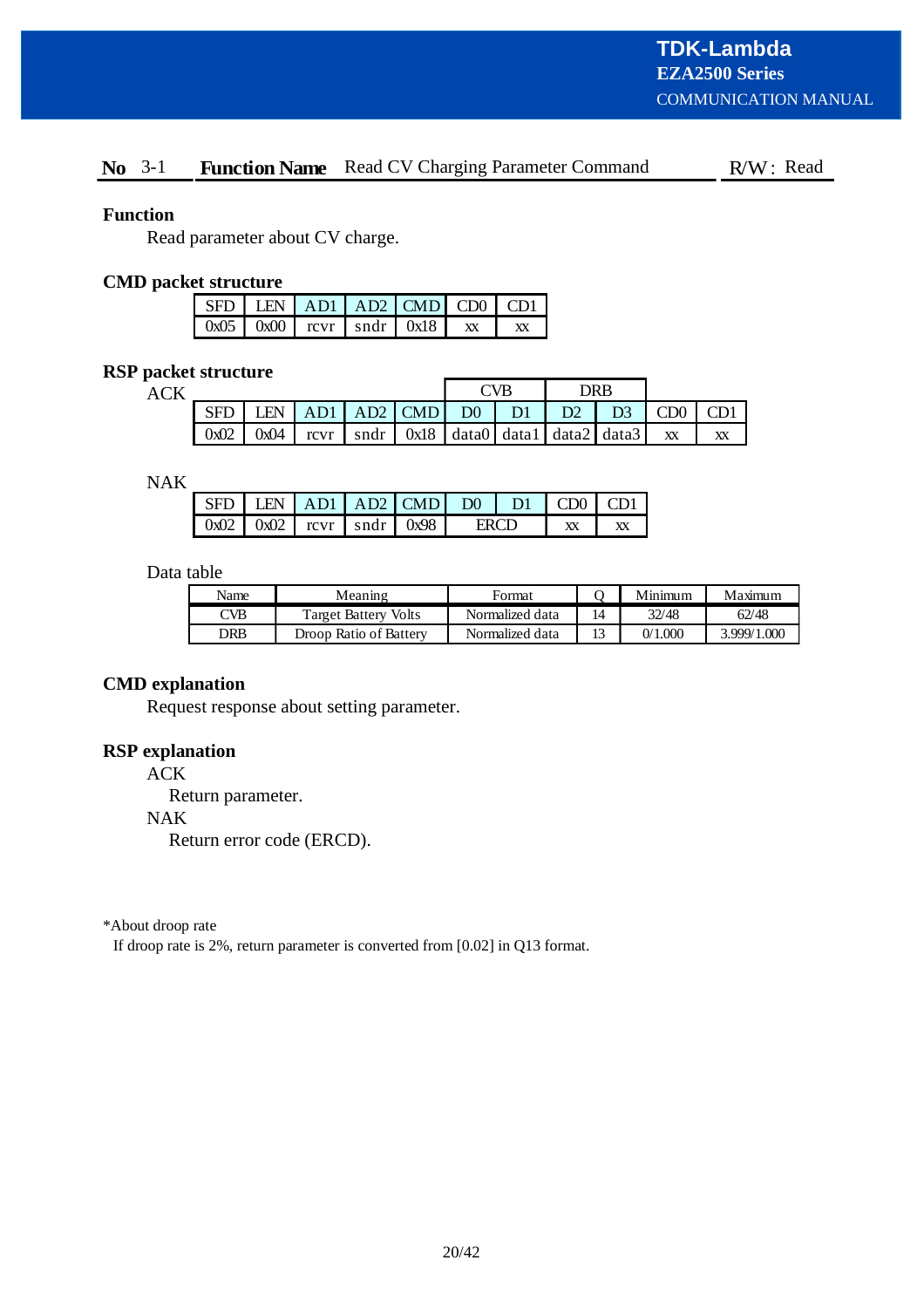# No 3-4 Function Name Write CV Charging Parameter Command R/W: Write

## **Function**

Write parameter about CV charge.

# **CMD packet structure**

| r bu uvuu v |                 |  |  |                              | TVB            |                                                                                        | 7R R           |     |  |
|-------------|-----------------|--|--|------------------------------|----------------|----------------------------------------------------------------------------------------|----------------|-----|--|
| SFD         |                 |  |  | LEN $AD1   AD2   CMD   D0  $ | D <sub>1</sub> | D2                                                                                     | D <sub>3</sub> | CD0 |  |
|             | $0x05$   $0x04$ |  |  |                              |                | rcvr $\vert$ sndr $\vert$ 0x18 $\vert$ data0 $\vert$ data1 $\vert$ data2 $\vert$ data3 |                | XX  |  |

# **RSP packet structure**

ACK

|            |                                                          |  |                                                                                                                                | NP | DRR.           |                 |    |
|------------|----------------------------------------------------------|--|--------------------------------------------------------------------------------------------------------------------------------|----|----------------|-----------------|----|
| <b>SFD</b> | $ $ LEN $ $ AD1 $ $ AD2 $ $ CMD $ $ D0 $ $ D1 $ $ D2 $ $ |  |                                                                                                                                |    | D <sub>3</sub> | CD <sub>0</sub> |    |
| 0x02       | $\log(104)$                                              |  | $\lceil \text{cvr} \rceil$ and $\lceil \text{0x18} \rceil$ data $\lceil \text{data1} \rceil$ data $\lceil \text{data2} \rceil$ |    |                | XX              | XX |

NAK

|  |  | $SFD$ LEN $AD1$ $AD2$ $CMD$ $D0$ $D1$ $CDO$ $CD1$ |       |  |  |
|--|--|---------------------------------------------------|-------|--|--|
|  |  | $0x02$   $0x02$   rcvr   sndr   $0x98$ '          | LDO T |  |  |

#### Data table

| Name | Meaning                | Format          |    | Minimum | Maximum     |
|------|------------------------|-----------------|----|---------|-------------|
| CVB  | Target Battery Volts   | Normalized data | 14 | 32/48   | 62/48       |
| DRB  | Droop Ratio of Battery | Normalized data | 13 | 0/1.000 | 3.999/1.000 |

## **CMD explanation**

Set parameter.

# **RSP explanation**

ACK

Return echo of sent command.

#### NAK

Return error code (ERCD).

#### \*About droop rate

If set droop rate 2%, set parameter is converted from [0.02] in Q13 format.



Definition of Droop Ratio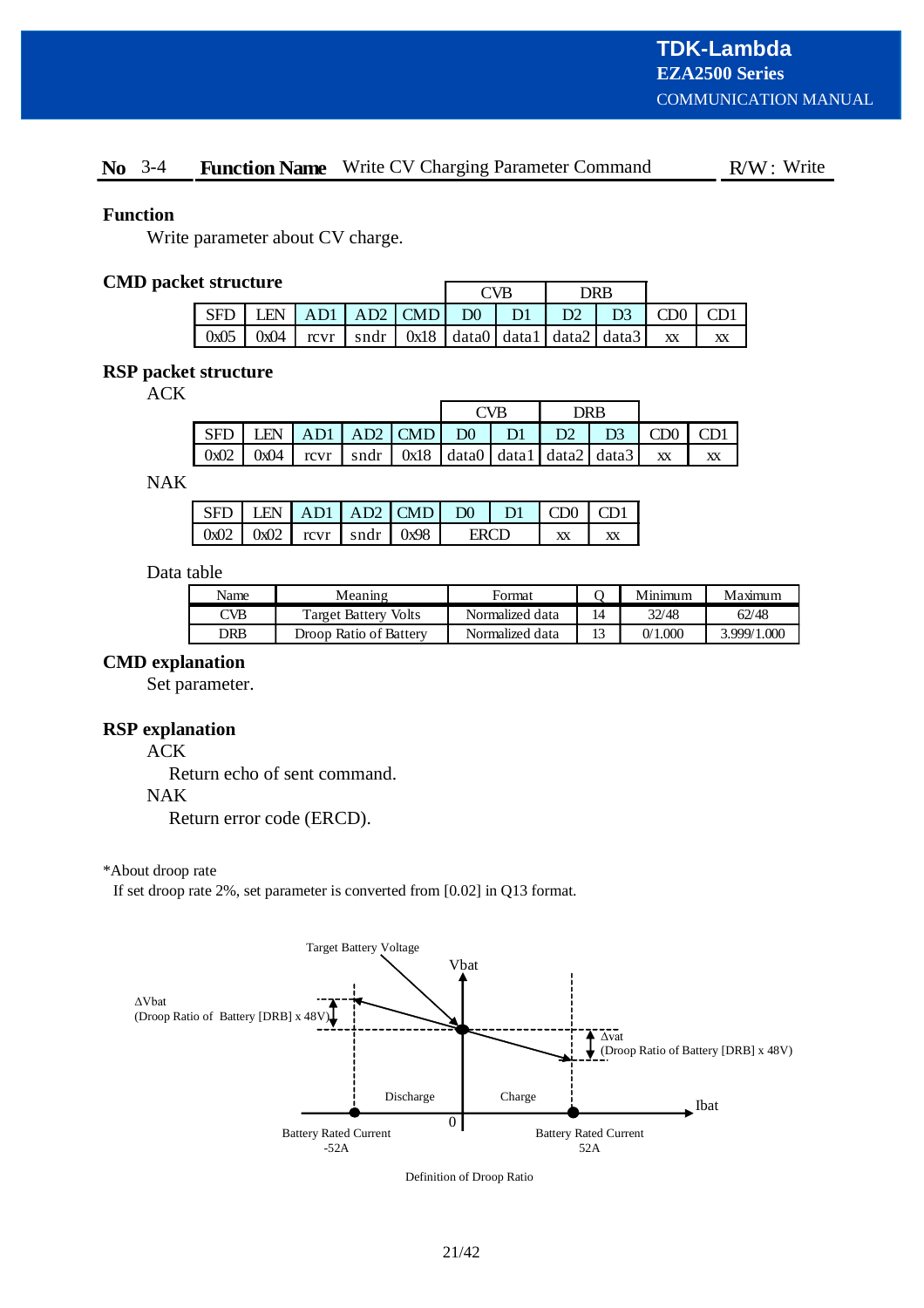# No 4-1 Function Name Read CV Discharging Parameter Command R/W: Read

#### **Function**

Read parameter about CV discharge.

## **CMD packet structure**

| $\vert$ SFD $\vert$ LEN $\vert$ AD1 $\vert$ AD2 $\vert$ CMD $\vert$ CD0 $\vert$ CD1 |  |  |    |
|-------------------------------------------------------------------------------------|--|--|----|
| $\vert$ 0x05 $\vert$ 0x00 $\vert$ rcvr $\vert$ sndr $\vert$ 0x1A $\vert$ xx         |  |  | XX |

# **RSP packet structure**

**ACK** 

|            |               |  |                     | <b>DVG</b> |                | DRG.                                               |                 |    |
|------------|---------------|--|---------------------|------------|----------------|----------------------------------------------------|-----------------|----|
| <b>SFD</b> | <b>I FN</b>   |  | $AB1$ AD2 CMD D0 D1 |            | D <sub>2</sub> | D <sub>3</sub>                                     | CD <sub>0</sub> |    |
|            | $0x02$ $0x04$ |  |                     |            |                | rcvr   sndr   0x1A   data0   data1   data2   data3 | XX              | XX |

NAK

|  |  | $\vert$ SFD $\vert$ LEN $\vert$ AD1 $\vert$ AD2 $\vert$ CMD $\vert$ D0 $\vert$ D1 $\vert$ CD0 $\vert$ CD1 |      |  |  |
|--|--|-----------------------------------------------------------------------------------------------------------|------|--|--|
|  |  | $\vert 0x02 \vert 0x02 \vert rcvr \vert sndr \vert 0x9A \vert$                                            | ERCD |  |  |

# Data table

| Name       | Meaning             | Format          | Minimum | Maximum     |
|------------|---------------------|-----------------|---------|-------------|
| DVG        | Target Grid Volts   | Normalized data | 260/380 | 390/380     |
| <b>DRG</b> | Droop Ratio of Grid | Normalized data | 0/1.000 | 3.999/1.000 |

#### **CMD explanation**

Request response about setting parameter.

# **RSP explanation**

ACK

Return parameter.

#### NAK

Return error code (ERCD).

\*About droop rate

If droop rate is 2%, return parameter is converted from [0.02] in Q13 format.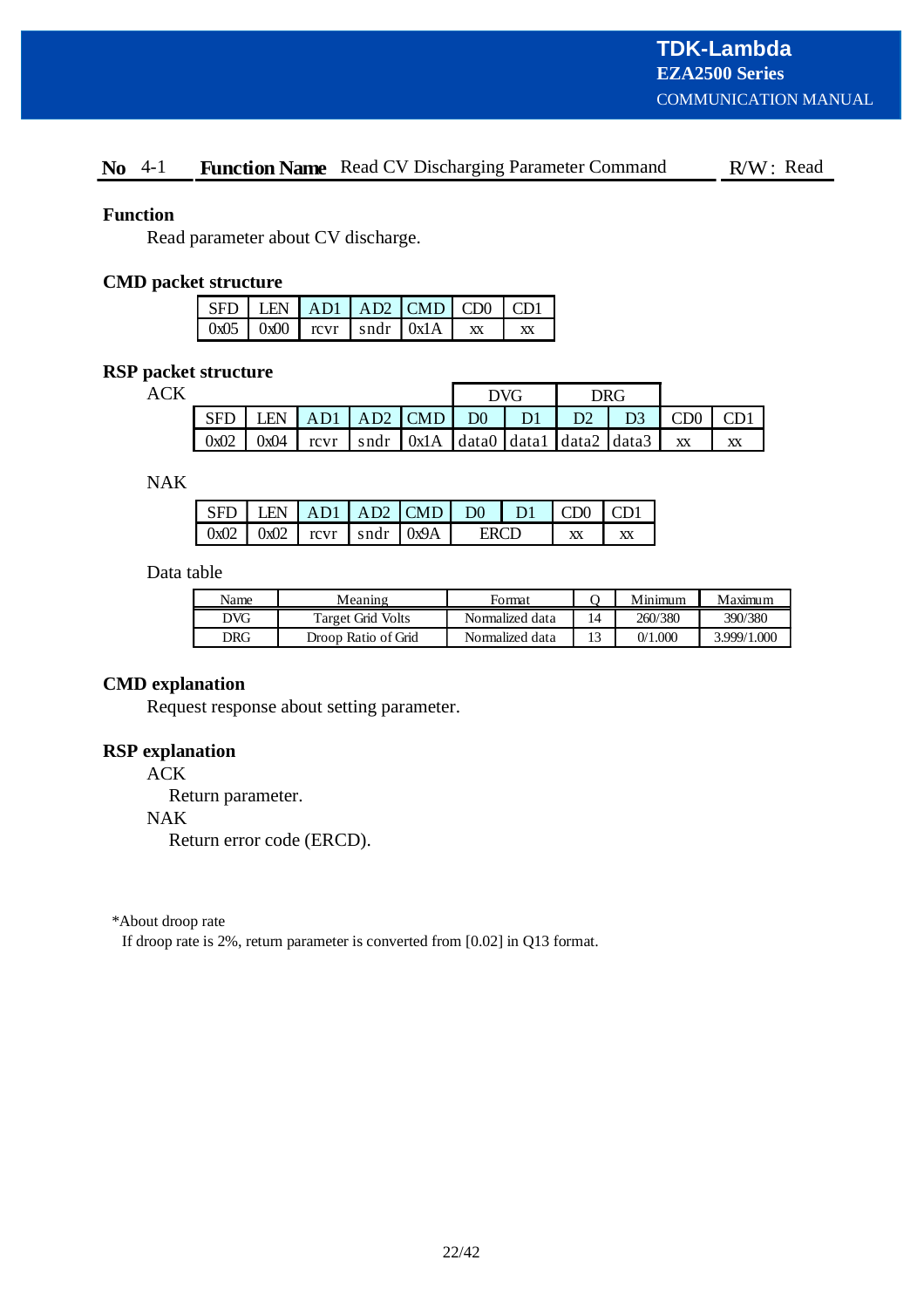# No 4-4 Function Name Write CV Discharging Parameter Command R/W: Write

#### **Function**

Write parameter about CV discharge.

# **CMD packet structure**

| www.com    |                 |  |                  |  | $\overline{D}V$ $\overline{G}$ |                                                                                     | DRG. |                 |    |  |
|------------|-----------------|--|------------------|--|--------------------------------|-------------------------------------------------------------------------------------|------|-----------------|----|--|
| <b>SFD</b> | <b>LEN</b>      |  | $AB1$ AD2 CMD D0 |  | $\parallel$ D1                 | D2                                                                                  |      | CD <sub>0</sub> |    |  |
|            | $0x05$   $0x04$ |  |                  |  |                                | $\lceil \text{cvr} \rceil$ sndr $\lceil \text{0x1A} \rceil$ data0 data1 data2 data3 |      | XX              | XX |  |

# **RSP packet structure**

ACK

|               |  |  | <b>DVG</b> |                                  | <b>DRG</b>                                                                                                                                  |                       |    |
|---------------|--|--|------------|----------------------------------|---------------------------------------------------------------------------------------------------------------------------------------------|-----------------------|----|
| l SFD         |  |  |            | $LEN$ AD1 AD2 CMD D0 D1 D2 D2 D3 |                                                                                                                                             | $\Box$ CD0 $\Box$ CD1 |    |
| $0x02$ $0x04$ |  |  |            |                                  | $\lceil \text{cvr} \rceil \rceil$ sndr $\lceil \text{0x1A} \rceil$ data0 $\lceil \text{data1} \rceil$ data2 $\lceil \text{data3} \rceil$ xx |                       | XX |

NAK

|  |  | $\vert$ SFD $\vert$ LEN $\vert$ AD1 $\vert$ AD2 $\vert$ CMD $\vert$ D0 $\vert$ D1 $\vert$ CD0 $\vert$ CD1 |             |  |  |
|--|--|-----------------------------------------------------------------------------------------------------------|-------------|--|--|
|  |  | $\left  0x02 \right  0x02$ $\left  0x0x \right $ sndr $\left  0x9A \right $                               | <b>ERCD</b> |  |  |

#### Data table

| Name       | Meaning             | Format          |    | Minimum | Maximum     |
|------------|---------------------|-----------------|----|---------|-------------|
| DVG        | Target Grid Volts   | Normalized data | 14 | 260/380 | 390/380     |
| <b>DRG</b> | Droop Ratio of Grid | Normalized data |    | 0/1.000 | 3.999/1.000 |

#### **CMD explanation**

Set parameter.

#### **RSP explanation**

ACK

Return echo of sent command.

NAK

Return error code (ERCD).

\*About droop rate

If set droop rate 2%, set parameter is converted from [0.02] in Q13 format.



Definition of Droop Ratio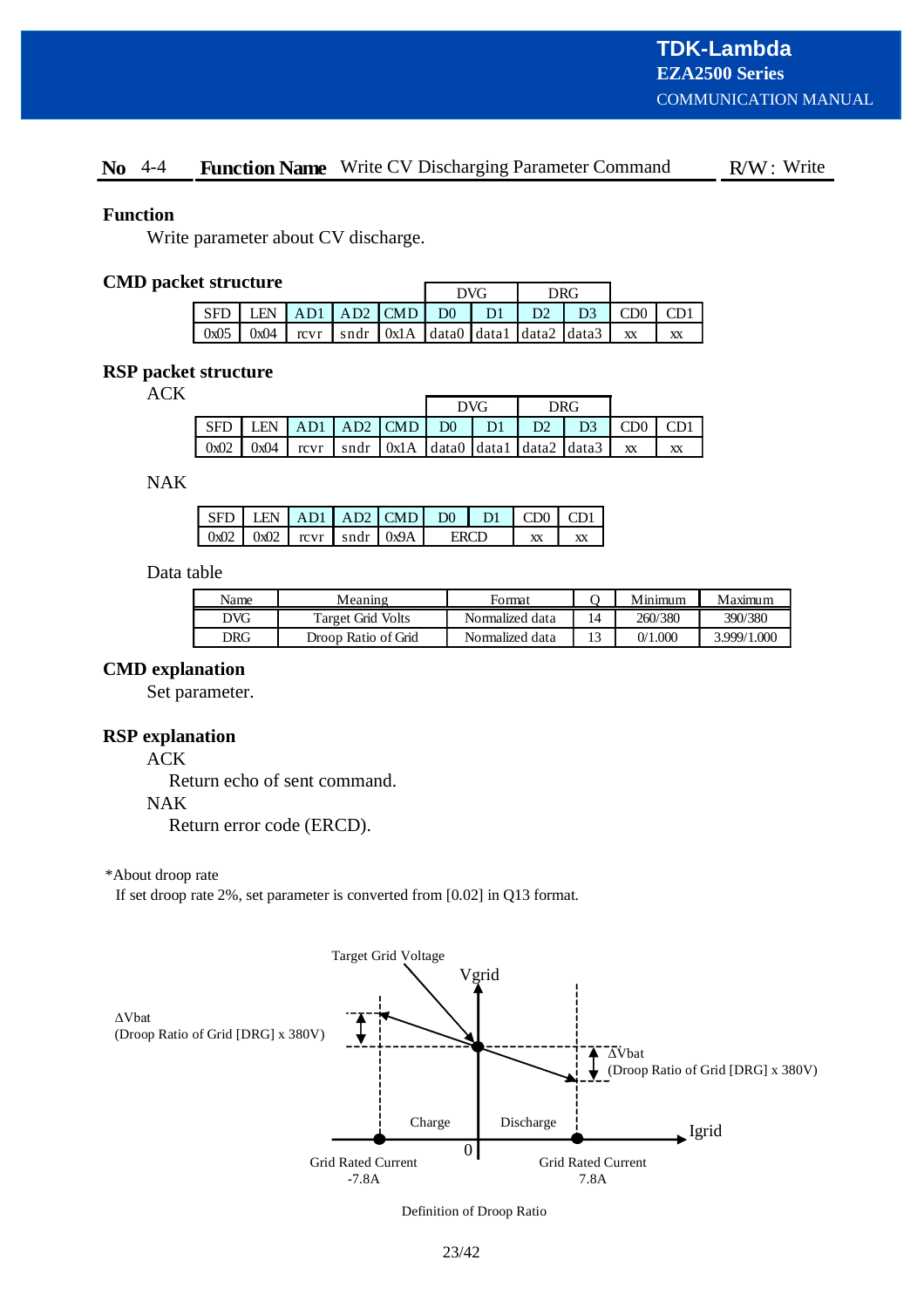# **No** 5-1 **Function Name** Read Dead Zone Parameter Command R/W: Read

## **Function**

Read parameter about dead zone.

#### **CMD packet structure**

| SFD LEN AD1 AD2 CMD CD0 CD1                                        |  |  |  |
|--------------------------------------------------------------------|--|--|--|
| $\sqrt{6 \times 10 \times 00}$ revr $\sqrt{6 \times 10 \times 17}$ |  |  |  |

# **RSP packet structure**

**ACK** 

|      |      |      |     |                                                                                   | PD7            |                |  |  |    |    |
|------|------|------|-----|-----------------------------------------------------------------------------------|----------------|----------------|--|--|----|----|
| SFD  | EN   | AD1  | AD2 | $\Box$ CMD                                                                        | D <sub>0</sub> | D <sub>1</sub> |  |  |    |    |
| 0x02 | 0x04 | rcvr |     | $\vert$ sndr $\vert$ 0x17 $\vert$ data0 $\vert$ data1 $\vert$ data2 $\vert$ data3 |                |                |  |  | XX | XX |

NAK

|  |                                        | LEN AD1 AD2 CMD D0 D1 |  | LCD0. |  |
|--|----------------------------------------|-----------------------|--|-------|--|
|  | $0x02$   $0x02$   revr   sndr   $0x97$ |                       |  |       |  |

# Data table

| Name | Meaning                        | Format          |    | Minimum | Maximum |
|------|--------------------------------|-----------------|----|---------|---------|
| PDZ  | Plus side volts for dead zone  | Normalized data | 14 | 0/380   | 57/380  |
| MDZ  | Minus side volts for dead zone | Normalized data | 14 | 0/380   | 57/380  |

# **CMD explanation**

Request response about setting parameter.

# **RSP explanation**

ACK

Return parameter.

#### NAK

Return error code (ERCD).

\*About dead zone voltage

If dead zone voltage is ±3.8V, return parameter is converted from 3.8/380 [0.01] in Q14 format.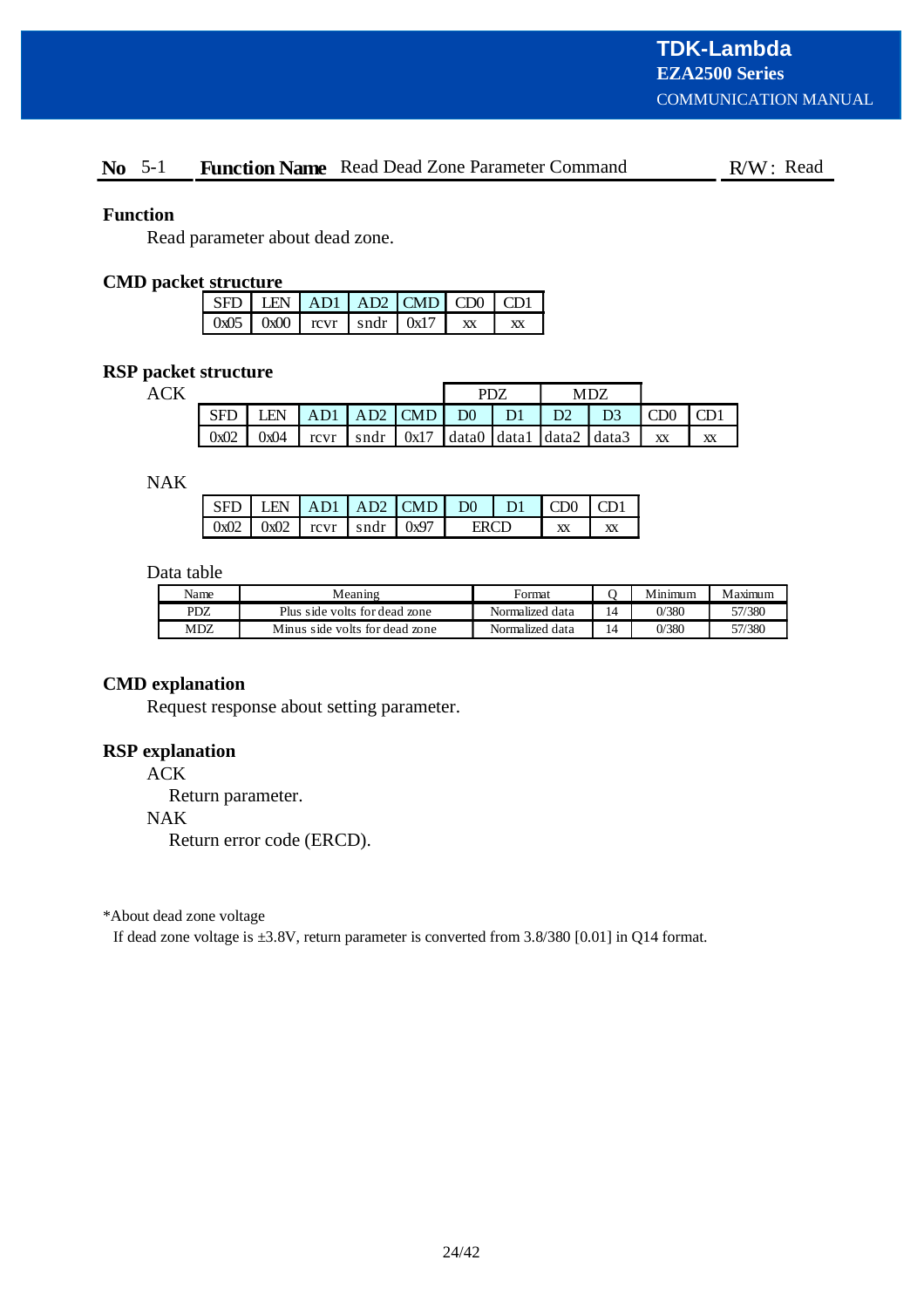# **No** 5-4 **Function Name** Write Dead Zone Parameter Command R/W: Write

## **Function**

Write parameter about dead zone.

# **CMD packet structure**

| ---------- |                 |  |  |  | PD7 |  | MDZ                     |                                                                                                                                   |                              |    |
|------------|-----------------|--|--|--|-----|--|-------------------------|-----------------------------------------------------------------------------------------------------------------------------------|------------------------------|----|
| SFD        | LEN             |  |  |  |     |  | AD1 AD2 CMD D0 D1 D2 D3 |                                                                                                                                   | $\mathsf{I}$ CD <sub>0</sub> |    |
|            | $0x05$   $0x04$ |  |  |  |     |  |                         | $\lceil \text{cvr} \rceil$ sndr $\lceil \text{0x17} \rceil$ data0 $\lceil \text{data1} \rceil$ data2 $\lceil \text{data3} \rceil$ | <b>XX</b>                    | XX |

# **RSP packet structure**

ACK

|      |      |                   |  |  | <b>DN7</b> |                |                                                                                        |    |     |    |
|------|------|-------------------|--|--|------------|----------------|----------------------------------------------------------------------------------------|----|-----|----|
| SFD  | LEN  | $AD1$ $AD2$ $CMD$ |  |  | $D0$       | D <sub>1</sub> | D <sup>2</sup>                                                                         | D3 | CD0 |    |
| 0x02 | 0x04 |                   |  |  |            |                | rcvr $\vert$ sndr $\vert$ 0x17 $\vert$ data0 $\vert$ data1 $\vert$ data2 $\vert$ data3 |    | XX  | XX |

NAK

| $LEN$ $AD1$ $AD2$ $CMD$ $D0$ $D1$ $CDO$ |  |  |  |  |
|-----------------------------------------|--|--|--|--|
| $0x02$ $0x02$ $\arccur$ sndr $0x97$     |  |  |  |  |

# Data table

| Name | Meaning                        | Format          |                 | Minimum | Maximum |
|------|--------------------------------|-----------------|-----------------|---------|---------|
| PDZ  | Plus side volts for dead zone  | Normalized data | $\overline{14}$ | 0/380   | 57/380  |
| MDZ  | Minus side volts for dead zone | Normalized data | 14              | 0/380   | 57/380  |

# **CMD explanation**

Set parameter.

# **RSP explanation**

ACK

Return echo of sent command.

#### NAK

Return error code (ERCD).

\*About dead zone voltage

If set dead zone voltage ±3.8V, set parameter is converted from 3.8/380 [0.01] in Q14 format.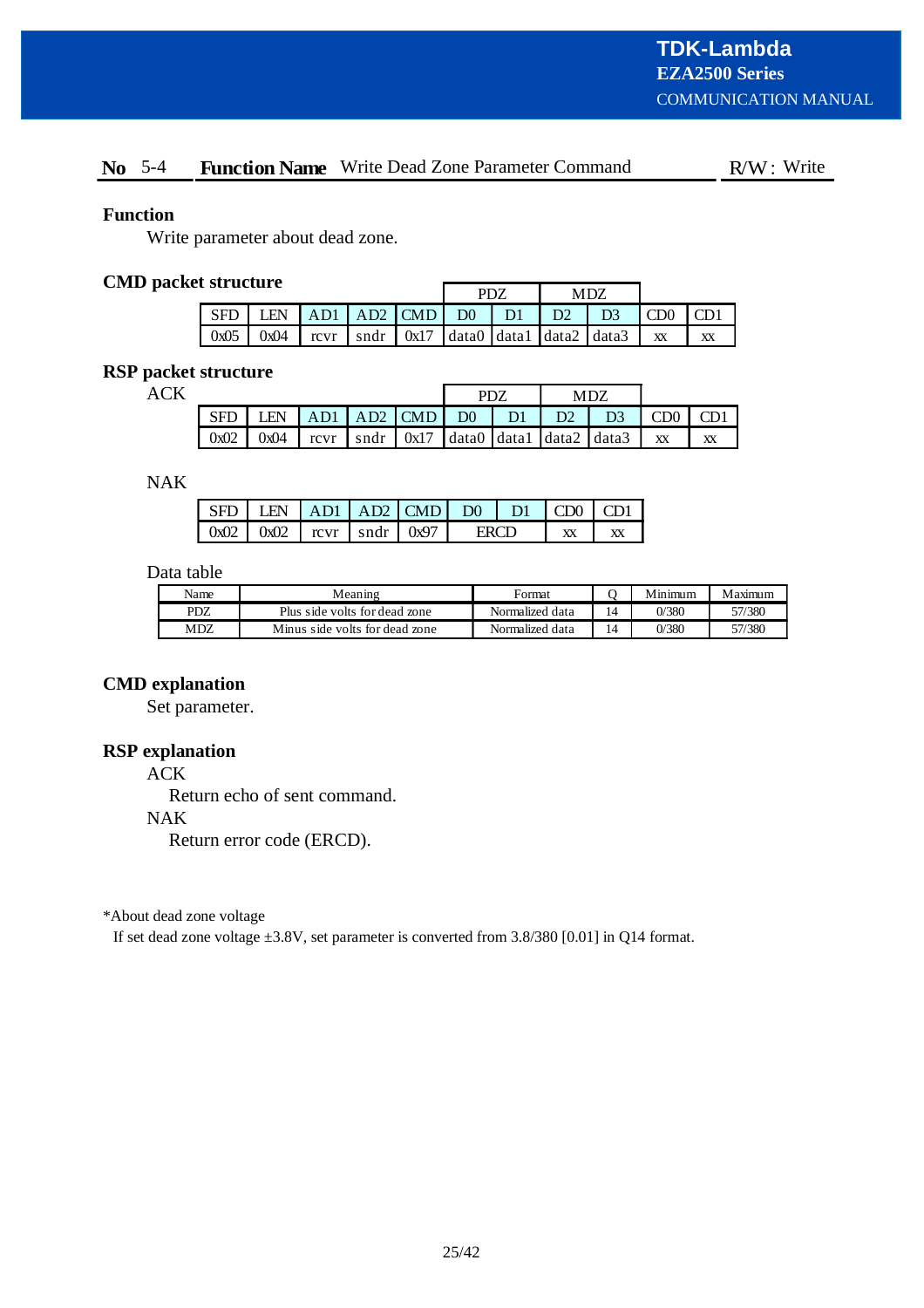# No 6-1 Function Name Read Converter Protection Parameter Command R/W: Read

## **Function**

Read parameter about protection.

# **CMD packet structure**

|  |  | $\overline{\text{SFD}}$ LEN $\overline{\text{AD1}}$ AD1 $\overline{\text{AD2}}$ CMD $\overline{\text{CD0}}$ CD1 |  |
|--|--|-----------------------------------------------------------------------------------------------------------------|--|
|  |  | $\sim 0 \times 0.05$   0x00   rcvr   sndr   0x1C                                                                |  |

# **RSP packet structure**

ACK

| . |  |  | ЛB |                                                                                           | DIG. |                | I IRV |
|---|--|--|----|-------------------------------------------------------------------------------------------|------|----------------|-------|
|   |  |  |    | $\text{SFD}$ LEN $\mid$ AD1 $\mid$ AD2 $\mid$ CMD $\mid$ D0 $\mid$ D1 $\mid$ D2 $\mid$ D3 |      | D <sub>4</sub> |       |
|   |  |  |    | $0x02$   $0x0C$   rcvr   sndr   $0x1C$   data0   data1   data2   data3   data4   data5    |      |                |       |
|   |  |  |    |                                                                                           |      |                |       |

|                | HGV             | ORV | OGV                                                       |    |                 |
|----------------|-----------------|-----|-----------------------------------------------------------|----|-----------------|
| D <sub>6</sub> | $\overline{D7}$ |     | $DS$   $D9$   $D10$   $D11$   $CD0$                       |    | CD <sub>1</sub> |
|                |                 |     | $\bigcup$ data6   data7   data8   data9   data10   data11 | XX | XX              |

NAK

| $SFD$ LEN AD1 AD2 CMD D0 D1 CD0 CD1                                 |  |  |              |              |
|---------------------------------------------------------------------|--|--|--------------|--------------|
| $\left[0x02\right]0x02$ rcvr $\left[$ sndr $\left[0x9C\right]$ ERCD |  |  | $\mathbf{X}$ | $\mathbf{X}$ |

Data table

| Name       | Meaning                    | Format          |    | Minimum  | Maximum       |
|------------|----------------------------|-----------------|----|----------|---------------|
| CIB        | Current Limit of Battery   | Normalized data | 13 | 0/52.08  | 56.77/52.08   |
| <b>DIG</b> | Current Limit of Grid      | Normalized data | 13 | 0/7.8125 | 8.5162/7.8125 |
| UBV        | <b>Under Battery Volts</b> | Normalized data | 14 | 32/48    | 68/48         |
| UGV        | Under Grid Volts           | Normalized data | 14 | 260/380  | 410/380       |
| <b>OBV</b> | Over Battery Volts         | Normalized data | 14 | 32/48    | 68/48         |
| OGV        | Over Grid Volts            | Normalized data | 14 | 260/380  | 410/380       |

#### **CMD explanation**

Request response about setting parameter.

# **RSP explanation**

ACK

Return parameter.

NAK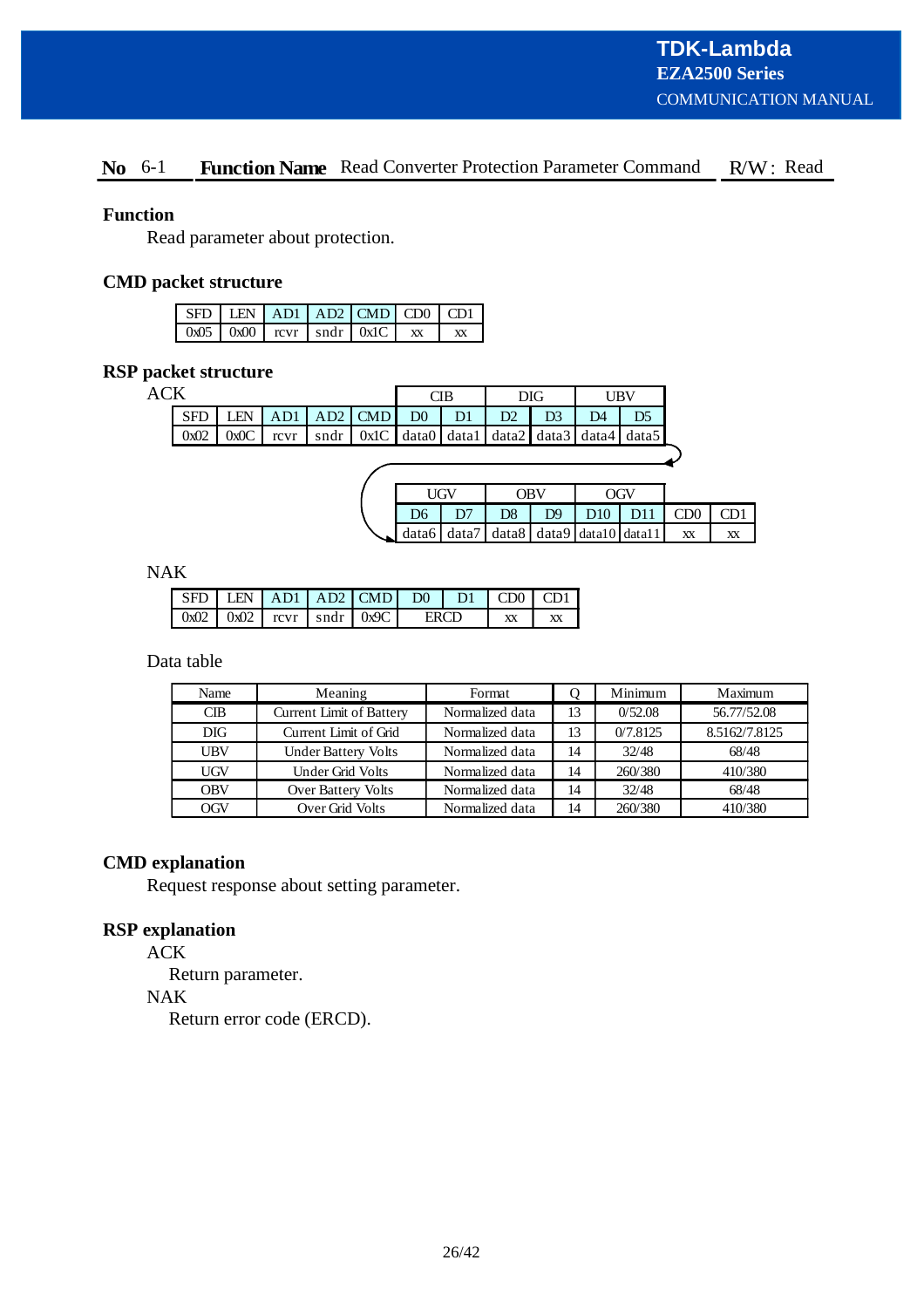# No 6-4 Function Name Write Converter Protection Parameter Command R/W: Write

# **Function**

Write parameter about protection.

# **CMD packet structure**

|            | nvı bil uvlul v |      |      |           |                    | CІB |    | DIG |                               | UBV   |     |  |
|------------|-----------------|------|------|-----------|--------------------|-----|----|-----|-------------------------------|-------|-----|--|
| <b>SFD</b> | LEN             | AD1  |      | AD2   CMD | D <sub>0</sub>     |     |    | D3  | D4                            | D5    |     |  |
| 0x05       | 0x0C            | rcvr | sndr |           | $0x1C$ data0 data1 |     |    |     | data2   data3   data4   data5 |       |     |  |
|            |                 |      |      |           |                    |     |    |     |                               |       |     |  |
|            |                 |      |      |           |                    |     |    |     |                               |       |     |  |
|            |                 |      |      |           |                    | UGV |    | OBV |                               | OGV   |     |  |
|            |                 |      |      |           |                    |     | __ | _ _ | ___                           | - - - | ___ |  |

|  |  |                                             | D6   D7   D8   D9   D10   D11   CD0   CD1 |    |
|--|--|---------------------------------------------|-------------------------------------------|----|
|  |  | $data6 data7 data8 data9 data10 data11 $ xx |                                           | XX |

# **RSP packet structure**

ACK

| ĸ                                                                                                                                              |  |  |  |  |                |                | DIG |    | ' IRV |
|------------------------------------------------------------------------------------------------------------------------------------------------|--|--|--|--|----------------|----------------|-----|----|-------|
| $\vert$ SFD $\vert$ LEN $\vert$ AD1 $\vert$ AD2 $\vert$ CMD $\vert$ D0 $\vert$                                                                 |  |  |  |  | D <sub>1</sub> | D <sub>2</sub> |     | D4 |       |
| $\left[ 0x02 \mid 0x0C \right]$ rcvr $\left[ 0x1C \mid 0x1C \right]$ data $\left[ 0x1c \mid 0x1c \right]$ data $\left[ 0x1c \mid 0x1c \right]$ |  |  |  |  |                |                |     |    |       |

|      |             | ∩RV | n w                                          |    |    |
|------|-------------|-----|----------------------------------------------|----|----|
| $D6$ | $\sqrt{D7}$ |     | D8 D9 D10 D11 CD0 CD1                        |    |    |
|      |             |     | $\Box$ data6 data7 data8 data9 data10 data11 | XX | XX |

# NAK

| $\vert$ SFD $\vert$ LEN $\vert$ AD1 $\vert$ AD2 $\vert$ CMD $\vert$ D0 $\vert$ D1 $\vert$ CD0 $\vert$ CD1 |  |  |  |  |
|-----------------------------------------------------------------------------------------------------------|--|--|--|--|
| $\left  0x02 \right  0x02$ $\left  0x07 \right  0x9C$ ERCD                                                |  |  |  |  |

# Data table

| Name       | Meaning                         | Format          |    | Minimum  | Maximum       |
|------------|---------------------------------|-----------------|----|----------|---------------|
| CIB        | <b>Current Limit of Battery</b> | Normalized data | 13 | 0/52.08  | 56.77/52.08   |
| <b>DIG</b> | Current Limit of Grid           | Normalized data | 13 | 0/7.8125 | 8.5162/7.8125 |
| <b>UBV</b> | <b>Under Battery Volts</b>      | Normalized data | 14 | 32/48    | 68/48         |
| <b>UGV</b> | Under Grid Volts                | Normalized data | 14 | 260/380  | 410/380       |
| <b>OBV</b> | Over Battery Volts              | Normalized data | 14 | 32/48    | 68/48         |
| OGV        | Over Grid Volts                 | Normalized data | 14 | 260/380  | 410/380       |

# **CMD explanation**

Set parameter.

# **RSP explanation**

ACK

Return echo of sent command.

# NAK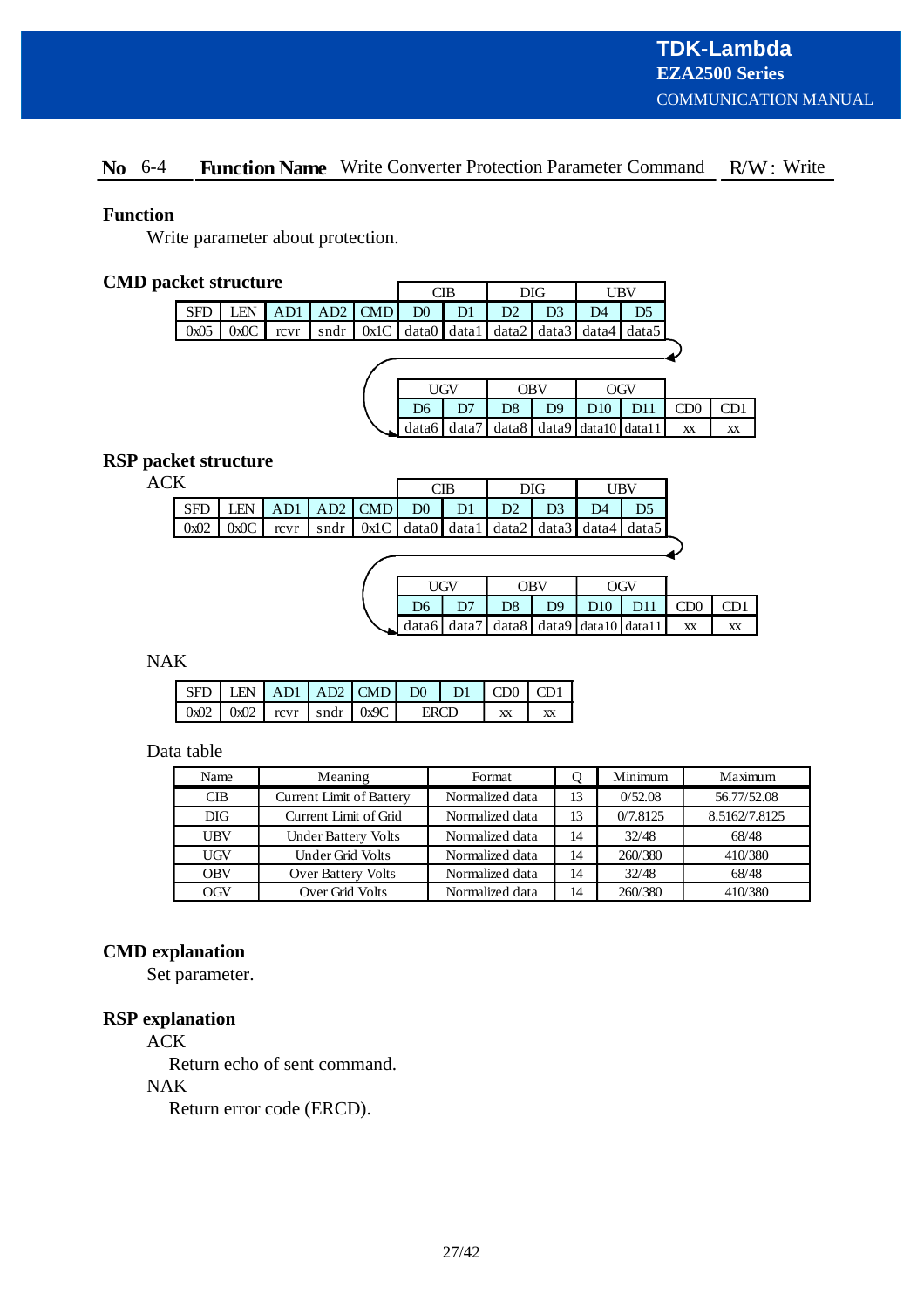# No 7-1 Function Name Read Battery Configuration Parameter1 Command R/W: Read

## **Function**

Read battery configuration1.

# **CMD packet structure**

|  |  | $SFD$ LEN $AD1$ $AD2$ $CMD$ $CD0$ $CD1$     |    |
|--|--|---------------------------------------------|----|
|  |  | $0x05$   $0x00$   rcvr   sndr   $0x1D$   xx | XX |

# **RSP packet structure**

| <b>ACK</b> |      |      |      |                 |                |                |                                                             | ^VR |    |  |
|------------|------|------|------|-----------------|----------------|----------------|-------------------------------------------------------------|-----|----|--|
|            |      | I FN | AD1  | $\vert$ AD2 CMD | D <sup>0</sup> | D <sub>1</sub> |                                                             |     | D4 |  |
|            | 0x02 | 0x0A | rcvr |                 |                |                | sndr   0x1D   data0   data1   data2   data3   data4   data5 |     |    |  |
|            |      |      |      |                 |                |                |                                                             |     |    |  |

|    | CDR                   |                | DDR                     |                 |                 |
|----|-----------------------|----------------|-------------------------|-----------------|-----------------|
| D6 | $\mathbf{D}^{\prime}$ | D <sub>8</sub> | D <sup>9</sup>          | CD <sub>0</sub> | CD <sub>1</sub> |
|    |                       |                | data6 data7 data8 data9 | XX              | XX              |

NAK

| $\vert$ SFD $\vert$ LEN $\vert$ AD1 $\vert$ AD2 $\vert$ CMD $\vert$ D0 $\vert$ D1 $\vert$ CD0 $\vert$ CD1 |  |  |  |  |
|-----------------------------------------------------------------------------------------------------------|--|--|--|--|
| $\left  0x02 \right  0x02$ $\left  0x07 \right  0x9D$ ERCD                                                |  |  |  |  |

Data table

| Name       | Meaning                                                   | Format          |    | Minimum | Maximum |
|------------|-----------------------------------------------------------|-----------------|----|---------|---------|
| <b>BCF</b> | <b>Battery Configure Function</b>                         | Bitmap data     |    |         |         |
| <b>CVB</b> | <b>Target Battery Volts</b>                               | Normalized data | 14 | 32/48   | 62/48   |
| <b>DLB</b> | Limit of Battery Volts for Discharging                    | Normalized data | 14 | 32/48   | 64/48   |
| CDB        | Deviation of Volts for Warning of Charging Upper Limit    | Normalized data | 14 | 0/48    | 12/48   |
| <b>DDB</b> | Deviation of Volts for Warning of Discharging Lower Limit | Normalized data | 14 | 0/48    | 12/48   |

Refer "BCF parameter" page about BCF

# **CMD explanation**

Request response about setting parameter.

# **RSP explanation**

ACK

Return parameter.

NAK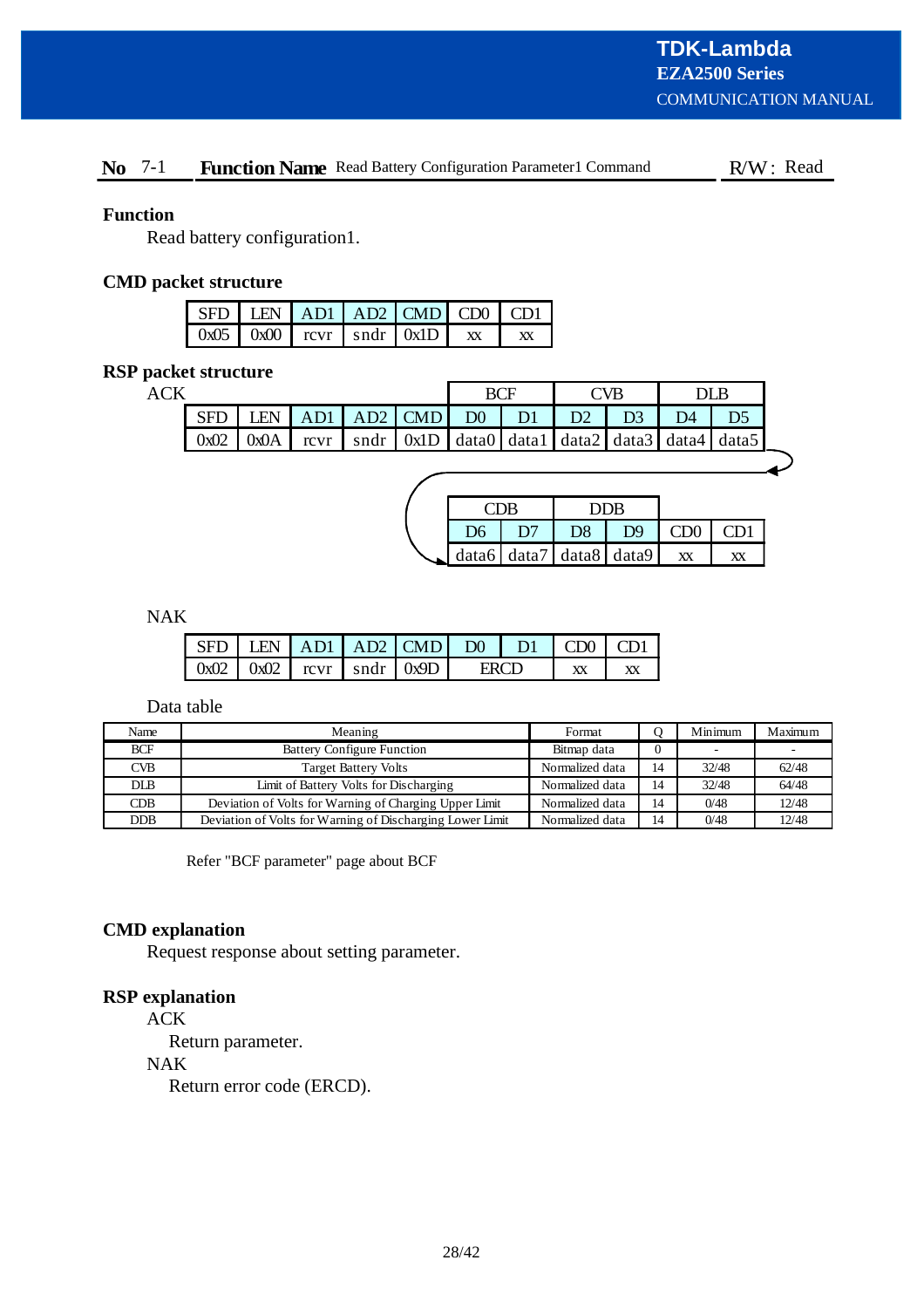# No 7-4 Function Name Write Battery Configuration Parameter1 Command R/W: Write

# **Function**

Write battery configuration.

# **CMD packet structure**

|                                                                                                                                                             |  |  | BCF |      | CVB. |               | DLB |  |
|-------------------------------------------------------------------------------------------------------------------------------------------------------------|--|--|-----|------|------|---------------|-----|--|
| $\vert$ SFD $\vert$ LEN $\vert$ AD1 $\vert$ AD2 $\vert$ CMD $\vert$ D0 $\vert$ D1 $\vert$                                                                   |  |  |     | $D2$ |      | $\mathbf{D}4$ |     |  |
| $\sqrt{0x05}$ $\sqrt{0x0A}$ $\arctan \frac{1}{x}$ $\arctan \frac{1}{x}$ $\arctan \frac{1}{x}$ data1 $\arctan \frac{1}{x}$ data3 $\arctan \frac{1}{x}$ data5 |  |  |     |      |      |               |     |  |
|                                                                                                                                                             |  |  |     |      |      |               |     |  |

|                | TDB |                | DDR                     |        |     |
|----------------|-----|----------------|-------------------------|--------|-----|
| D <sub>6</sub> | D7  | D <sub>8</sub> | D <sub>9</sub>          | (1)(1) | CDI |
|                |     |                | data6 data7 data8 data9 | XX     | XХ  |

# **RSP packet structure**

| . .<br>۹ |
|----------|
|----------|

|       |      |  |                                   |  |                                                                                                                    | "VR |    | DLB |  |
|-------|------|--|-----------------------------------|--|--------------------------------------------------------------------------------------------------------------------|-----|----|-----|--|
| SFD I |      |  | LEN $AD1   AD2   CMD   D0   D1  $ |  | D <sub>2</sub>                                                                                                     |     | D4 |     |  |
| 0x02  | 0x0A |  |                                   |  | rcvr $\vert$ sndr $\vert$ 0x1D $\vert$ data0 $\vert$ data1 $\vert$ data2 $\vert$ data3 $\vert$ data4 $\vert$ data5 |     |    |     |  |
|       |      |  |                                   |  |                                                                                                                    |     |    |     |  |

|                | TDB |                         | DDB            |                 |     |
|----------------|-----|-------------------------|----------------|-----------------|-----|
| D <sub>6</sub> | D7  | D <sub>8</sub>          | D <sup>9</sup> | CD <sub>0</sub> | CD1 |
|                |     | data6 data7 data8 data9 |                | XX              | XХ  |

NAK

|  |  | $SFD$ LEN $AD1$ $AD2$ $CMD$ $DO$ $D1$ $CDO$ $CD0$ |  |  |
|--|--|---------------------------------------------------|--|--|
|  |  | $0x02$ $0x02$ $revr$ $sndr$ $0x9D$ ERCD           |  |  |

Data table

| Name         | Meaning                                                   | Format          |          | Minimum | Maximum |
|--------------|-----------------------------------------------------------|-----------------|----------|---------|---------|
| <b>BCF</b>   | <b>Battery Configure Function</b>                         | Bitmap data     | $\theta$ |         |         |
| <b>CVB</b>   | <b>Target Battery Volts</b>                               | Normalized data | 14       | 32/48   | 62/48   |
| $_{\rm DLB}$ | Limit of Battery Volts for Discharging                    | Normalized data | 14       | 32/48   | 64/48   |
| CDB          | Deviation of Volts for Warning of Charging Upper Limit    | Normalized data | 14       | 0/48    | 12/48   |
| <b>DDB</b>   | Deviation of Volts for Warning of Discharging Lower Limit | Normalized data | 14       | 0/48    | 12/48   |

Refer "BCF parameter" page about BCF

# **CMD explanation**

Set parameter.

# **RSP explanation**

ACK

Return echo of sent command. NAK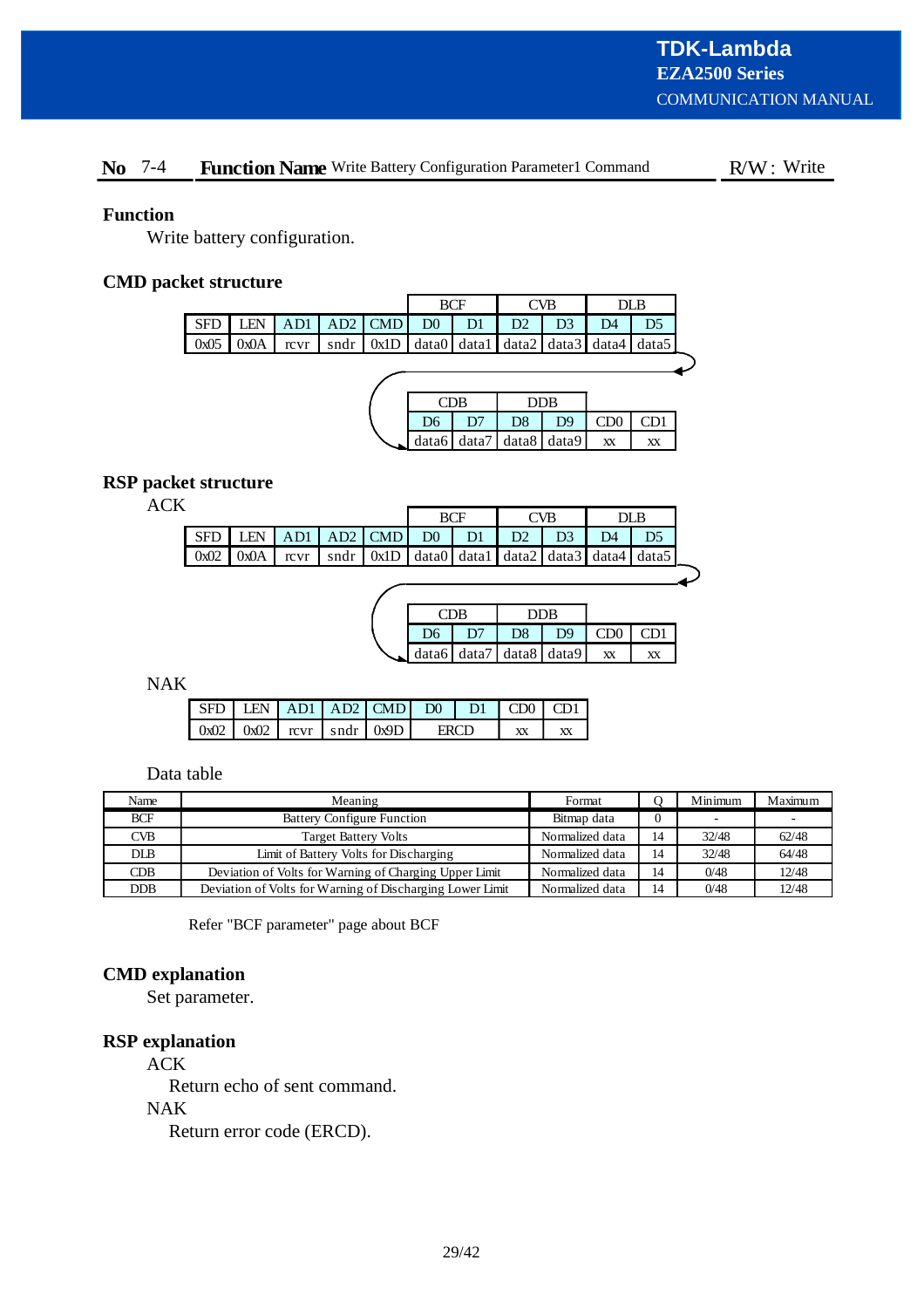# No 8-1 Function Name Read Battery Configuration Parameter2 Command R/W: Read

## **Function**

Read battery configuration2.

# **CMD packet structure**

|  |  | $SFD   LEN   AD1   AD2   CMD   CD0   CD1$   |    |
|--|--|---------------------------------------------|----|
|  |  | $0x05$   $0x00$   rcvr   sndr   $0x16$   xx | XX |

# **RSP packet structure**

ACK

|       |            |                      |  |                                                                                     |  | DDR       |                    |  |
|-------|------------|----------------------|--|-------------------------------------------------------------------------------------|--|-----------|--------------------|--|
| l SFD | <b>LEN</b> | AD1 AD2 CMD D0 D1 D2 |  |                                                                                     |  | $\Box$ D3 | $\overline{C}$ CD0 |  |
| 0x02  | 0x04       |                      |  | $\lceil \text{cvr} \rceil$ sndr $\lceil \text{0x16} \rceil$ data0 data1 data2 data3 |  |           | XX                 |  |

NAK

|                                                                  |  | $LEN$ $AD1$ $AD2$ $CMD$ $D0$ $L$ |  | -D1 | L CDO |  |
|------------------------------------------------------------------|--|----------------------------------|--|-----|-------|--|
| $\vert$ 0x02 $\vert$ 0x02 $\vert$ rcvr $\vert$ sndr $\vert$ 0x96 |  |                                  |  |     |       |  |

Data table

| Name | Meaning                                                          | Format          | Minimum | Maximum |
|------|------------------------------------------------------------------|-----------------|---------|---------|
| CCR  | Deviation of Volts for Cancel Warning of Charging Upper Limit    | Normalized data | 0/48    | 12/48   |
| DDR  | Deviation of Volts for Cancel Warning of Discharging Lower Limit | Normalized data | 0/48    | 12/48   |

Voltage for release warning of charging upper limit is ( CVB - CDB - CCR ). Voltage for release warning of discharging lower limit is ( $DLB + DDB + DDR$ ).

# **CMD explanation**

Request response about setting parameter.

# **RSP explanation**

ACK

Return parameter.

NAK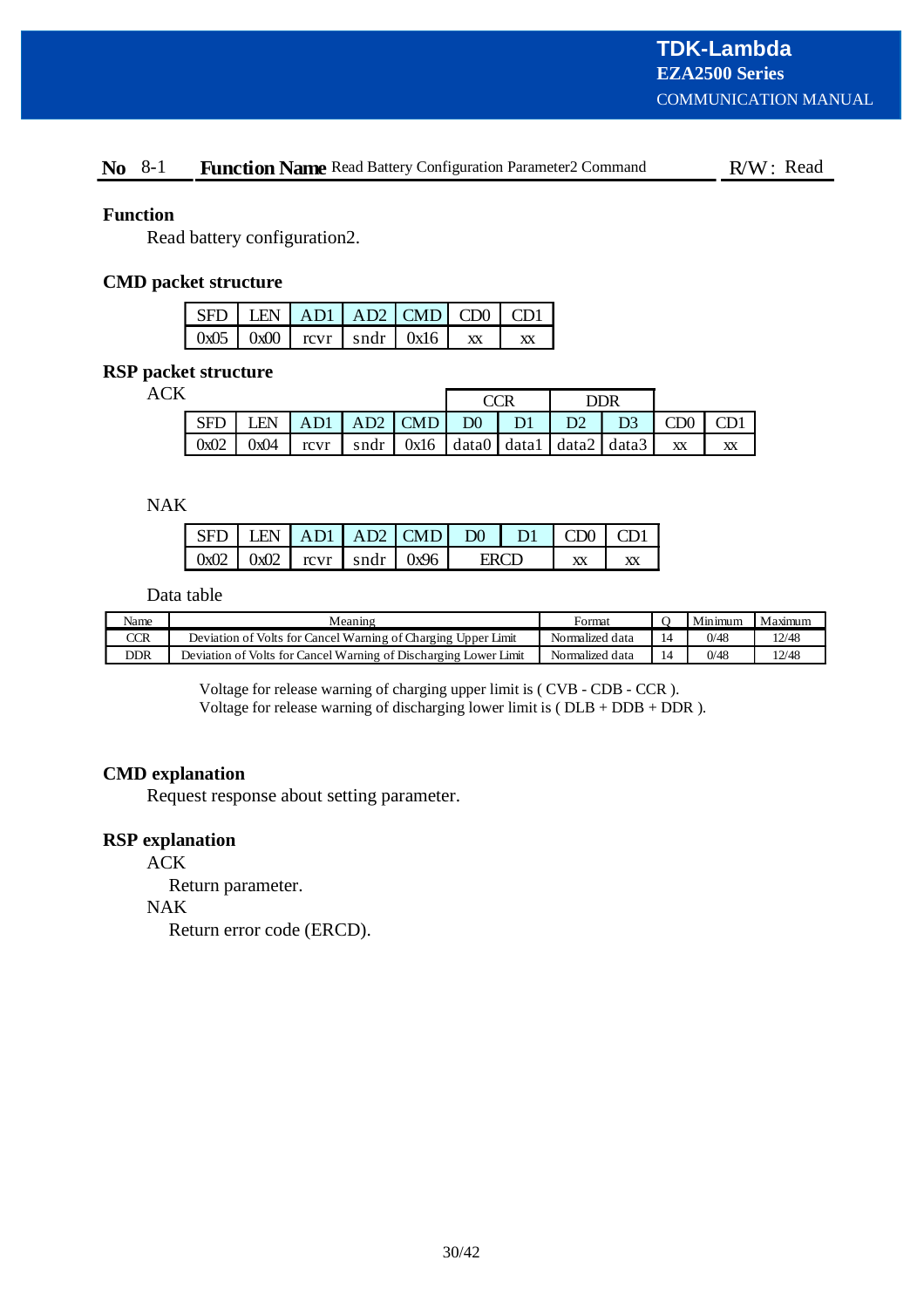# No 8-4 Function Name Write Battery Configuration Parameter2 Command R/W: Write

## **Function**

Write battery configuration parameter2.

# **CMD packet structure**

|      |       |                     |  |  |                                                                                                                                   | DDR |           |  |
|------|-------|---------------------|--|--|-----------------------------------------------------------------------------------------------------------------------------------|-----|-----------|--|
| SFD  | `I FN | $AB1$ AD2 CMD D0 D1 |  |  | D <sub>2</sub>                                                                                                                    |     | D3   CD0  |  |
| 0x05 | 0x04  |                     |  |  | $\lceil \text{cvr} \rceil$ sndr $\lceil \text{0x16} \rceil$ data0 $\lceil \text{data1} \rceil$ data2 $\lceil \text{data3} \rceil$ |     | <b>XX</b> |  |

## **RSP packet structure**

ACK

| . |            |      |                           | DDR |                                                                                                                                   |                      |  |          |    |
|---|------------|------|---------------------------|-----|-----------------------------------------------------------------------------------------------------------------------------------|----------------------|--|----------|----|
|   | <b>SFD</b> | I FN | AD1   AD2   CMD   D0   D1 |     |                                                                                                                                   | D <sub>2</sub><br>H. |  | D3   CD0 |    |
|   | 0x02       | 0x04 |                           |     | $\lceil \text{cvr} \rceil$ sndr $\lceil \text{0x16} \rceil$ data0 $\lceil \text{data1} \rceil$ data2 $\lceil \text{data3} \rceil$ |                      |  | XX       | XX |

NAK

|  |  | $SFD$ LEN $AD1$ $AD2$ $CMD$ $D0$ $D1$ $CDO$ $CDI$ |       |  |  |
|--|--|---------------------------------------------------|-------|--|--|
|  |  | $0x02$   $0x02$   rcvr   sndr   $0x96$            | ERCD. |  |  |

Data table

| Name | Meaning                                                          | Format          |    | Minimum | Maximum |
|------|------------------------------------------------------------------|-----------------|----|---------|---------|
| CCR  | Deviation of Volts for Cancel Warning of Charging Upper Limit    | Normalized data |    | 0/48    | 12/48   |
| DDR  | Deviation of Volts for Cancel Warning of Discharging Lower Limit | Normalized data | 14 | 0/48    | 12/48   |

Voltage for release warning of charging upper limit is ( CVB - CDB - CCR ). Voltage for release warning of discharging lower limit is ( $DLB + DDB + DDR$ ).

# **CMD explanation**

Set parameter.

## **RSP explanation**

ACK

Return echo of sent command.

NAK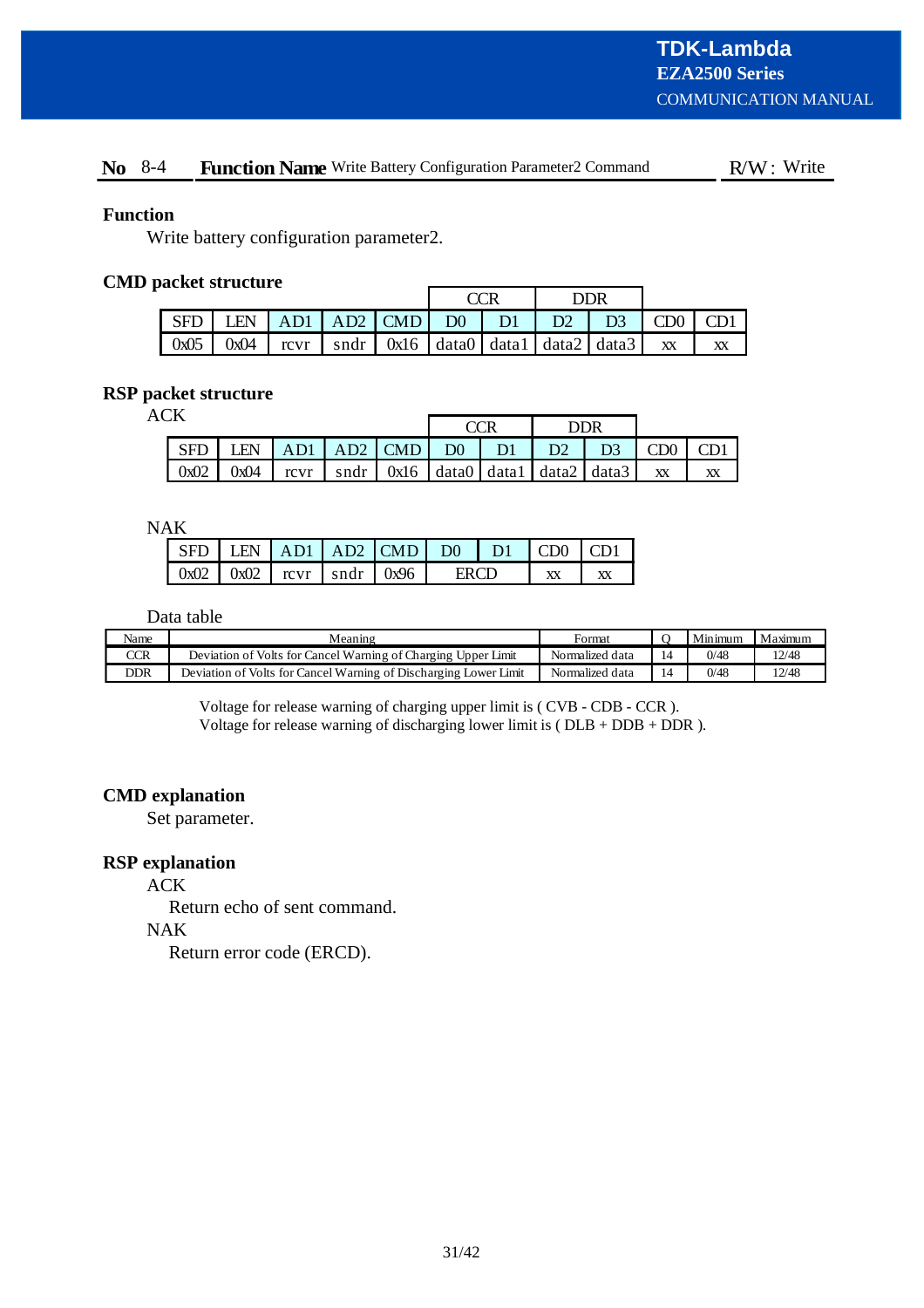# **No** 9-1 **Function Name** Inquire Alarm Command **FUN**: Read

## **Function**

Inquire alarm information.

# **CMD packet structure**

|  |  | $\vert$ SFD $\vert$ LEN $\vert$ AD1 $\vert$ AD2 $\vert$ CMD $\vert$ CD0 $\vert$ CD1 |  |
|--|--|-------------------------------------------------------------------------------------|--|
|  |  | $\vert 0x05 \vert 0x00 \vert rcvr \vert sndr \vert 0x12 \vert xx$                   |  |

# **RSP packet structure**

ACK

|                                                         |        |  | AIM <sup>1</sup> |                                                                                                                    | ' M2 | ALM3 |                |                   |    |
|---------------------------------------------------------|--------|--|------------------|--------------------------------------------------------------------------------------------------------------------|------|------|----------------|-------------------|----|
| $\vert$ SFD   LEN   AD1   AD2   CMD   D0   D1   D2   D3 |        |  |                  |                                                                                                                    |      | D4   | D <sub>5</sub> | $\mid$ CD0 $\mid$ |    |
| 0x02                                                    | $0x06$ |  |                  | rcvr $\vert$ sndr $\vert$ 0x12 $\vert$ data0 $\vert$ data1 $\vert$ data2 $\vert$ data3 $\vert$ data4 $\vert$ data5 |      |      |                | <b>XX</b>         | XX |

NAK

| $\vert$ SFD LEN $\vert$ AD1 $\vert$ AD2 $\vert$ CMD $\vert$ D0 $\vert$ D1 $\vert$ CD0 $\vert$ CD1 |  |  |  |  |
|---------------------------------------------------------------------------------------------------|--|--|--|--|
| $\vert 0x02 \vert 0x02 \vert rcvr \vert sndr \vert 0x92 \vert$                                    |  |  |  |  |

Data table

|      |                | defined alarm bit(ALM1) |                |                |                                  |             |             |             |                |              |
|------|----------------|-------------------------|----------------|----------------|----------------------------------|-------------|-------------|-------------|----------------|--------------|
| ALM  | D              | bit                     |                | ALM1           | Meaning                          | Waiting     |             | Manual CV   |                | Automatic CV |
|      |                |                         | D <sub>0</sub> | D <sub>1</sub> |                                  |             | Battery     | Grid        | <b>Battery</b> | Grid         |
|      |                | $\Omega$                | 0x01           | ٠              | <b>Battery Over Voltage</b>      | Light Alarm | Heavy Alarm | Light Alarm | Heavy Alarm    | Light Alarm  |
|      |                |                         | 0x02           | ۰              | Battery under Voltage            | Light Alarm | Heavy Alarm | Heavy Alarm | Heavy Alarm    | Heavy Alarm  |
|      |                | $\overline{c}$          | 0x04           |                | <b>Battery Over Current</b>      | Heavy Alarm | Heavy Alarm | Heavy Alarm | Heavy Alarm    | Heavy Alarm  |
|      | D <sub>0</sub> | 3                       | 0x08           | ۰              | Grid Over Voltage                | Light Alarm | Light Alarm | Heavy Alarm | Heavy Alarm    | Heavy Alarm  |
|      |                | 4                       | 0x10           | ٠              | Grid under Voltage               | Light Alarm | Light Alarm | Heavy Alarm | Heavy Alarm    | Heavy Alarm  |
|      |                | 5                       | 0x20           | ٠              | Grid Over Current                | Heavy Alarm | Heavy Alarm | Heavy Alarm | Heavy Alarm    | Heavy Alarm  |
|      |                | 6                       | 0x40           | ۰              | <b>HW Over Current</b>           |             | Heavy Alarm | Heavy Alarm | Heavy Alarm    | Heavy Alarm  |
| ALM1 |                | 7                       | 0x80           | ۰              | Waiting (External Signal)        | Heavy Alarm | Heavy Alarm | Heavy Alarm | Heavy Alarm    | Heavy Alarm  |
|      |                | 8                       |                | 0x01           | <b>FAN</b> Lock                  |             | Heavy Alarm | Heavy Alarm | Heavy Alarm    | Heavy Alarm  |
|      |                | 9                       | ÷              | 0x02           | Abnormal Temp of Heat Sink (pri) | Heavy Alarm | Heavy Alarm | Heavy Alarm | Heavy Alarm    | Heavy Alarm  |
|      |                | 10                      |                | 0x04           | Abnormal Temp of Heat Sink (sec) | Heavy Alarm | Heavy Alarm | Heavy Alarm | Heavy Alarm    | Heavy Alarm  |
|      | D <sub>1</sub> | 11                      |                | 0x08           | Abnormal Temp of Device          | Light Alarm | Light Alarm | Light Alarm | Heavy Alarm    | Light Alarm  |
|      |                | 12                      |                |                | (Reserved)                       |             |             |             |                |              |
|      |                | 13                      | ٠.             | 0x20           | <b>Battery Empty</b>             | Warning     | Warning     | Warning     | Warning        | Warning      |
|      |                | 14                      |                |                | (Reserved)                       |             |             |             |                |              |
|      |                | 15                      |                | 0x80           | System Abnormal                  | Heavy Alarm | Heavy Alarm | Heavy Alarm | Heavy Alarm    | Heavy Alarm  |

Bit15 of ALM1 is the calculation result that OR operation of all ALM3 bits.

# **CMD explanation**

Request alarm information of this device.

# **RSP explanation**

ACK Return alarm information. NAK Return error code (ERCD).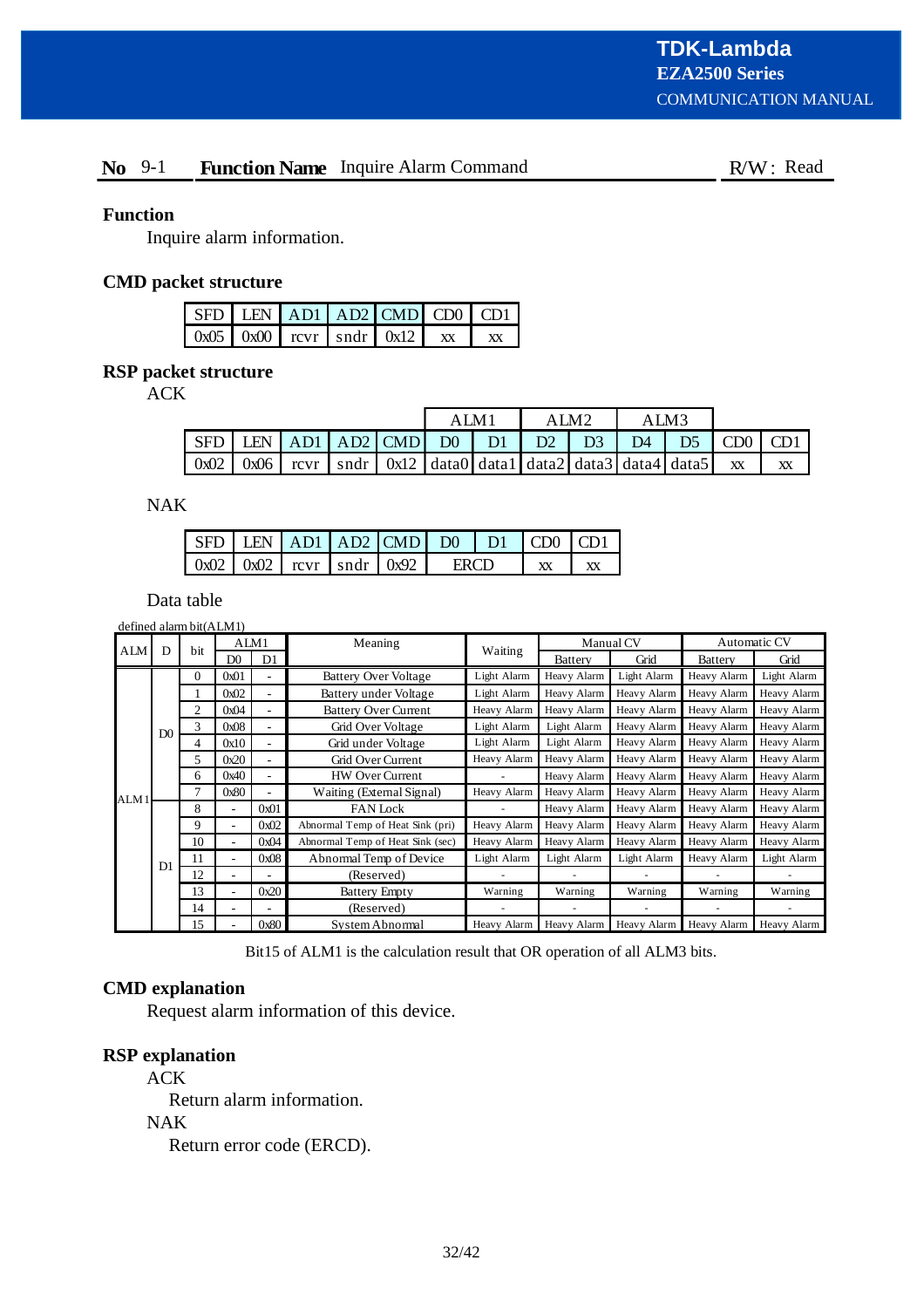# **No** 9-4 **Function Name** Clear Alarm Command **F**W: Write

# **Function**

Clear alarm.

# **CMD packet structure**

|  |  | $\sqrt{\text{SFD} \cdot \text{LEN} \cdot \text{AD1} \cdot \text{AD2}}$ $\sqrt{\text{CMD} \cdot \text{D0} \cdot \text{DI} \cdot \text{CD0}}$ $\sqrt{\text{CD1} \cdot \text{CD0}}$ |  |  |
|--|--|----------------------------------------------------------------------------------------------------------------------------------------------------------------------------------|--|--|
|  |  | $\left[ 0x05 \right] 0x02$ $\left[ 0x07 \right] 0x12$ $\left[ 0x00 \right] 0x00$ $\left[ x \right] x$                                                                            |  |  |

# **RSP packet structure**

ACK

| $\vert$ SFD $\vert$ LEN $\vert$ AD1 $\vert$ AD2 $\vert$ CMD $\vert$ D0 $\vert$ D1 $\vert$ CD0 $\vert$ CD1 |  |  |  |  |
|-----------------------------------------------------------------------------------------------------------|--|--|--|--|
| $\left[ 0x02 \right] 0x02$ $\left[ 0x07 \right] 0x12$ $\left[ 0x00 \right] 0x00$ $\left[ x \right]$       |  |  |  |  |

NAK

|  |  | $1$ IFN $\vert$ AD1 $\vert$ AD2 $\vert$ CMD $\vert$ D0 $\vert$ D1 $\vert$ |  | $-100 \le$ |  |
|--|--|---------------------------------------------------------------------------|--|------------|--|
|  |  | $0x02$   $0x02$   rcvr   sndr   $0x92$                                    |  |            |  |

# **CMD explanation**

Clear alarm of device.

# **RSP explanation**

ACK

Clear alarm. Return echo of sent command. NAK Return error code (ERCD).

\*If the device detects Hardware Over Voltage Alarm or Hardware Over Current Alarm when the alarm clear command received, the device return error code 0xFFFD (-3) and do not clear alarm.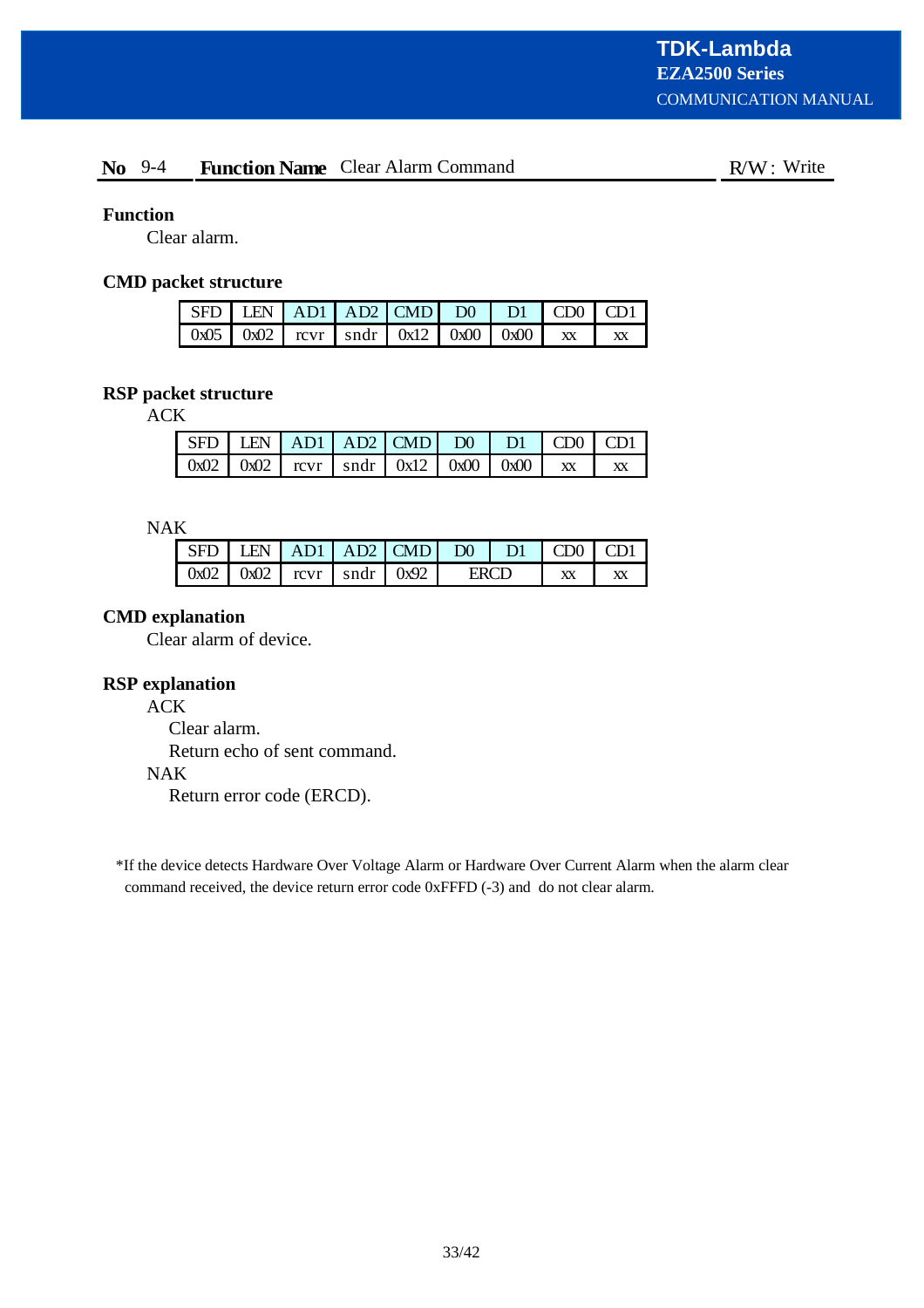# **No** 10-1 **Function Name** Read Converter Meter1 Command R/W: Read

## **Function**

Read measurements 1 of sensor in this device.

## **CMD packet structure**

|  |                                        | $SFD$ LEN $AD1$ $AD2$ $CMD$ $CD0$ $CD1$ |  |
|--|----------------------------------------|-----------------------------------------|--|
|  | $0x05$   $0x00$   revr   sndr   $0x09$ |                                         |  |

# **RSP packet structure**

ACK

|         |            |      |           |      |                | VG             |       |                                                 | VB            | IB |  |
|---------|------------|------|-----------|------|----------------|----------------|-------|-------------------------------------------------|---------------|----|--|
| ' SFD . | <b>LEN</b> | AD1  | $AD2$ CMD |      | D <sub>0</sub> | D <sub>1</sub> | $D^2$ |                                                 | $\mathbf{D}4$ |    |  |
| 0x02    | 0x10       | rcvr | sndr      | 0x09 |                |                |       | data0 data1 data2 data3 data4 data5 data6 data7 |               |    |  |

|                                                                            | WG             | WВ |  | TMP                                                                                             |    |    |  |
|----------------------------------------------------------------------------|----------------|----|--|-------------------------------------------------------------------------------------------------|----|----|--|
|                                                                            | D <sub>9</sub> |    |  | D <sub>10</sub> D <sub>11</sub> D <sub>12</sub> D <sub>13</sub> D <sub>14</sub> D <sub>15</sub> |    |    |  |
| $\sim$ data8   data9   data10   data11   data12   data13   data14   data15 |                |    |  |                                                                                                 | XX | XX |  |

NAK

| SED. |                                        |  | LEN AD1 AD2 CMD D0 D1 CD0 CD1 |  |  |
|------|----------------------------------------|--|-------------------------------|--|--|
|      | $0x02$   $0x02$   revr   sndr   $0x89$ |  |                               |  |  |

Data table

| Name       | Unit | Meaning                | Value              |    |
|------------|------|------------------------|--------------------|----|
| VG         |      | Grid Voltage           | Measurement/380    | 14 |
| IG         | [A]  | Grid Current           | Measurement/7.8125 | 13 |
| VB         |      | <b>Battery Voltage</b> | Measurement/48     | 14 |
| ΙB         | IA l | <b>Battery Current</b> | Measurement/52.08  | 13 |
| WG         | W١   | <b>Grid Power</b>      | Measurement/2500   | 11 |
| <b>WB</b>  | Wì   | <b>Battery Power</b>   | Measurement/2500   | 11 |
| IC         |      | Reserved               |                    |    |
| <b>TMP</b> | ିଠା  | Converter Temperature  | Measurement        |    |

# **CMD explanation**

Request measurements.

#### **RSP explanation**

ACK

Return measurements of sensor in this device.

Response value is normal or normalized measurement in Q format. It is 16 bit width include sign.

#### NAK

Return error code (ERCD).

#### Attention)

"IC" is reserved. Return value is "0".

The polarities of current are generation is positive and regeneration is negative.

Reading voltage accuracy in specification is below range. Battery voltage 32V - 68V, Grid Voltage : 260V - 410V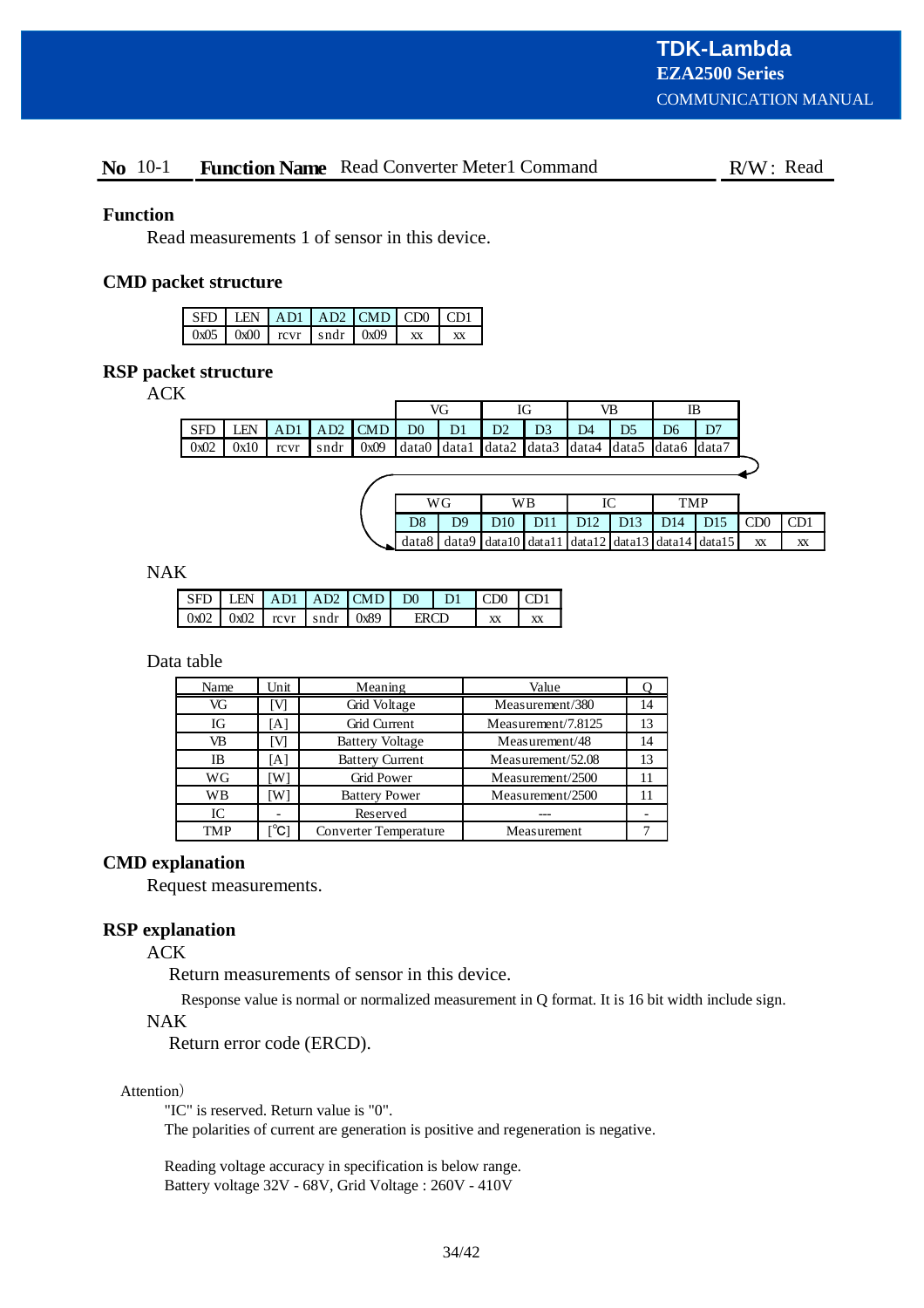# **No** 11-1 **Function Name** Read Converter Meter2 Command R/W: Read

## **Function**

Read measurements 2 of sensor in this device.

# **CMD packet structure**

|  |  | SFD LEN AD1 AD2 CMD CD0 CD1            |    |
|--|--|----------------------------------------|----|
|  |  | $0x05$   $0x00$   revr   sndr   $0x0A$ | xх |

# **RSP packet structure**

| AС         |      |                   |      |           | TS             |                | тp |    | V5S             | FAN1                                                                                                            |  |
|------------|------|-------------------|------|-----------|----------------|----------------|----|----|-----------------|-----------------------------------------------------------------------------------------------------------------|--|
| <b>SFL</b> | EN   |                   |      | $AD2$ CMD | D <sub>0</sub> | $\mathbf{D}$ 1 |    | D3 | $\overline{D}4$ | D6                                                                                                              |  |
| 0x02       | 0x10 | $\bf{r}$ $\bf{v}$ | sndr | 0x0A      |                |                |    |    |                 | $\vert$ data0 $\vert$ data1 $\vert$ data2 $\vert$ data3 $\vert$ data4 $\vert$ data5 $\vert$ data6 $\vert$ data7 |  |
|            |      |                   |      |           |                |                |    |    |                 |                                                                                                                 |  |

|                                                                                                                                                                                                                                                                                                                                 | FA <sub>N</sub> |                  | FAN3 | FA <sub>N4</sub> |                     | FAN5 |                 |           |
|---------------------------------------------------------------------------------------------------------------------------------------------------------------------------------------------------------------------------------------------------------------------------------------------------------------------------------|-----------------|------------------|------|------------------|---------------------|------|-----------------|-----------|
| D8                                                                                                                                                                                                                                                                                                                              | D <sub>9</sub>  | D10 <sub>1</sub> |      |                  | D11 D12 D13 D14 D15 |      | CD <sub>0</sub> |           |
| $\vert$ data $\vert$ data $\vert$ data $\vert$ data $\vert$ data $\vert$ data $\vert$ data $\vert$ data $\vert$ data $\vert$ data $\vert$ data $\vert$ data $\vert$ data $\vert$ data $\vert$ data $\vert$ data $\vert$ data $\vert$ data $\vert$ data $\vert$ data $\vert$ data $\vert$ data $\vert$ data $\vert$ data $\vert$ |                 |                  |      |                  |                     |      | XX              | <b>XX</b> |

NAK

|                                          |  | SED LEN AD1 LAD2 CMD D0 LD1 CD0 |  | $1 \text{CD}1$ |
|------------------------------------------|--|---------------------------------|--|----------------|
| $0x02$   $0x02$   $rcvr$   sndr   $0x8A$ |  |                                 |  |                |

Data table

| Name             | Unit           | Meaning               | Value       |    |
|------------------|----------------|-----------------------|-------------|----|
| <b>TS</b>        |                | Reserved              |             |    |
| TP               |                | Reserved              |             |    |
| V5S              | ſVІ            | 5VS voltage           | Measurement | 10 |
| FAN1             | [ <i>rpm</i> ] | FAN1 revolution speed | Measurement | 0  |
| FAN <sub>2</sub> | [rpm]          | FAN2 revolution speed | Measurement | 0  |
| FAN3             | [rpm]          | FAN3 revolution speed | Measurement | 0  |
| FAN4             | [ <i>rpm</i> ] | FAN4 revolution speed | Measurement |    |
| FAN5             | [rpm]          | FAN5 revolution speed | Measurement |    |

# **CMD explanation**

Request measurements.

# **RSP explanation**

ACK

Return measurements of sensor in this device.

Response value is normal measurement in Q format. It is 16 bit width include sign.

# NAK

Return error code (ERCD).

#### Attention)

"TS" and "TP" are reserved.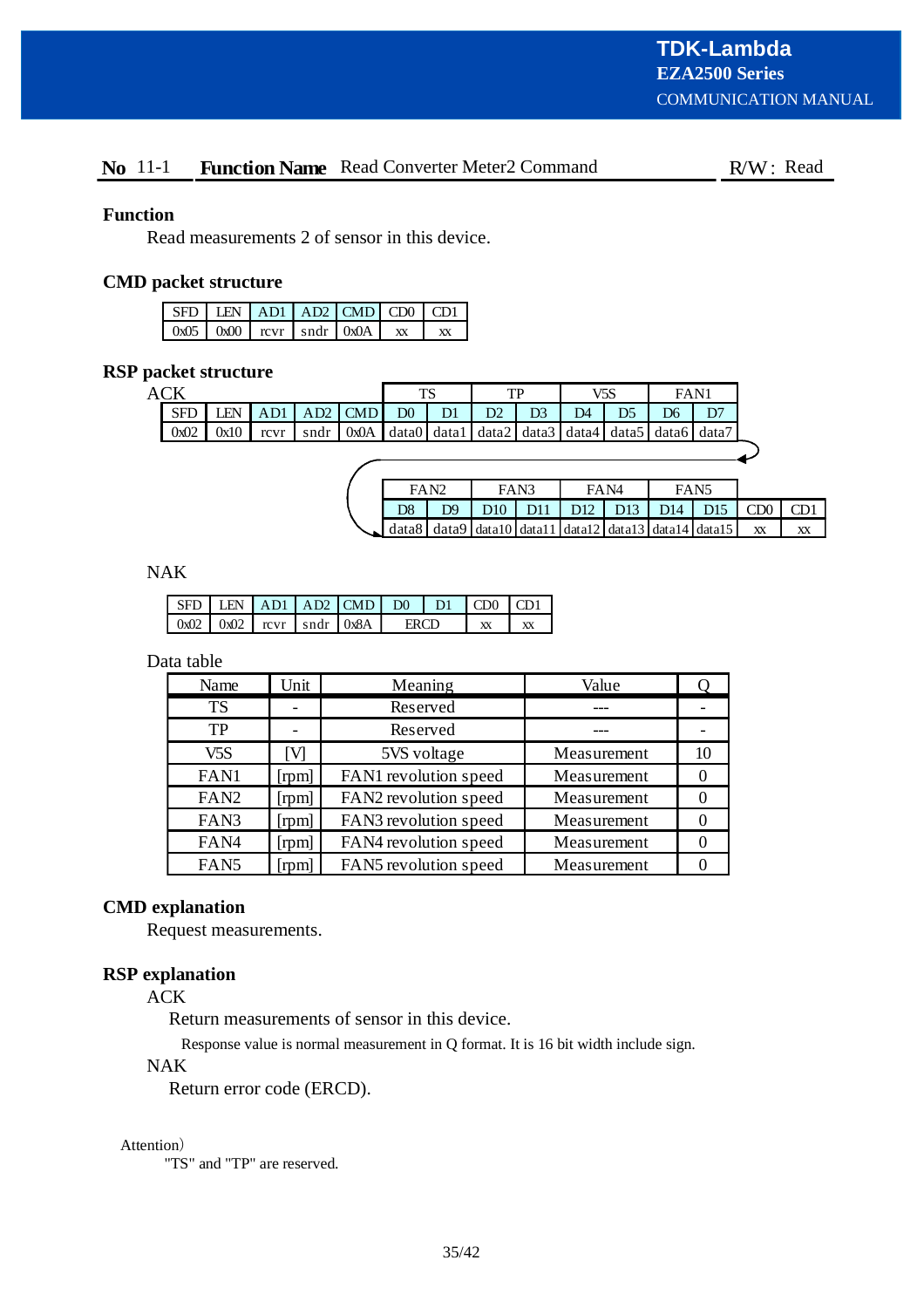# No 12-1 Function Name Read Converter Meter1 Format Command R/W: Read

#### **Function**

Read format about measurements 1.

# **CMD packet structure**

|  | SFD LEN AD1 AD2 CMD CD0 CD1            |  |  |
|--|----------------------------------------|--|--|
|  | $0x05$   $0x00$   revr   sndr   $0x0D$ |  |  |

# **RSP packet structure**

ACK

|                                                                                                      |    | <b>IBO</b> |  |
|------------------------------------------------------------------------------------------------------|----|------------|--|
| $AD2$ CMD<br>EN<br>D <sub>0</sub><br><b>SFD</b><br>D <sub>1</sub><br>D2<br>AD1                       | D6 |            |  |
| 0x0D   data0   data1   data2   data3   data4   data5   data6   data7<br>0x02<br>0x10<br>sndr<br>rcvr |    |            |  |

|                | WGO | W BO |  |  |  | TMPO |                                                                                                                             |    |    |
|----------------|-----|------|--|--|--|------|-----------------------------------------------------------------------------------------------------------------------------|----|----|
| D <sub>9</sub> |     |      |  |  |  |      | D <sub>10</sub>   D <sub>11</sub>   D <sub>12</sub>   D <sub>13</sub>   D <sub>14</sub>   D <sub>15</sub>   CD <sub>0</sub> |    |    |
|                |     |      |  |  |  |      | $\Box$ data8   data9   data10   data11   data12   data13   data14   data15                                                  | XX | XX |

NAK

|  |  | $\vert$ SFD $\vert$ LEN $\vert$ AD1 $\vert$ AD2 $\vert$ CMD $\vert$ D0 $\vert$ D1 $\vert$ CD0 $\vert$ CD1 |      |  |  |
|--|--|-----------------------------------------------------------------------------------------------------------|------|--|--|
|  |  | $\vert 0x02 \vert 0x02 \vert rcvr \vert sndr \vert 0x8D \vert$                                            | ERCD |  |  |

Data table

| Name        | Meaning                          |    | Return   |
|-------------|----------------------------------|----|----------|
| VGQ         | Q Value of Grid Voltage          | 14 | (0x000E) |
| IGQ         | Q Value of Grid Current          | 13 | (0x000D) |
| VBQ         | Q Value of Battery Voltage       | 14 | (0x000E) |
| <b>IBQ</b>  | Q Value of Battery Current       | 13 | (0x000D) |
| <b>WGQ</b>  | Q Value of Grid Power            | 11 | (0x000B) |
| <b>WBQ</b>  | Q Value of Battery Power         | 11 | (0x000B) |
| <b>ICQ</b>  | Reserved                         |    |          |
| <b>TMPQ</b> | Q Value of Converter Temperature |    | (0x0007) |

# **CMD explanation**

Request Q value for measurements.

# **RSP explanation**

ACK

Return Q value for conversion of measurements.

This is read only. This can not be changed.

# NAK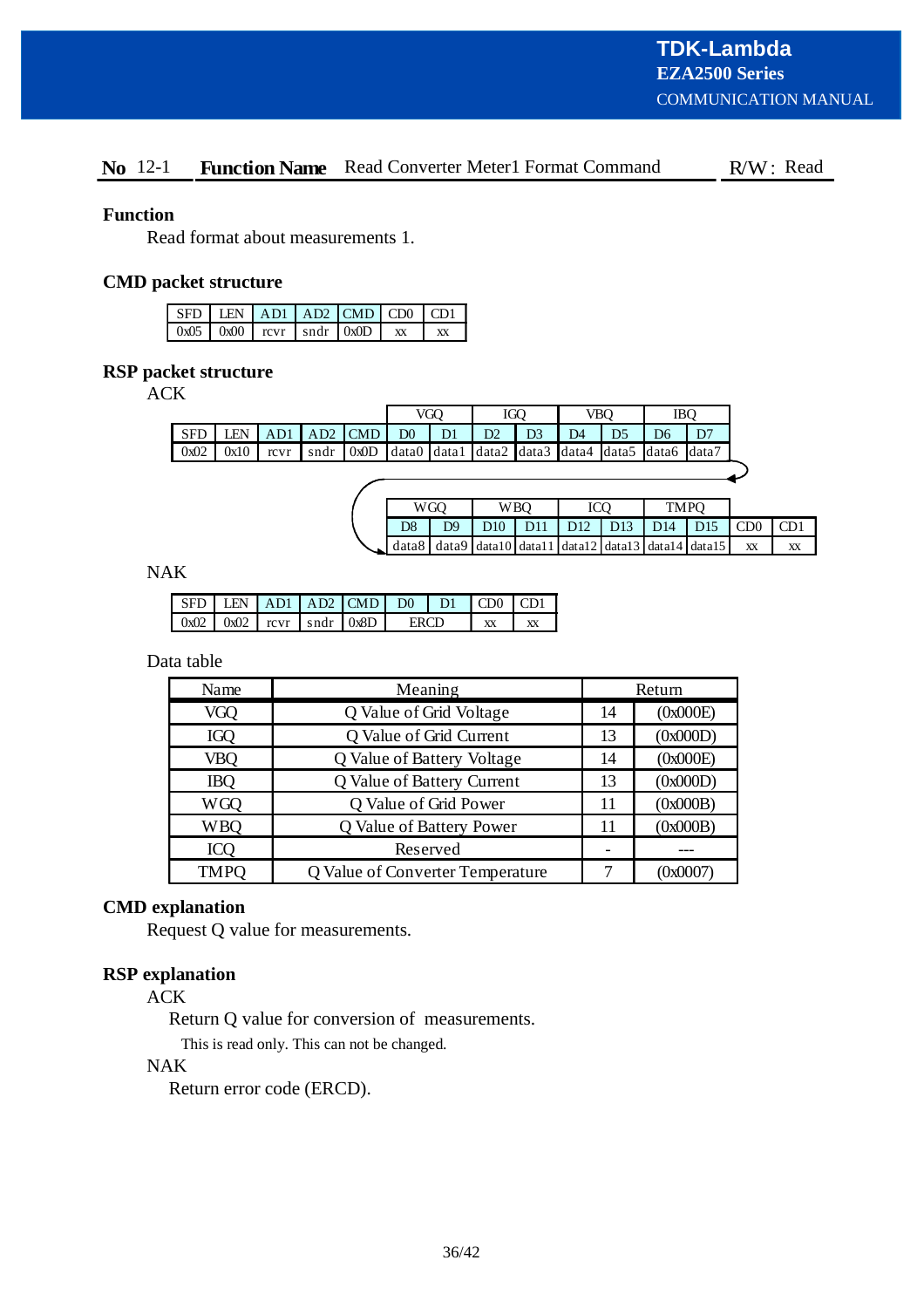# No 13-1 Function Name Read Converter Meter2 Format Command R/W: Read

#### **Function**

Read format about measurements 2.

# **CMD packet structure**

|        |                                    | SFD LEN AD1 AD2 CMD CD0 CD1 |    |
|--------|------------------------------------|-----------------------------|----|
| $0x05$ | $0x00$ rever $1 \text{ and } 0x0E$ |                             | xх |

# **RSP packet structure**

 $ACK$ 

| л          |            |      |                 |                   |                   | TSO            | <b>TPO</b>        |                 | V5O              |                | FN <sub>10</sub> |                                                   |                 |     |
|------------|------------|------|-----------------|-------------------|-------------------|----------------|-------------------|-----------------|------------------|----------------|------------------|---------------------------------------------------|-----------------|-----|
| <b>SFD</b> | <b>LEN</b> | AD1  | AD <sub>2</sub> | <b>CMD</b>        | D0                | D1             | D2                | D <sub>3</sub>  | D4               | D <sub>5</sub> | D6               | D7                                                |                 |     |
| 0x02       | 0x10       | rcvr | sndr            | 0x0E              | data0             | data1          | data2             | data3           | data4            |                |                  | data5 data6 data7                                 |                 |     |
|            |            |      |                 |                   |                   |                |                   |                 |                  |                |                  |                                                   |                 |     |
|            |            |      |                 |                   |                   |                |                   |                 |                  |                |                  |                                                   |                 |     |
|            |            |      |                 | FN <sub>2</sub> O | FN <sub>3</sub> O |                | FN <sub>4</sub> O |                 | FN <sub>50</sub> |                |                  |                                                   |                 |     |
|            |            |      |                 |                   | D <sub>8</sub>    | D <sub>9</sub> | D10               | D <sub>11</sub> | D <sub>12</sub>  | D13            | D <sub>14</sub>  | D <sub>15</sub>                                   | CD <sub>0</sub> | CD1 |
|            |            |      |                 |                   | data8             |                |                   |                 |                  |                |                  | $data9$ data10 data11 data12 data13 data14 data15 | XX              | XX  |

NAK

|  |  | $\vert$ SFD $\vert$ LEN $\vert$ AD1 $\vert$ AD2 $\vert$ CMD $\vert$ D0 $\vert$ D1 $\vert$ CD0 $\vert$ CD1 |      |  |  |
|--|--|-----------------------------------------------------------------------------------------------------------|------|--|--|
|  |  | $\left  0x02 \right  0x02$ $\left  0x07 \right  0x8E$                                                     | EDCD |  |  |

# Data table

| Name              | Meaning                          |    | Return   |
|-------------------|----------------------------------|----|----------|
| <b>TSO</b>        | Reserved                         |    |          |
| <b>TPO</b>        | Reserved                         |    |          |
| V5Q               | Q Value of 5VS Voltage           | 10 | (0x000A) |
| FN1Q              | Q Value of FAN1 Revolution Speed |    | (0x0000) |
| FN <sub>2</sub> Q | Q Value of FAN2 Revolution Speed |    | (0x0000) |
| FN3Q              | Q Value of FAN3 Revolution Speed |    | (0x0000) |
| FN <sub>4</sub> Q | Q Value of FAN4 Revolution Speed |    | (0x0000) |
| FN5Q              | Q Value of FAN5 Revolution Speed |    | (0x0000) |

# **CMD explanation**

Request Q value for measurements.

## **RSP explanation**

ACK

Return Q value for conversion of measurements.

This is read only. This can not be changed.

# NAK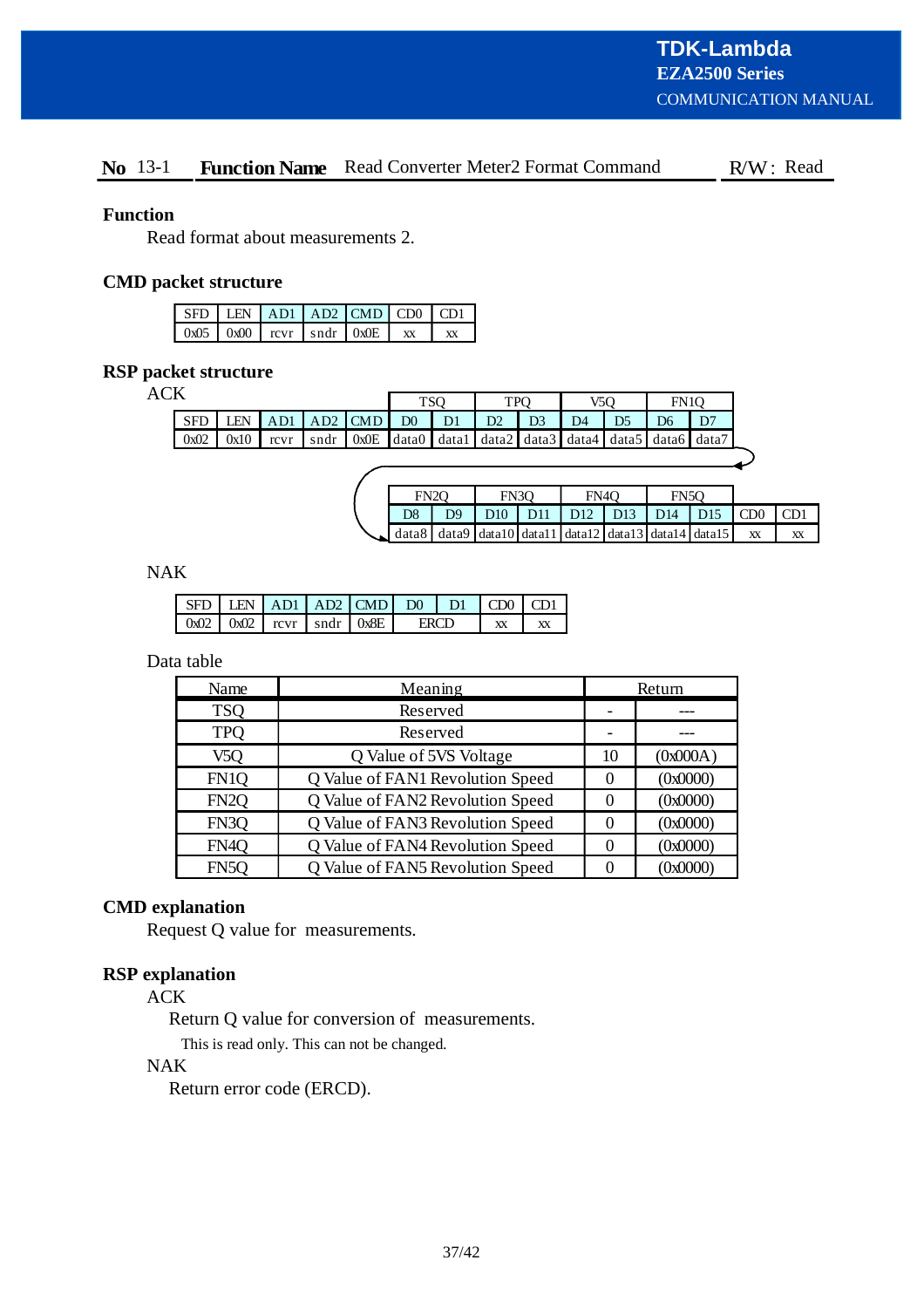# **No** 14-1 **Function Name** Read Nominal Value Command R/W: Read

## **Function**

Read nominal value.

# **CMD packet structure**

|  |  | $SFD$ LEN $AD1$ $AD2$ CMD CD0 CD1                     |  |
|--|--|-------------------------------------------------------|--|
|  |  | $\left  0x05 \right  0x00$ revr $\left  0x11 \right $ |  |

# **RSP packet structure**

ACK

|            |      |      |      |      | VGN            |                                                               | VGNO |                | IGN            |                | <b>IGNO</b>    |    | VBN            |                |
|------------|------|------|------|------|----------------|---------------------------------------------------------------|------|----------------|----------------|----------------|----------------|----|----------------|----------------|
| <b>SFD</b> | LEN  | AD1  | AD2  | CMD  | D <sub>0</sub> | D <sub>1</sub>                                                | D2   | D <sub>3</sub> | D <sub>4</sub> | D <sub>5</sub> | D <sub>6</sub> | D7 | D <sub>8</sub> | D <sub>9</sub> |
| 0x02       | 0x14 | rcvr | sndr | 0x11 |                | data0   data1   data2   data3   data4   data5   data6   data7 |      |                |                |                |                |    | data8          | data9          |
|            |      |      |      |      |                |                                                               |      |                |                |                |                |    |                |                |

|                                                                              | VBNO |  | IBN |  | <b>IBNO</b> |  | WN |  | W NO |                                                           |              |  |
|------------------------------------------------------------------------------|------|--|-----|--|-------------|--|----|--|------|-----------------------------------------------------------|--------------|--|
| D10                                                                          |      |  |     |  |             |  |    |  |      | D11   D12   D13   D14   D15   D16   D17   D18   D19   CD0 | $\Gamma$ CD1 |  |
| $\sim$ data10 data11 data12 data13 data14 data15 data16 data17 data18 data19 |      |  |     |  |             |  |    |  |      | XX                                                        | XX           |  |

# NAK

|      | $\Box$ EN $\Box$ AD1 $\Box$ AD2 $\Box$ CMD $\Box$ |             |      | $\Box$ DO $\Box$ | $-D1$ CD0 $\mathsf{L}$ |    | CD1 |
|------|---------------------------------------------------|-------------|------|------------------|------------------------|----|-----|
| 0x02 | 0x02                                              | $rcvr$ sndr | 0x91 |                  |                        | XX |     |

## Data table

| Name        | Meaning                                      | Value  | Return (dec) | Return (hex) |
|-------------|----------------------------------------------|--------|--------------|--------------|
| <b>VGN</b>  | Nominal Voltage of Grid                      | 380    | 24320        | 0x5F00       |
| <b>VGNO</b> | Q Value for Nominal Value of Grid Voltage    | 6      |              | 0x0006       |
| <b>IGN</b>  | Nominal Current of Grid                      | 7.8125 | 8000         | 0x1F40       |
| <b>IGNO</b> | O Value for Nominal Value of Grid Current    | 10     |              | 0x000A       |
| VBN         | Nominal Voltage of Battery                   | 48     | 12288        | 0x3000       |
| <b>VBNO</b> | Q Value for Nominal Value of Battery Voltage | 8      |              | 0x0008       |
| <b>IBN</b>  | Nominal Current of Battery                   | 52.083 | 13333        | 0x3415       |
| <b>IBNO</b> | Q Value for Nominal Value of Battery Current | 8      |              | 0x0008       |
| WN          | Nominal Power                                | 2500   | 2500         | 0x09C4       |
| WNO         | Q Value for Nominal Value of Power           |        |              | 0x0000       |

#### **CMD explanation**

Request nominal value and Q value.

#### **RSP explanation**

ACK

Return normal nominal value in Q format and Q value.

This is read only. This can not be changed.

# NAK

Return error code (ERCD).

**Caution Nominal value in this Document is standard value. It is not equal with rated value in electrical specification.**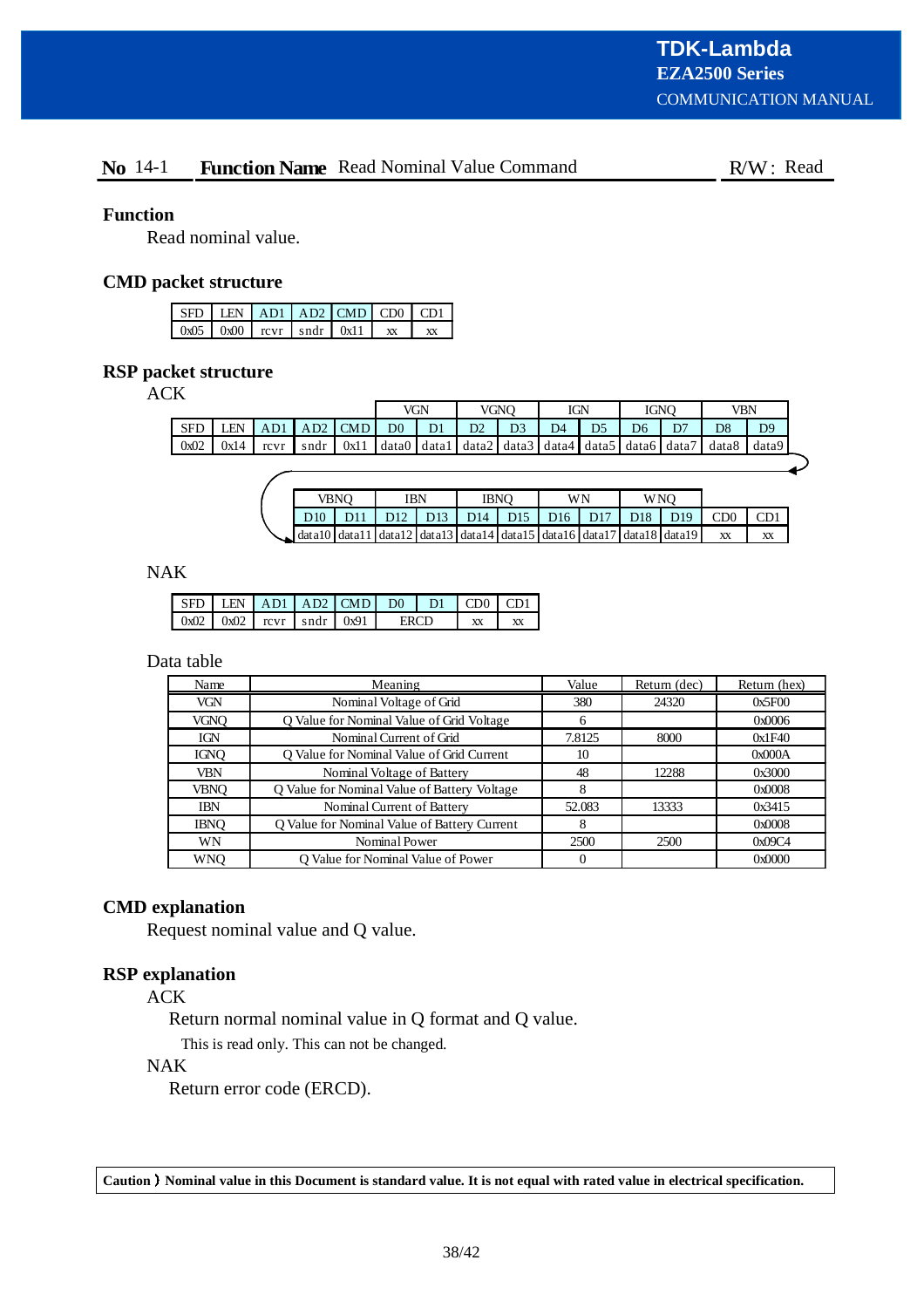# **No** 15-1 **Function Name** Read Interface Firmware Version Command R/W: Read

## **Function**

Read version about interface firmware.

# **CMD packet structure**

|  |  | $SFD$ LEN $AD1$ AD1 CMD CD0 CD1             |  |
|--|--|---------------------------------------------|--|
|  |  | $0x05$   $0x00$   rcvr   sndr   $0x1E$   xx |  |

## **RSP packet structure**

ACK

|                                                                                                           |  |  | Min Maj |  |           |
|-----------------------------------------------------------------------------------------------------------|--|--|---------|--|-----------|
| $\vert$ SFD $\vert$ LEN $\vert$ AD1 $\vert$ AD2 $\vert$ CMD $\vert$ D0 $\vert$ D1 $\vert$ CD0 $\vert$ CD1 |  |  |         |  |           |
| $\left[0x02\right]0x02$ $\left[0x07\right]$ sndr $\left[0x1E\right]$ data0 data1 xx                       |  |  |         |  | <b>XX</b> |

NAK

| SED. |                                    |  | $\vert$ LEN $\vert$ AD1 $\vert$ AD2 $\vert$ CMD $\vert$ D0 $\vert$ D1 |  |  | $\Gamma$ CDO $\Gamma$ CD1 |  |
|------|------------------------------------|--|-----------------------------------------------------------------------|--|--|---------------------------|--|
|      | $0x02$ $0x02$ $revr$ $sndr$ $0x9E$ |  |                                                                       |  |  |                           |  |

# Data table

| Name | Meaning         | Format       |  |  |
|------|-----------------|--------------|--|--|
| Min  | Number of Miner | Nominal data |  |  |
| Mai  | Number of Major | Nominal data |  |  |

# **CMD explanation**

Request version about firmware.

## **RSP explanation**

ACK

Return number of firmware's version.

#### NAK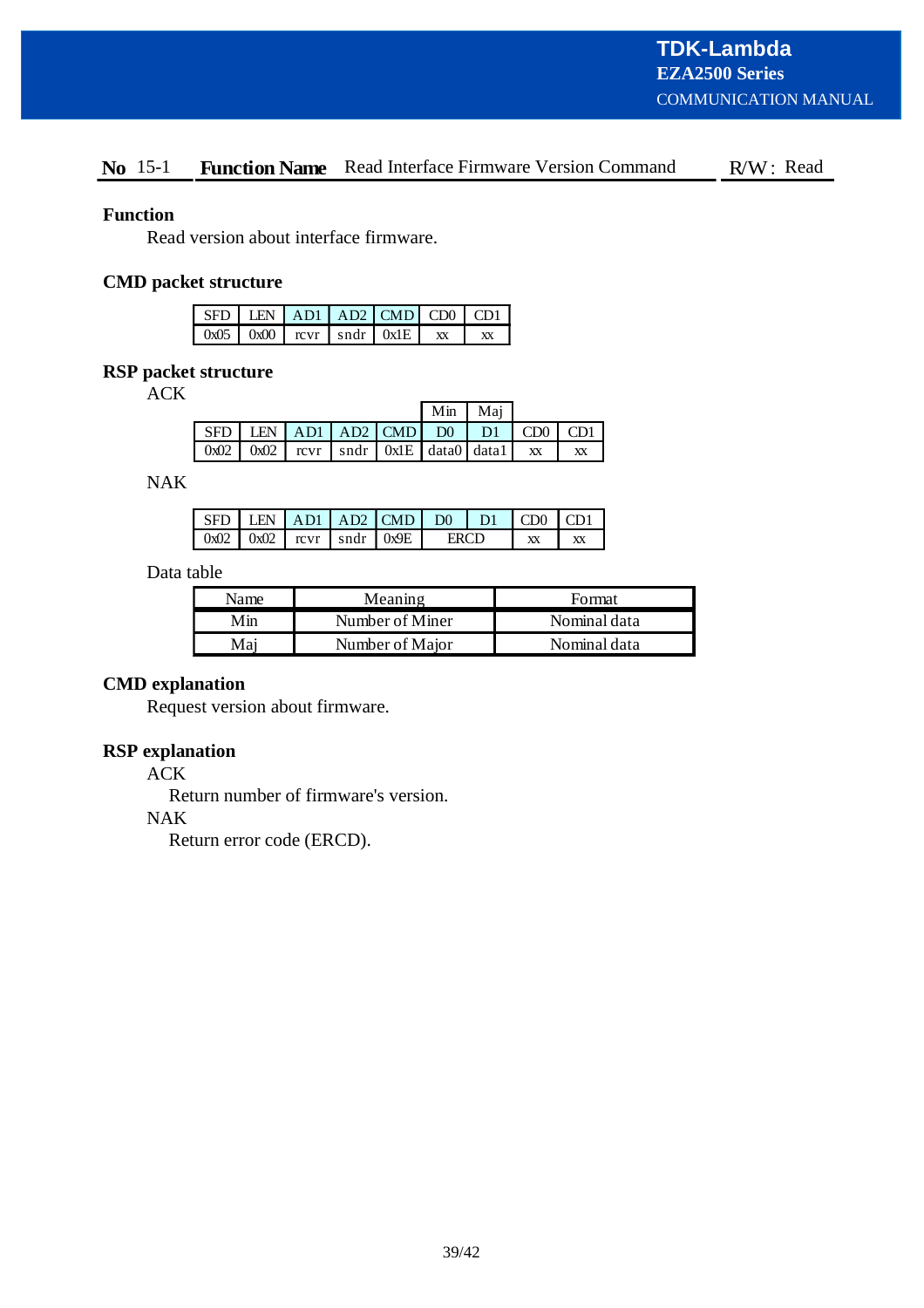# No 16-1 Function Name Read Control Firmware Version Command R/W: Read

## **Function**

Read version about control firmware.

## **CMD packet structure**

| $\vert$ SFD $\vert$ LEN $\vert$ AD1 $\vert$ AD2 $\vert$ CMD $\vert$ CD0 $\vert$ CD1 |  |  |    |
|-------------------------------------------------------------------------------------|--|--|----|
| $\vert$ 0x05 $\vert$ 0x00 $\vert$ rcvr $\vert$ sndr $\vert$ 0x1F $\vert$            |  |  | XX |

# **RSP packet structure**

ACK

|  |  |  |                                                                   | Min   Mai |  |
|--|--|--|-------------------------------------------------------------------|-----------|--|
|  |  |  | $SFD$ LEN $AD1$ $AD2$ $CMD$ $D0$ $D1$ $CDO$                       |           |  |
|  |  |  | $0x02$   $0x02$   rcvr   sndr   $0x1F$   data $0$   data $1$   xx |           |  |

NAK

|        |      |                      | LEN $AD1   AD2   CMD$ | DO <sub>1</sub> |  | CD0 |  |
|--------|------|----------------------|-----------------------|-----------------|--|-----|--|
| $0x02$ | 0x02 | $rcvr$   sndr   0x9F |                       |                 |  |     |  |

# Data table

| Name | Meaning         | Format       |
|------|-----------------|--------------|
| Min  | Number of Miner | Nominal data |
| Mai  | Number of Major | Nominal data |

#### **CMD explanation**

Request version about firmware.

# **RSP explanation**

ACK

Return number of firmware's version.

#### NAK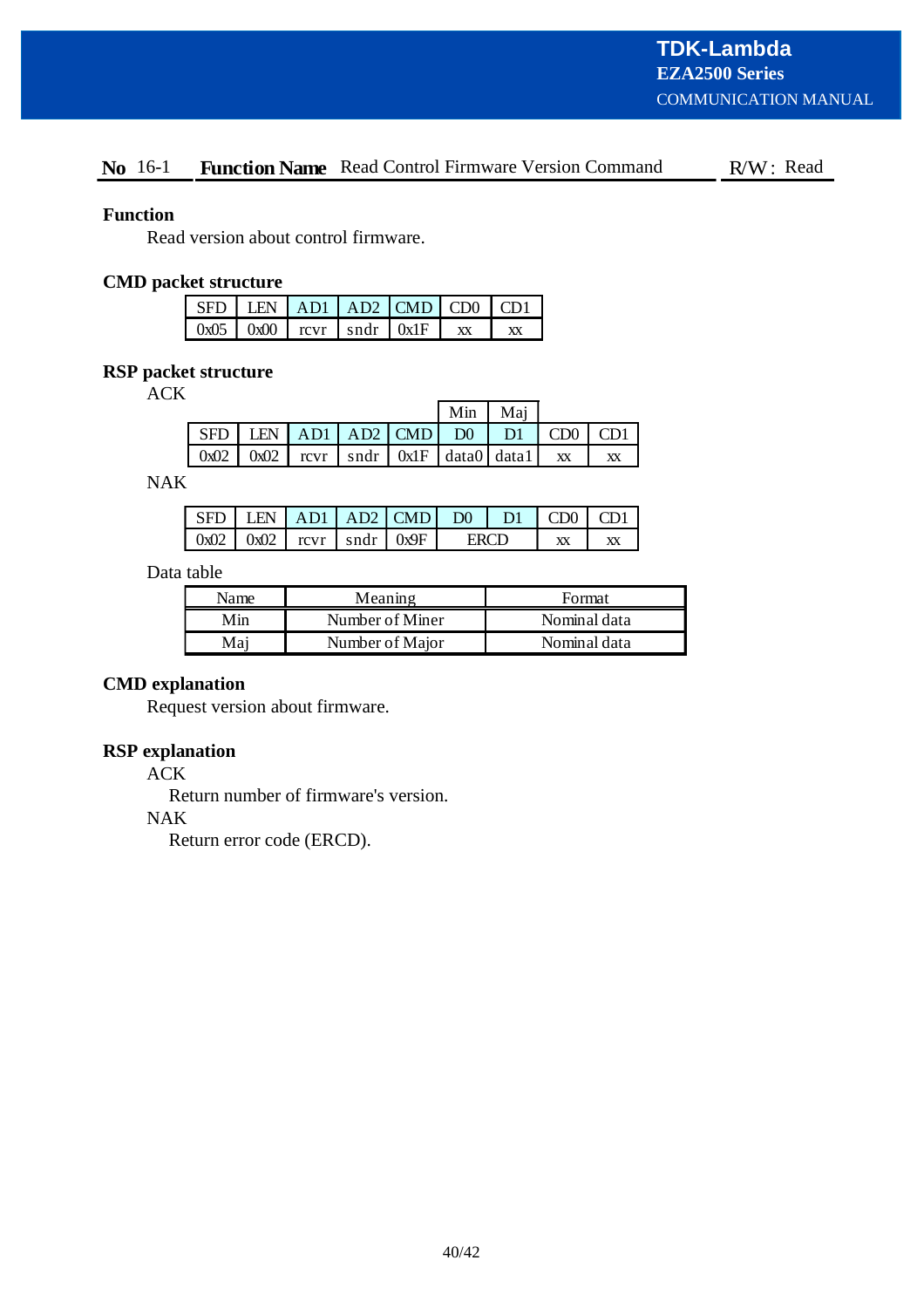# **BCF Parameter**

Functions for converter are controlled by BCF parameter in command 7-1 "Write Battery Configuration Parameter1 Command"

Bitmap table of BCF parameter

| bit      | Name                                 | Function               |  |  |
|----------|--------------------------------------|------------------------|--|--|
|          | Battery over charging protection.    | $0:$ disable           |  |  |
| $\theta$ |                                      | $1:$ enable            |  |  |
|          | Battery over discharging protection. | $0:$ disable           |  |  |
|          |                                      | $1:$ enable            |  |  |
| 2        | Battery bus ramping up.              | $0:$ enable            |  |  |
|          |                                      | $1:$ disable           |  |  |
| 3~15     | Reserved                             | reserved bit (set '0') |  |  |

# 1.Function

/Battery over charging protection

This function will strict the current for avoid over-charge when battery voltage reach to the setting value. (The converter can output discharging current to upper limit setting value.)

See below about relation of Limit of Battery Volts for Charging, Warning of Charging Upper Limit, Release Warning of Charging Upper Limit.



**Battery Over Charging Protection Timing Chart**

## /Battery over discharging protection

This function will strict the current for avoid over-discharge when battery voltage reach to the setting value. (The converter can output charging current to upper limit setting value.)

See below about relation of Limit of Battery Volts for Discharging, Warning of Discharging Upper Limit, Release Warning of Discharging Upper Limit.



**Battery Over Discharging Protection Timing Chart**